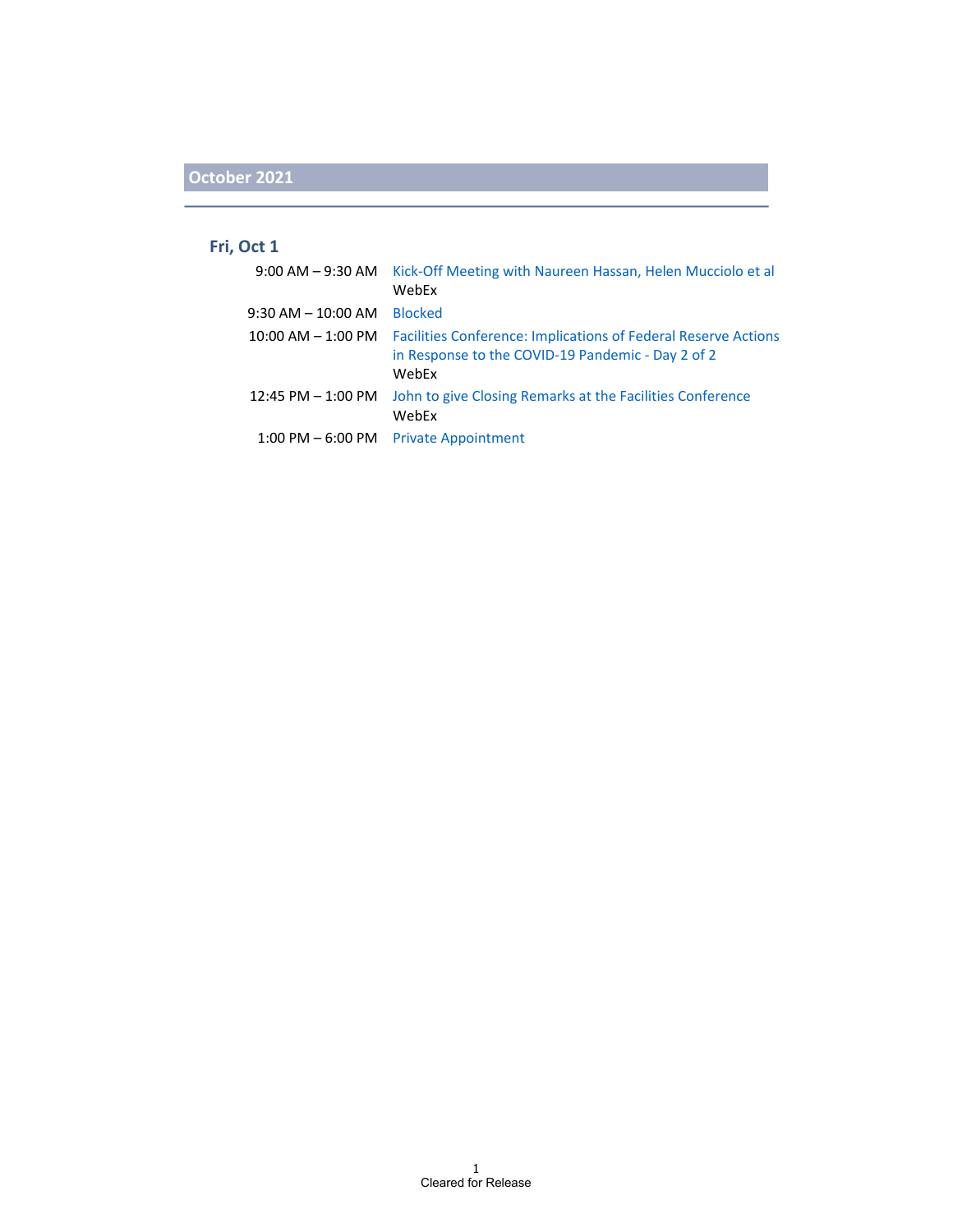### **Mon, Oct 4**

|                                     | 7:00 AM - 8:30 AM FSB Official Sector Steering Group (OSSG) Meeting (w/<br>Jamie Pfeifer and Eric LeSueur)<br>WebEx |
|-------------------------------------|---------------------------------------------------------------------------------------------------------------------|
| 8:30 AM – 9:00 AM                   | <b>Blocked</b>                                                                                                      |
|                                     | 9:00 AM - 9:30 AM OEB Host Bank Discussion<br><b>Teams</b>                                                          |
| $9:30$ AM $-$ 10:30 AM              | Quarterly Planning for CAG, CDIAC, SDAC<br>Teams                                                                    |
| $10:30$ AM $- 11:30$ AM             | Quarterly Planning for EAP, FAR, IACFM, FTAG<br>Teams                                                               |
| $11:30$ AM $-1:00$ PM               | <b>Blocked</b>                                                                                                      |
| $1:00$ PM $-1:30$ PM                | Weekly Meeting with Chair Jay Powell<br>Teams                                                                       |
| $1:30$ PM $- 2:00$ PM               | <b>Blocked</b>                                                                                                      |
| $2:00 \text{ PM} - 2:30 \text{ PM}$ | Monthly Check-in with Dianne Dobbeck<br>Teams                                                                       |
| $2:30$ PM $-3:30$ PM                | Interview with Jon Hilsenrath (w/ Jack Gutt and<br>Suzanne Elio)<br>WebEx                                           |
| $3:30$ PM $-$ 4:00 PM               | <b>Blocked</b>                                                                                                      |
| $4:00 \text{ PM} - 6:00 \text{ PM}$ | Meeting of the Executive Committee<br>Teams                                                                         |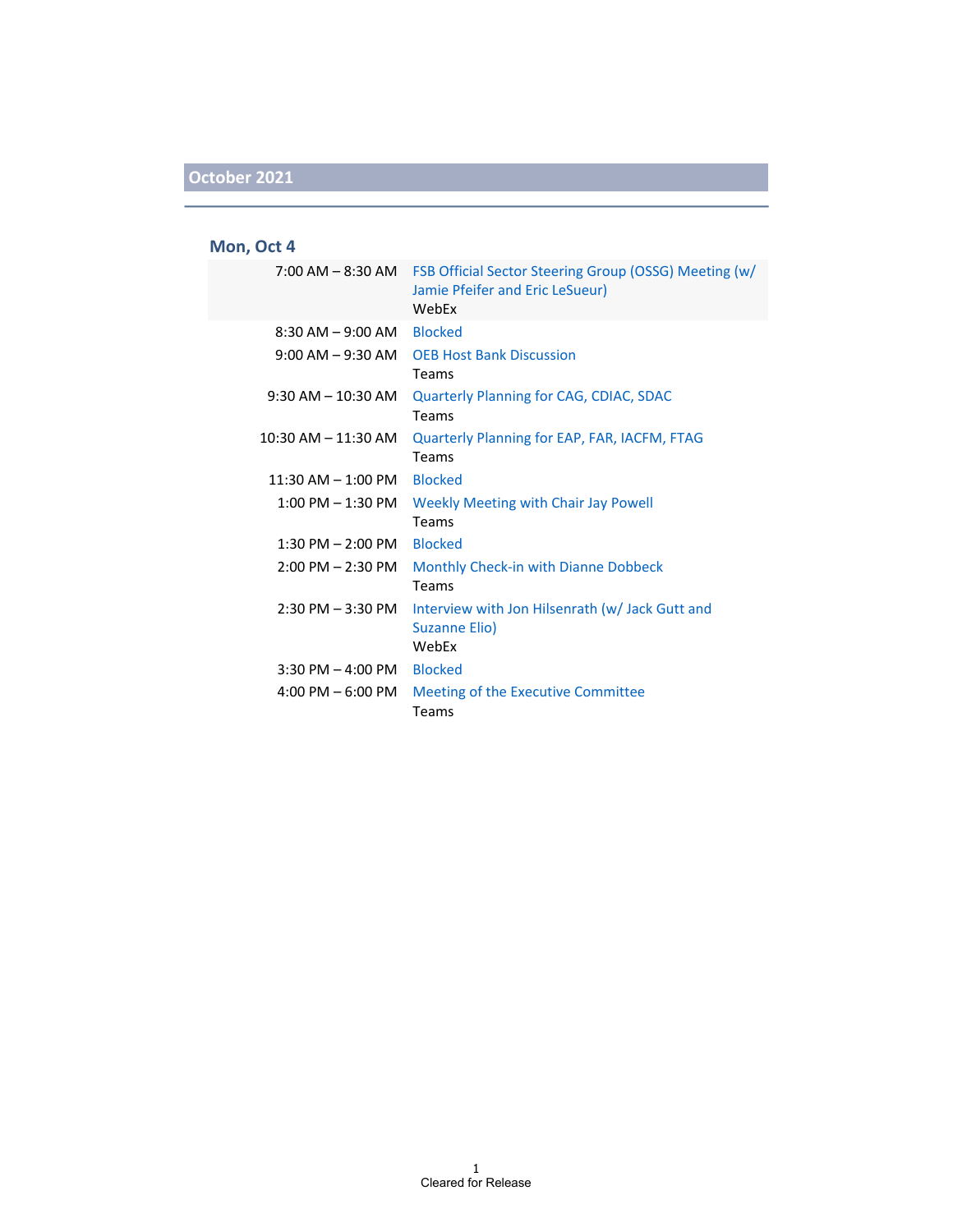### **Tue, Oct 5**

| 7:00 AM – 8:30 AM            | BISIH Advisory Committee Meeting (w/ Per von<br>Zelowitz)<br>WebEx   |
|------------------------------|----------------------------------------------------------------------|
| $8:30$ AM $-9:00$ AM         | <b>Blocked</b>                                                       |
| $9:00$ AM $ 9:30$ AM         | Markets Group 9:05/9:20 Meeting<br>Teams                             |
| $9:30$ AM $-10:30$ AM        | <b>Blocked</b>                                                       |
| $10:30$ AM $- 12:30$ PM      | <b>Fintech Advisory Group Meeting</b><br>WebEx                       |
| $12:30$ PM $-1:00$ PM        | <b>Blocked</b>                                                       |
|                              | 1:00 PM – 2:00 PM Lunch with Naureen Hassan and Judy DeHaven         |
| $2:00$ PM $- 2:30$ PM        | Phone Call with Barbara Van Allen, ECNY<br>John to initiate the call |
| $2:30$ PM $-3:15$ PM         | <b>Weekly Email Discussion</b><br>Teams                              |
| $3:15$ PM $-3:30$ PM         | <b>Blocked</b>                                                       |
| $3:30$ PM $-$ 4:00 PM        | Planning for RTW/Future of Work Drop-in Discussion<br>Teams          |
| 4:00 PM $-$ 4:45 PM          | Monthly Market Discussion (Baum/Logan/Williams)<br>Teams             |
| $4:45$ PM $-5:00$ PM Blocked |                                                                      |
| $5:00$ PM $-6:00$ PM         | Interview II with Candidate - Head of Markets Group                  |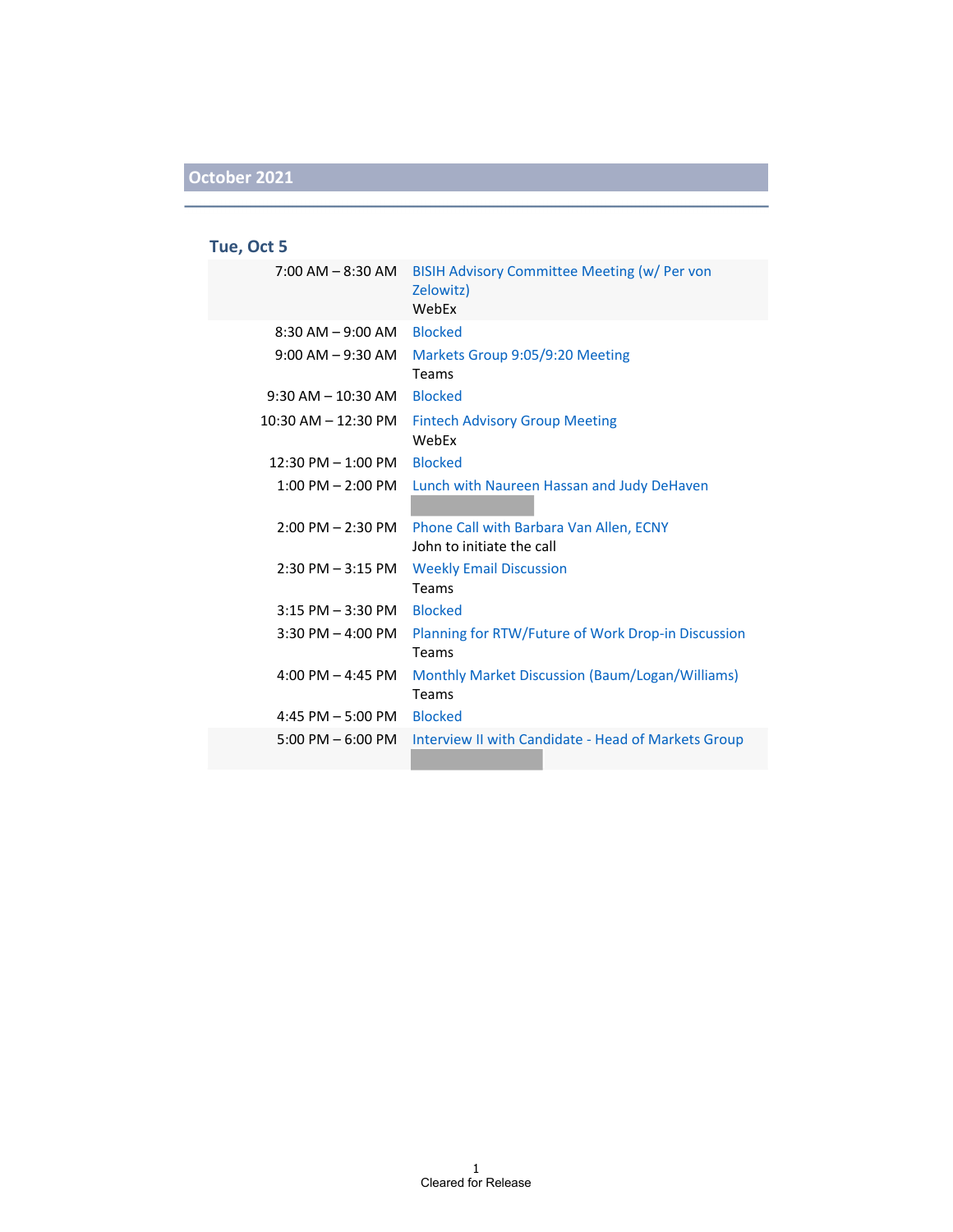### **Wed, Oct 6**

| $8:30$ AM $-$ 8:55 AM   | <b>Morning Checkpoint Meeting</b><br>WebEx                                                                                                            |
|-------------------------|-------------------------------------------------------------------------------------------------------------------------------------------------------|
| $8:55$ AM $-9:00$ AM    | <b>Blocked</b>                                                                                                                                        |
| $9:00$ AM $-9:30$ AM    | Meeting with Nikhil Rathi, Chief Executive, Financial<br>Conduct Authority (FCA) (w/ Nate Wuerffel and Jamie<br>Pfeifer)<br>Teams                     |
| $9:30$ AM $-9:45$ AM    | <b>Blocked</b>                                                                                                                                        |
| $9:45$ AM $-$ 10:00 AM  | <b>Discussion with Suzanne Elio</b>                                                                                                                   |
| $10:00$ AM $- 11:00$ AM | <b>Blocked</b>                                                                                                                                        |
| $11:00$ AM $- 12:30$ PM | CCA Second Roundtable of Central Bank Governors with<br>New York-based Chief Economists and Strategists for<br>Latin America (w/ John Clark)<br>WebEx |
| $12:30$ PM $- 1:00$ PM  | <b>Blocked</b>                                                                                                                                        |
| $1:00$ PM $- 2:00$ PM   | Lunch with WoMEN Network Leadership Team<br>WebEx                                                                                                     |
| $2:00$ PM $- 2:30$ PM   | <b>Speech Review Meeting</b><br>Teams                                                                                                                 |
| $2:30$ PM $-3:00$ PM    | <b>Blocked</b>                                                                                                                                        |
| $3:00$ PM $-$ 4:00 PM   | Interview II with Candidate - Head of Markets Group                                                                                                   |
| 4:00 PM $-$ 4:15 PM     | <b>Blocked</b>                                                                                                                                        |
| $4:15$ PM $-5:00$ PM    | Monthly Check-in with Bev Hirtle<br>Teams                                                                                                             |
| $5:00$ PM $-6:00$ PM    | Prep Session for October 14 Bank Wide Town<br><b>Hall/Drop-in Discussion</b><br>Teams                                                                 |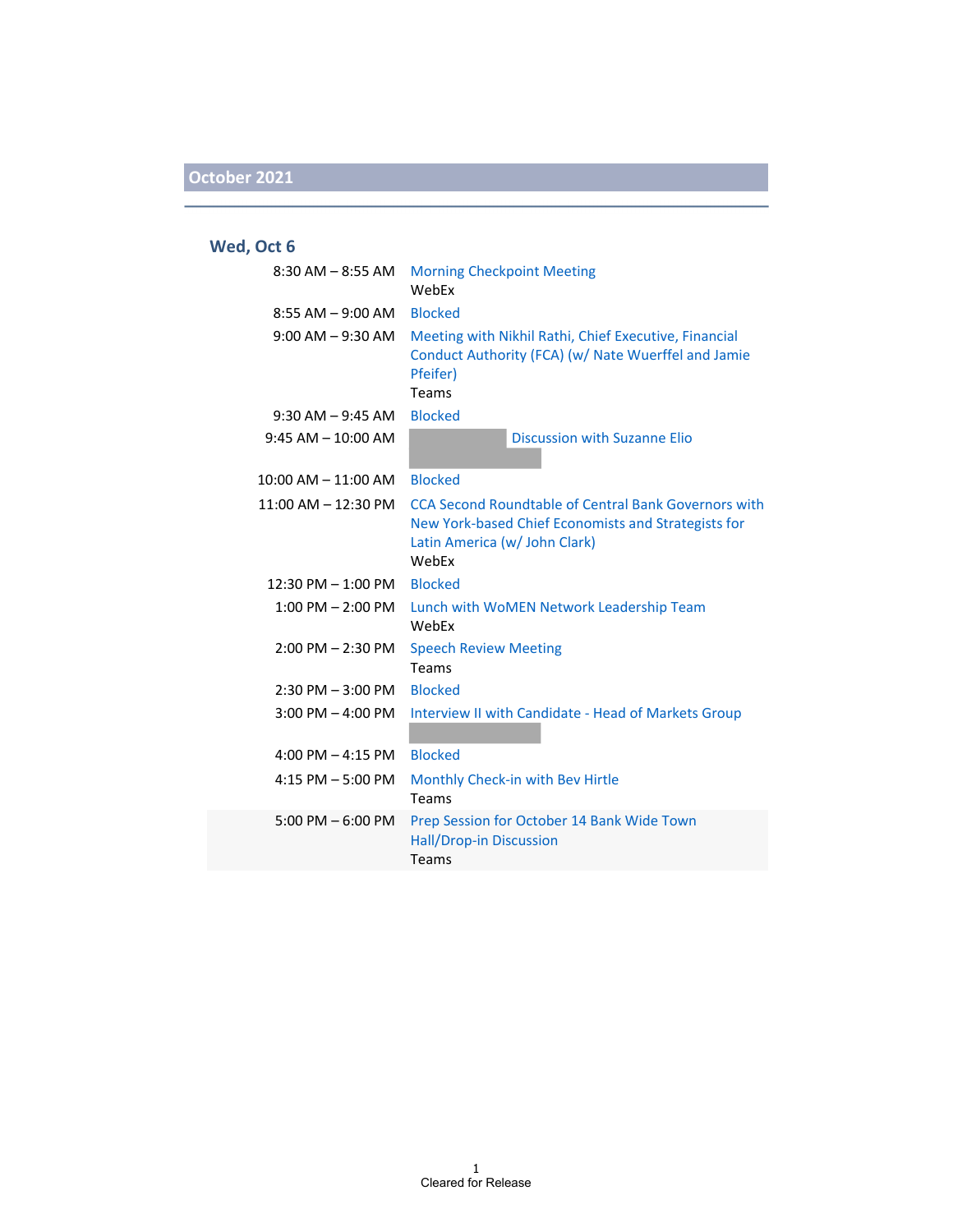### **Thu, Oct 7**

| $8:45$ AM $-8:55$ AM    | Tech Set Up for the NY Fed Research Conference - Inflation<br>and Business Cycle Dynamics in Open Economies<br>WebEx                                                                   |
|-------------------------|----------------------------------------------------------------------------------------------------------------------------------------------------------------------------------------|
| $8:55$ AM $-9:00$ AM    | John to give Opening Remarks at NY Fed Research<br>Conference - Inflation and Business Cycle Dynamics in Open<br><b>Economies</b><br>WebEx                                             |
| $9:00$ AM $-9:30$ AM    | Markets Group 9:05/9:20 Meeting                                                                                                                                                        |
|                         | Teams                                                                                                                                                                                  |
| $9:30$ AM $-9:50$ AM    | <b>Blocked</b>                                                                                                                                                                         |
| $9:50$ AM $- 10:40$ AM  | <b>International Coordination of Monetary Policy Strategies</b><br>Session with Thomas Mertens - Inflation and Business Cycle<br><b>Dynamics in Open Economies Conference</b><br>WebFx |
| $10:40$ AM $- 11:00$ AM | <b>Blocked</b>                                                                                                                                                                         |
| $11:00$ AM $- 11:30$ PM | Meeting with Chair Jay Powell, Governor Lael Brainard et al<br>Teams                                                                                                                   |
| 11:30 AM - 1:30 PM      | <b>Community Depository Institutions Advisory Council (CDIAC)</b><br><b>Meeting</b><br>WebEx                                                                                           |
| $1:30$ PM $- 2:30$ PM   | <b>Blocked</b>                                                                                                                                                                         |
| $2:30$ PM $-3:15$ PM    | Monthly Check-in with Chris Armstrong<br>Teams                                                                                                                                         |
| $3:15$ PM $-3:30$ PM    | <b>Blocked</b>                                                                                                                                                                         |
| $3:30$ PM $-4:15$ PM    | Meeting with James Gorman, MS<br>WebEx                                                                                                                                                 |
| 4:15 PM $-$ 4:30 PM     | <b>Blocked</b>                                                                                                                                                                         |
| 4:30 PM $-$ 5:00 PM     | <b>Board of Directors Conference Call</b><br>John to dial in                                                                                                                           |
| $5:00$ PM $-6:00$ PM    | <b>Blocked</b>                                                                                                                                                                         |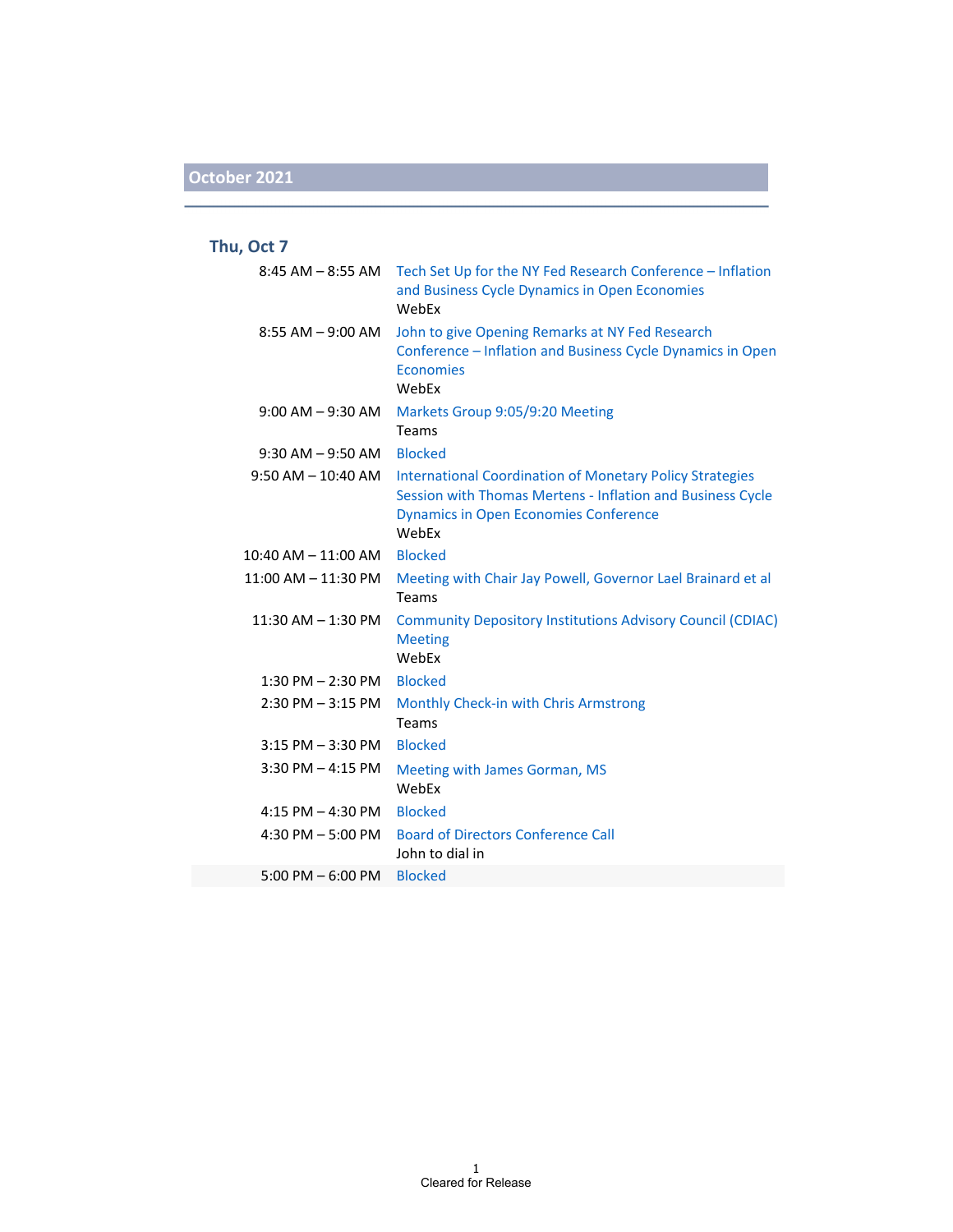### **Fri, Oct 8**

| 8:45 AM – 9:00 AM     | Debt Ceiling Touch Base                                    |
|-----------------------|------------------------------------------------------------|
|                       | Teams                                                      |
| $9:00$ AM $-9:30$ AM  | Markets Group 9:05/9:20 Meeting                            |
|                       | Teams                                                      |
| $9:30$ AM $-11:30$ AM | <b>Blocked</b>                                             |
| 11:30 AM – 12:00 PM   | Meeting with Chair Powell et al                            |
|                       | Teams                                                      |
| $12:00$ PM $-1:00$ PM | <b>Blocked</b>                                             |
| $1:00$ PM $- 2:00$ PM | Interview II with Candidate - Head of Markets Group        |
|                       | Teams                                                      |
| $2:00$ PM $- 2:15$ PM | <b>Blocked</b>                                             |
| $2:15$ PM $- 2:45$ PM | <b>Advisory Group and Directors Recruitment Discussion</b> |
|                       | Teams                                                      |
| $2:45$ PM $-3:00$ PM  | <b>Blocked</b>                                             |
| $3:00$ PM $-3:30$ PM  | Meeting with Shachar Kariv and Christian Gordon,           |
|                       | University of California, Berkeley                         |
|                       | Zoom                                                       |
| $3:30$ PM $-6:00$ PM  | <b>Blocked</b>                                             |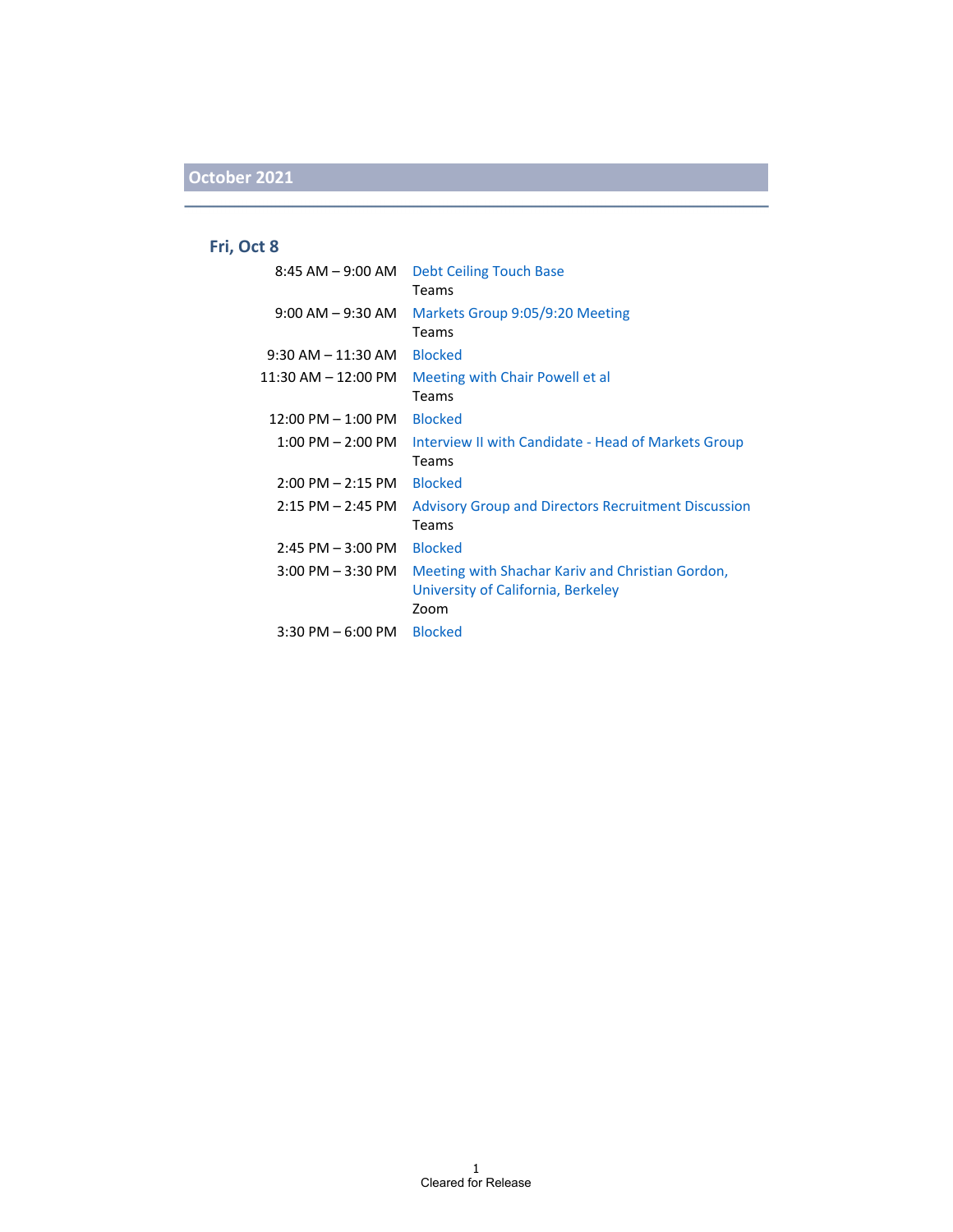#### **Mon, Oct 11**

All Day Bank Holiday

#### **Tue, Oct 12**

| $9:00$ AM $-9:30$ AM                 | <b>Weekly Meeting with Chair Jay Powell</b><br>Teams                                                                             |
|--------------------------------------|----------------------------------------------------------------------------------------------------------------------------------|
| $9:30$ AM $-10:00$ AM                | Troika Meeting with Chair Jay Powell and Vice Chair<br><b>Richard Clarida</b><br>Teams                                           |
| $10:00$ AM $-$ 10:15 AM              | <b>Blocked</b>                                                                                                                   |
| $10:15$ AM $-$ 11:15 AM              | Interview II with Candidate - Head of Markets Group                                                                              |
| $11:15$ AM $- 11:30$ AM              | <b>Blocked</b>                                                                                                                   |
| 11:30 AM - 12:00 PM                  | ECNY Pre-Event Meeting with Tim Allen, CEO, Care.com<br>and Reshma Saujani, Founder, Girls Who Code (w/ Julie<br>Lasson)<br>Zoom |
| $12:00 \text{ PM} - 1:00 \text{ PM}$ | <b>Blocked</b>                                                                                                                   |
| $1:00$ PM $- 2:00$ PM                | <b>Innovation Center Discussion</b><br>Teams                                                                                     |
| $2:00$ PM $-3:00$ PM                 | Prep for Bank Wide Drop-in - Return to the Workplace<br>Teams                                                                    |
| $3:00$ PM $-3:45$ PM                 | <b>Weekly Email Discussion</b><br>Teams                                                                                          |
| $3:45$ PM $-5:00$ PM                 | <b>Blocked</b>                                                                                                                   |
| $5:00$ PM $-5:45$ PM                 | <b>Meeting with Denise Scott</b><br>Teams                                                                                        |
| 5:45 PM $-6:00$ PM                   | <b>Blocked</b>                                                                                                                   |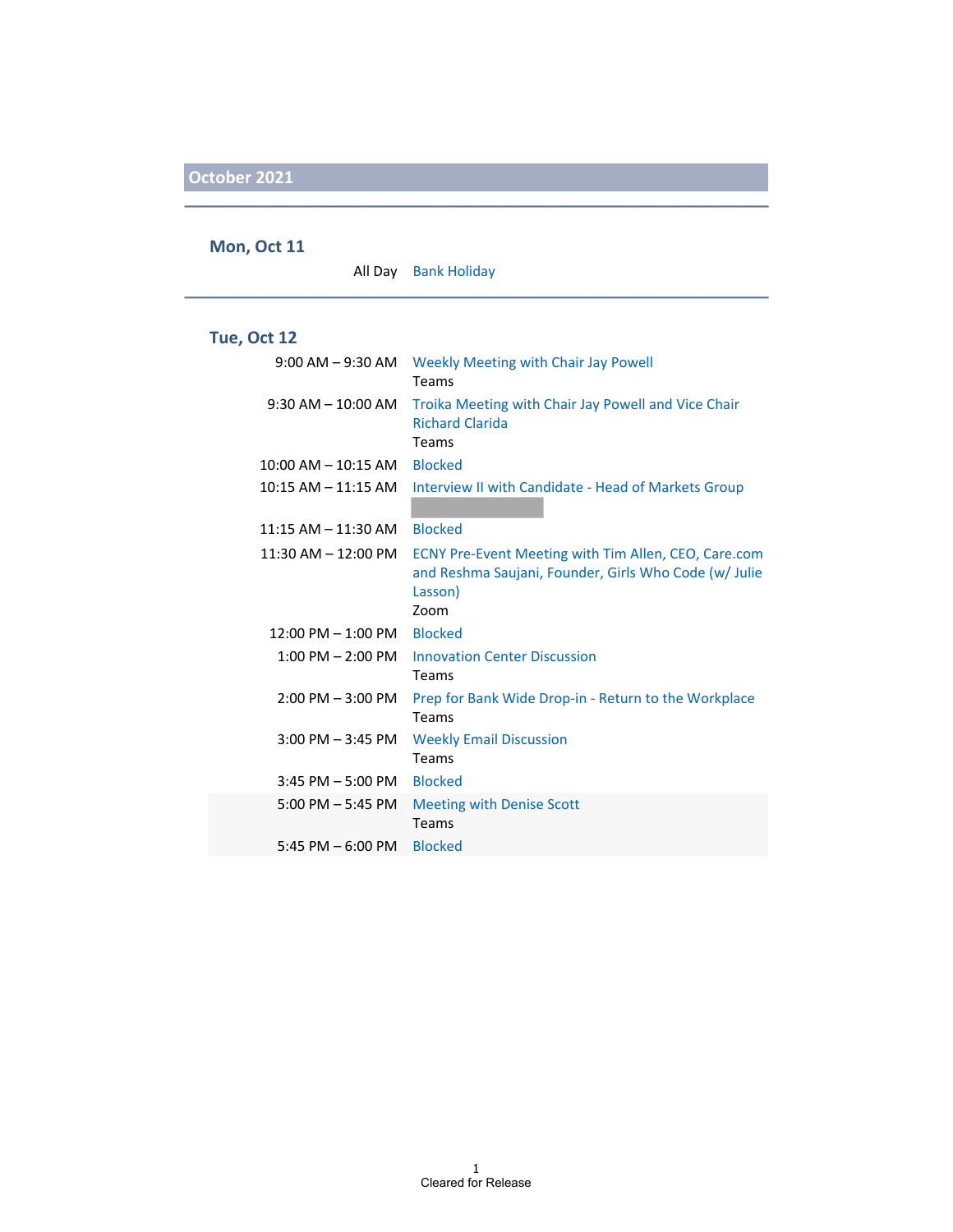### **Wed, Oct 13**

| $8:30$ AM $-8:55$ AM    | <b>Morning Checkpoint Meeting</b><br>WebFx                                                                                              |
|-------------------------|-----------------------------------------------------------------------------------------------------------------------------------------|
| $8:55$ AM $-9:00$ AM    | <b>Blocked</b>                                                                                                                          |
| $9:00$ AM $-9:45$ AM    | Meeting with Thomas Murphy, Arrow Bank<br>Teams                                                                                         |
| $9:45$ AM $- 10:00$ AM  | <b>Blocked</b>                                                                                                                          |
| $10:00$ AM $- 10:30$ AM | Conference of Presidents Committee on Financial<br><b>Stability (COP-CFS)</b><br>Teams                                                  |
| $10:30$ AM $- 10:45$ AM | <b>Director Candidate</b><br><b>Phone Call with</b>                                                                                     |
|                         | John to initiate the call                                                                                                               |
| $10:45$ AM $- 11:00$ AM | <b>Blocked</b>                                                                                                                          |
| $11:00$ AM $- 12:00$ PM | <b>Management and Budget Committee Meeting</b><br>WebFx                                                                                 |
| $12:00$ PM $- 1:00$ PM  | <b>Blocked</b>                                                                                                                          |
| $1:00$ PM $- 2:00$ PM   | <b>Check-in Meeting with Naureen Hassan</b><br>Teams                                                                                    |
| $2:00$ PM $- 2:30$ PM   | <b>Blocked</b>                                                                                                                          |
| $2:30$ PM $-3:00$ PM    | John to make remarks at the Alternative Reference<br>Rates Committee (ARRC) Meeting (w/ Nate Wuerffel,<br>Jamie Pfeifer et al)<br>WebFx |
| $3:00$ PM $-3:30$ PM    | <b>Blocked</b>                                                                                                                          |
| $3:30$ PM $-$ 4:30 PM   | Interview II with Candidate - Head of Markets Group<br>WebFx                                                                            |
| 4:30 PM $-$ 4:45 PM     | <b>Blocked</b>                                                                                                                          |
| 4:45 PM $-$ 5:15 PM     | <b>Director Candidate</b><br><b>Discussion with</b><br>WebEx                                                                            |
| $5:15$ PM $-6:00$ PM    | <b>Blocked</b>                                                                                                                          |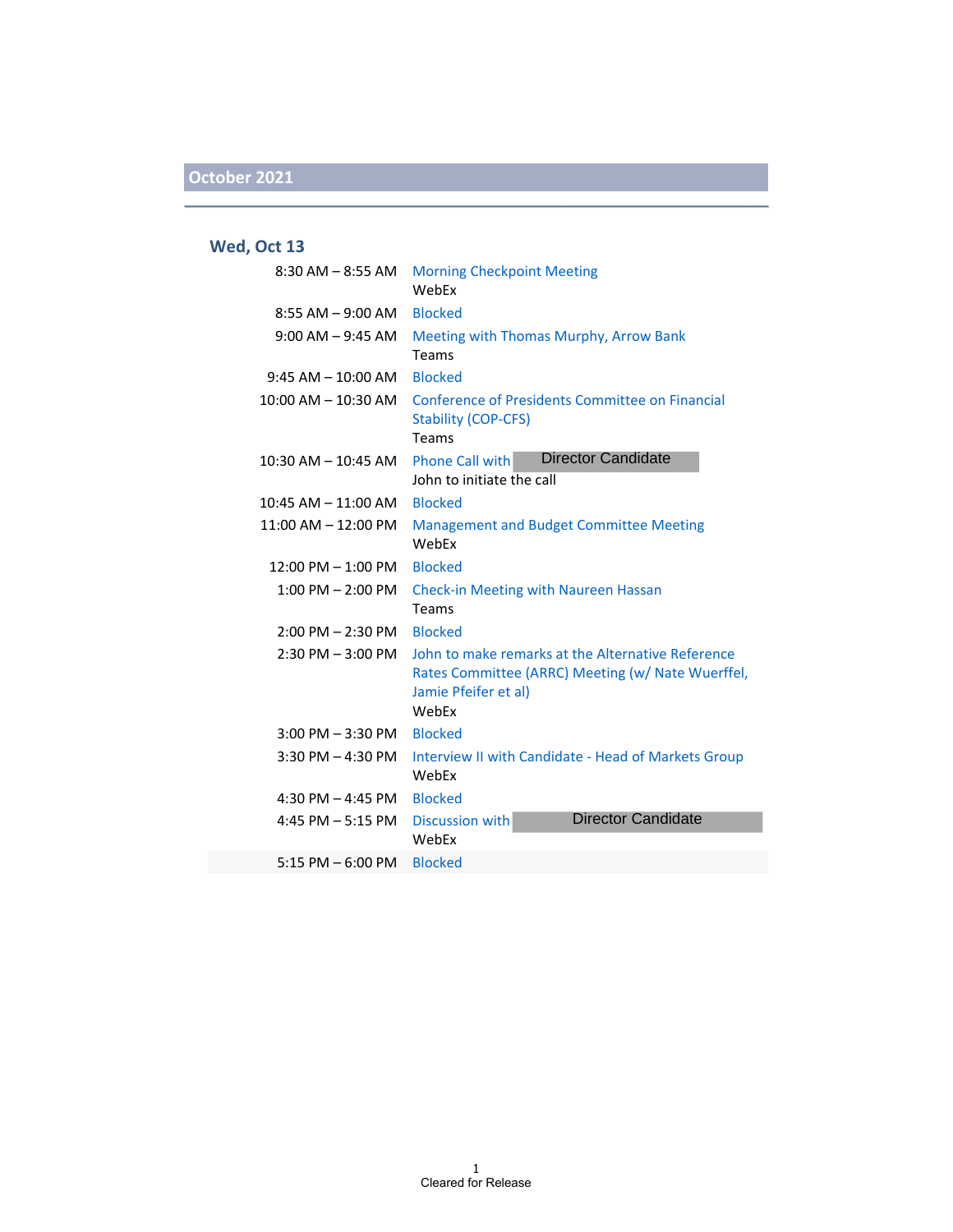### **Thu, Oct 14**

| $9:00$ AM $-9:30$ AM    | Markets Group 9:05/9:20 Meeting<br>Teams                                                                                                        |
|-------------------------|-------------------------------------------------------------------------------------------------------------------------------------------------|
| $9:30$ AM $- 10:30$ AM  | <b>Blocked</b>                                                                                                                                  |
| $10:30$ AM $- 12:45$ PM | <b>President's Advisory Council Meeting - Second District</b><br><b>Advisory Council (SDAC)</b><br>WebEx                                        |
| 12:45 PM - 12:50 PM     | <b>Blocked</b>                                                                                                                                  |
| 12:50 PM - 1:00 PM      | Tech Set Up for the Reshma Saujani, Founder of Girls<br>Who Code, and Tim Allen, CEO of Care.com (Women in<br>the Workplace) ECNY Event<br>Zoom |
| $1:00$ PM $- 2:00$ PM   | John to Moderate the Reshma Saujani, Founder of Girls<br>Who Code and Tim Allen, CEO of Care.com (Women in<br>the Workplace) ECNY Event<br>Zoom |
| $2:00$ PM $- 2:50$ PM   | <b>Blocked</b>                                                                                                                                  |
| $2:50$ PM $-3:00$ PM    | Tech Set Up for Bank Wide Drop-in -- Return to the<br>Workplace<br>WebEx                                                                        |
| $3:00$ PM $-$ 4:00 PM   | Bank Wide Drop-in Call -- Return to the Workplace (w/<br>Naureen Hassan)<br>WebEx                                                               |
| 4:00 PM $-$ 4:30 PM     | <b>Blocked</b>                                                                                                                                  |
| 4:30 PM $-$ 5:30 PM     | <b>ARC Planning Session</b><br>Teams                                                                                                            |
| 5:30 PM $-$ 6:00 PM     | <b>Blocked</b>                                                                                                                                  |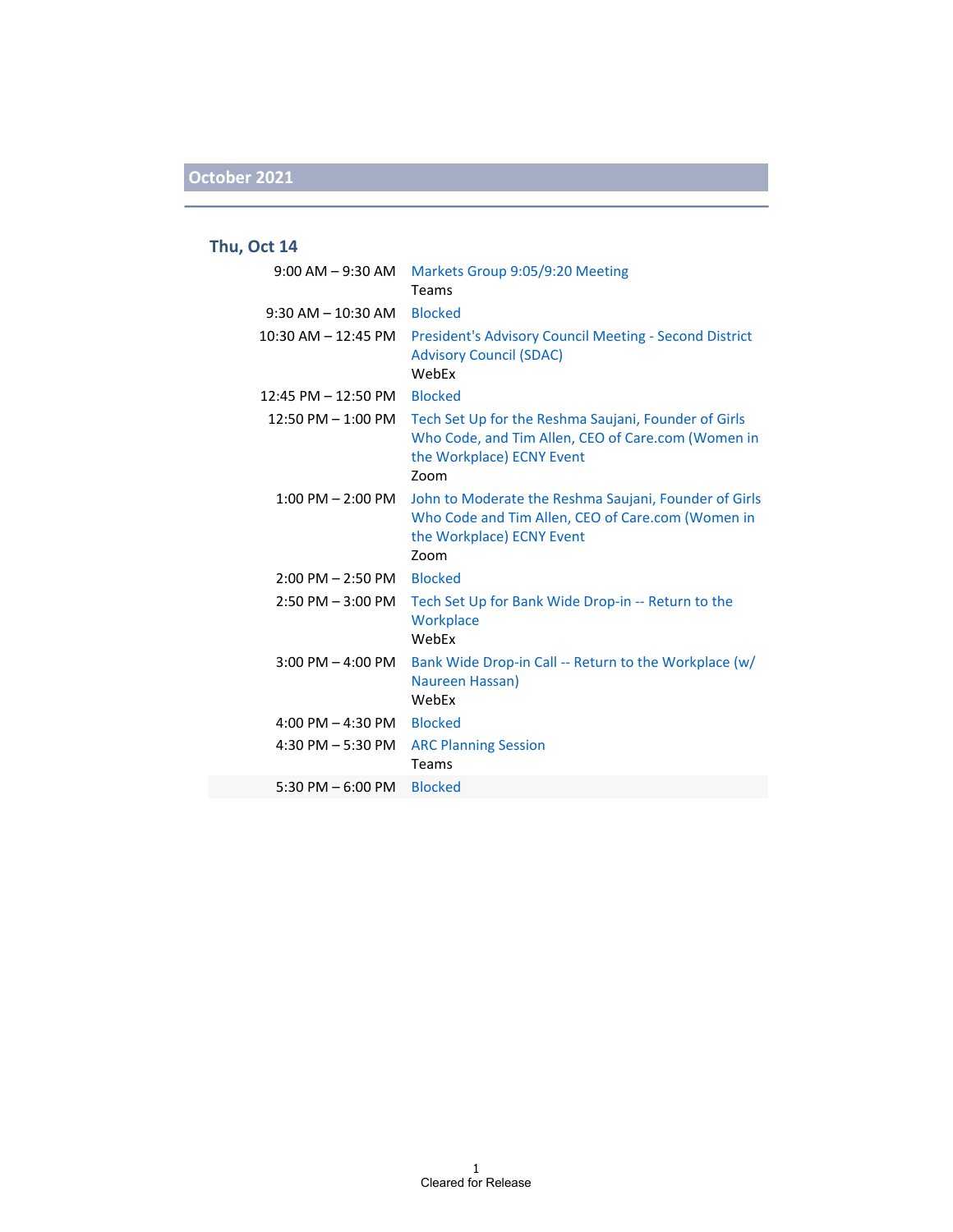### **Fri, Oct 15**

| $9:00$ AM $-$ 10:30 AM  | Policy Discussion #3 w/ Chair Powell et al<br>Teams                                                                                                                                                 |
|-------------------------|-----------------------------------------------------------------------------------------------------------------------------------------------------------------------------------------------------|
| $10:30$ AM $- 11:15$ AM | Monthly Check-in with Lorie Logan<br>Teams                                                                                                                                                          |
| $11:15$ AM $-12:10$ PM  | <b>Blocked</b>                                                                                                                                                                                      |
| 12:10 PM - 12:20 PM     | Tech Set Up for the Banque de France Conference -<br>18 <sup>th</sup> Annual Conference on Real-Time Data Analysis,<br><b>Methods and Applications</b><br>WebEx                                     |
| 12:20 PM - 1:30 PM      | John is a Panelist for a Moderated Discussion at the<br>Banque de France Conference - 18 <sup>th</sup> Annual<br>Conference on Real-Time Data Analysis, Methods and<br><b>Applications</b><br>WebFx |
| $1:30$ PM $- 2:15$ PM   | <b>Blocked</b>                                                                                                                                                                                      |
| $2:15$ PM $- 2:45$ PM   | Meeting with Francois Villeroy de Galhau, Governor,<br><b>Banque de France</b>                                                                                                                      |
| $2:45$ PM $-3:30$ PM    | Briefing for 10/18 FSOC Principals Meeting<br>Teams                                                                                                                                                 |
| $3:30$ PM $-$ 4:00 PM   | <b>Blocked</b>                                                                                                                                                                                      |
| 4:00 PM $-$ 4:45 PM     | <b>Public Engagements Planning</b><br>Teams                                                                                                                                                         |
| 4:45 PM $-$ 5:00 PM     | <b>Blocked</b>                                                                                                                                                                                      |
| $5:00$ PM $-5:30$ PM    | Meeting with Emmanuel Moulin, Director-General of<br>the French Treasury                                                                                                                            |
| 5:30 PM $-$ 6:00 PM     | <b>Blocked</b>                                                                                                                                                                                      |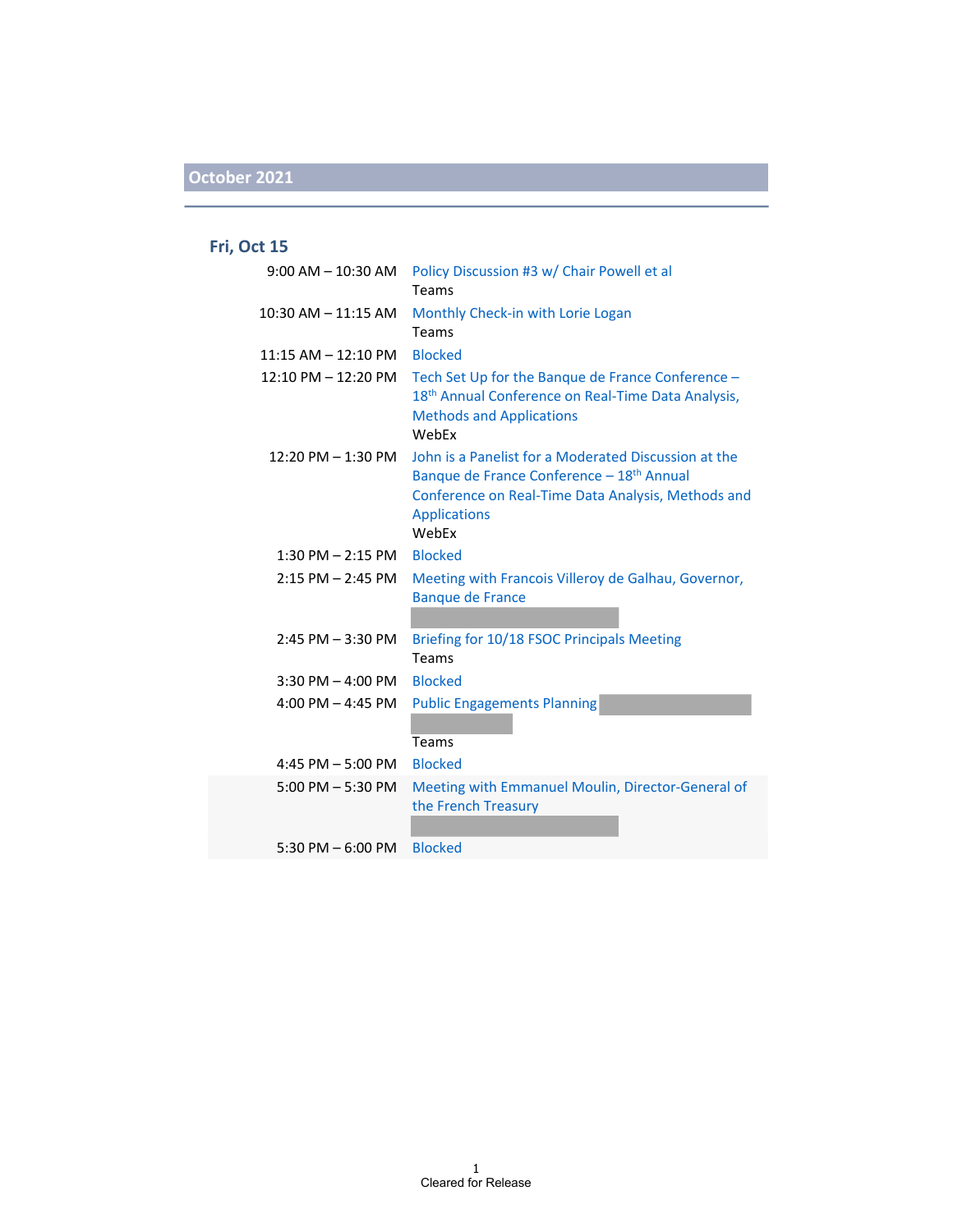#### ▲ Sun, Oct 17

| 9:00 AM - 11:30 AM G30's 36th Annual International Banking Seminar |
|--------------------------------------------------------------------|
| Zoom                                                               |

### **Mon, Oct 18**

| $8:30$ AM $ 8:55$ AM  | <b>Morning Checkpoint Meeting</b><br>WebEx                                       |
|-----------------------|----------------------------------------------------------------------------------|
| $8:45$ AM $-9:00$ AM  | Debt Ceiling Touch Base<br>Teams                                                 |
| $9:00$ AM $-9:45$ AM  | Meeting with Sam Woods, Deputy Governor, Bank of<br>England<br>Teams             |
| $9:45$ AM $- 1:00$ PM | <b>Blocked</b>                                                                   |
| $1:00$ PM $-1:30$ PM  | Weekly Meeting with Chair Jay Powell<br>Teams                                    |
| $1:30$ PM $- 2:00$ PM | Senator Gillibrand prep meeting<br>Teams                                         |
| $2:00$ PM $- 2:30$ PM | <b>Personnel Meeting</b><br>Teams                                                |
| $2:30$ PM $-3:00$ PM  | <b>Pre-FOMC Meeting with Governor Lael Brainard</b><br>John to initiate the call |
| $3:00$ PM $-3:45$ PM  | Annual Self-Assessment Meeting with Douglas Kennedy<br>Teams                     |
| $3:45$ PM $-$ 4:00 PM | <b>Blocked</b>                                                                   |
| 4:00 PM $-$ 6:00 PM   | Meeting of the Executive Committee<br>Teams                                      |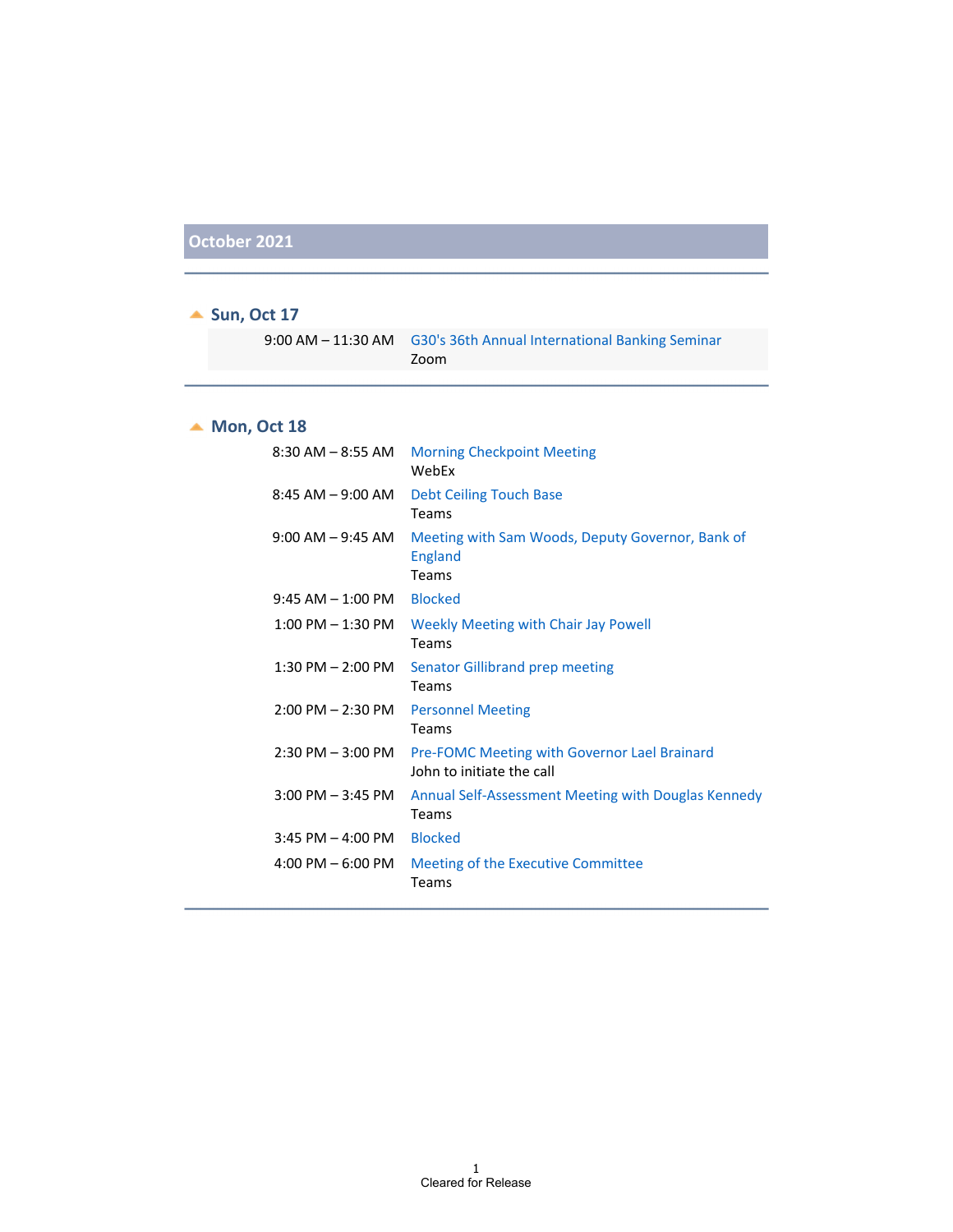### **Tue, Oct 19**

| $8:30$ AM $-9:00$ AM   | Troika Meeting with Chair Jay Powell and Vice Chair<br><b>Richard Clarida</b><br><b>Teams</b>                                     |
|------------------------|-----------------------------------------------------------------------------------------------------------------------------------|
| $9:00$ AM $-$ 10:30 AM | MPA #1 w/ Chair Powell et al<br><b>Teams</b>                                                                                      |
| 10:30 AM - 11:00 AM    | <b>Blocked</b>                                                                                                                    |
| 11:00 AM - 11:30 AM    | Meeting with Senator Kirsten Gillibrand, NY (w/ Michael<br><b>Nelson and Stanley Hardy)</b><br>WebEx                              |
| 11:30 AM - 11:45 AM    | <b>Blocked</b>                                                                                                                    |
| 11:45 AM - 12:00 PM    | Supervisory<br><b>Phone Call with</b>                                                                                             |
|                        | John to initiate the call                                                                                                         |
| 12:00 PM - 1:00 PM     | Lunch Meeting with AALMA Network Leadership Team<br>Teams                                                                         |
| $1:00$ PM $-1:05$ PM   | <b>Blocked</b>                                                                                                                    |
| $1:05$ PM $-1:10$ PM   | Tech Set Up for the Disability Mentoring Day Event<br>Zoom                                                                        |
| $1:10$ PM $-1:15$ PM   | <b>Blocked</b>                                                                                                                    |
| 1:15 PM - 1:20 PM      | John to give Opening Remarks for the Disability<br><b>Mentoring Day Event</b><br>Zoom                                             |
| $1:20$ PM $-1:30$ PM   | <b>Blocked</b>                                                                                                                    |
| $1:30$ PM $- 2:15$ PM  | <b>Communications Planning and Discussion</b><br>Teams                                                                            |
| $2:15$ PM $-3:00$ PM   | <b>Meeting with Vincent Alvarez</b><br>Teams                                                                                      |
| $3:00$ PM $-$ 4:00 PM  | Nominating and Corporate Governance Committee<br><b>Meeting (NCGC)</b><br>Teams                                                   |
| 4:00 PM $-$ 4:30 PM    | Debrief with Naureen Hassan, Clive Blackwood et al<br>Teams                                                                       |
| 4:30 PM $-$ 5:00 PM    | <b>Introductory Meeting with Adrienne Harris, Acting</b><br>NYDFS Superintendent (w/ Dianne Dobbeck and<br>Michael Held)<br>Teams |
| $5:00$ PM $-5:30$ PM   | <b>LSE Blog</b><br>(Elio/Gutt/Held/Hirtle/Logan/Williams)<br>Teams                                                                |
| 5:30 PM $-6:00$ PM     | <b>Blocked</b>                                                                                                                    |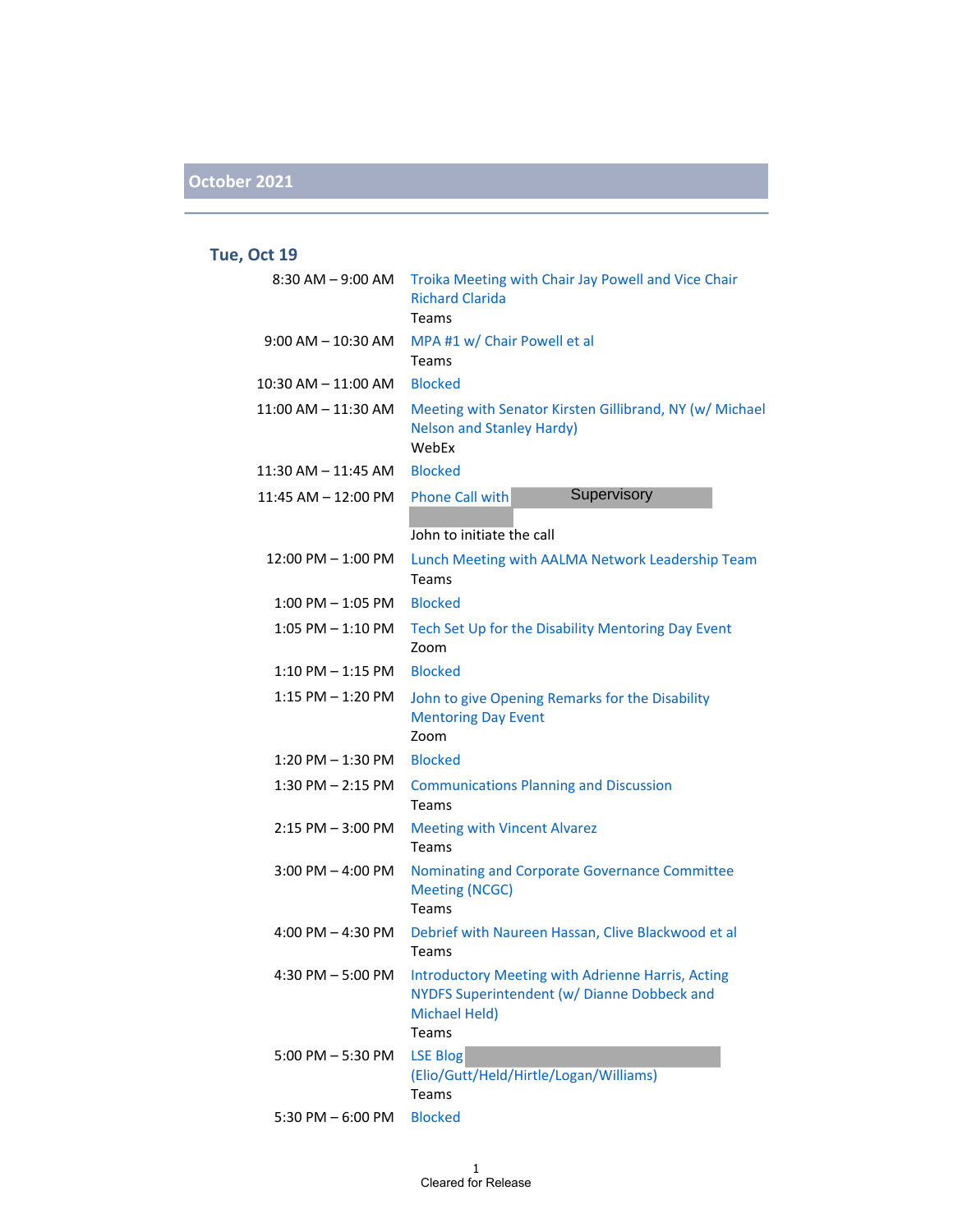### **Wed, Oct 20**

| $8:30$ AM $-8:55$ AM    | <b>Morning Checkpoint Meeting</b><br>WebEx                                                                                 |
|-------------------------|----------------------------------------------------------------------------------------------------------------------------|
| $8:55$ AM $-9:00$ AM    | <b>Blocked</b>                                                                                                             |
| $9:00$ AM $-9:30$ AM    | <b>Follow Up FRFS Enterprise Corporate Governance</b><br>Meeting w/ President Mester et al (w/ Naureen<br>Hassan)<br>Teams |
| 9:30 AM – 9:45 AM       | Phone Call with Barbara Van Allen, ECNY<br>John to initiate the call                                                       |
| $9:45$ AM $-$ 10:00 AM  | <b>Blocked</b>                                                                                                             |
| $10:00$ AM $ 10:30$ AM  | <b>PWG Stable Coins Meeting</b><br>Teams                                                                                   |
| $10:30$ AM $- 10:50$ AM | <b>Blocked</b>                                                                                                             |
| $10:50$ AM $- 11:00$ AM | Tech Set Up for IACFM<br>WebEx                                                                                             |
| $11:00$ AM $-1:00$ PM   | Q4 2021 IACFM Meeting                                                                                                      |
|                         | WebFx                                                                                                                      |
| $1:00$ PM $- 2:00$ PM   | <b>Blocked</b>                                                                                                             |
| $2:00$ PM $-3:00$ PM    | <b>Record Promo for Podcast</b><br>Zoom                                                                                    |
| $3:00$ PM $-$ 4:00 PM   | <b>Blocked</b>                                                                                                             |
| 4:00 PM $-5:00$ PM      | Core Competency Project - EC Interview<br>Teams                                                                            |
| $5:00$ PM $-5:45$ PM    | Monthly Check-in with Anne Baum<br>Teams                                                                                   |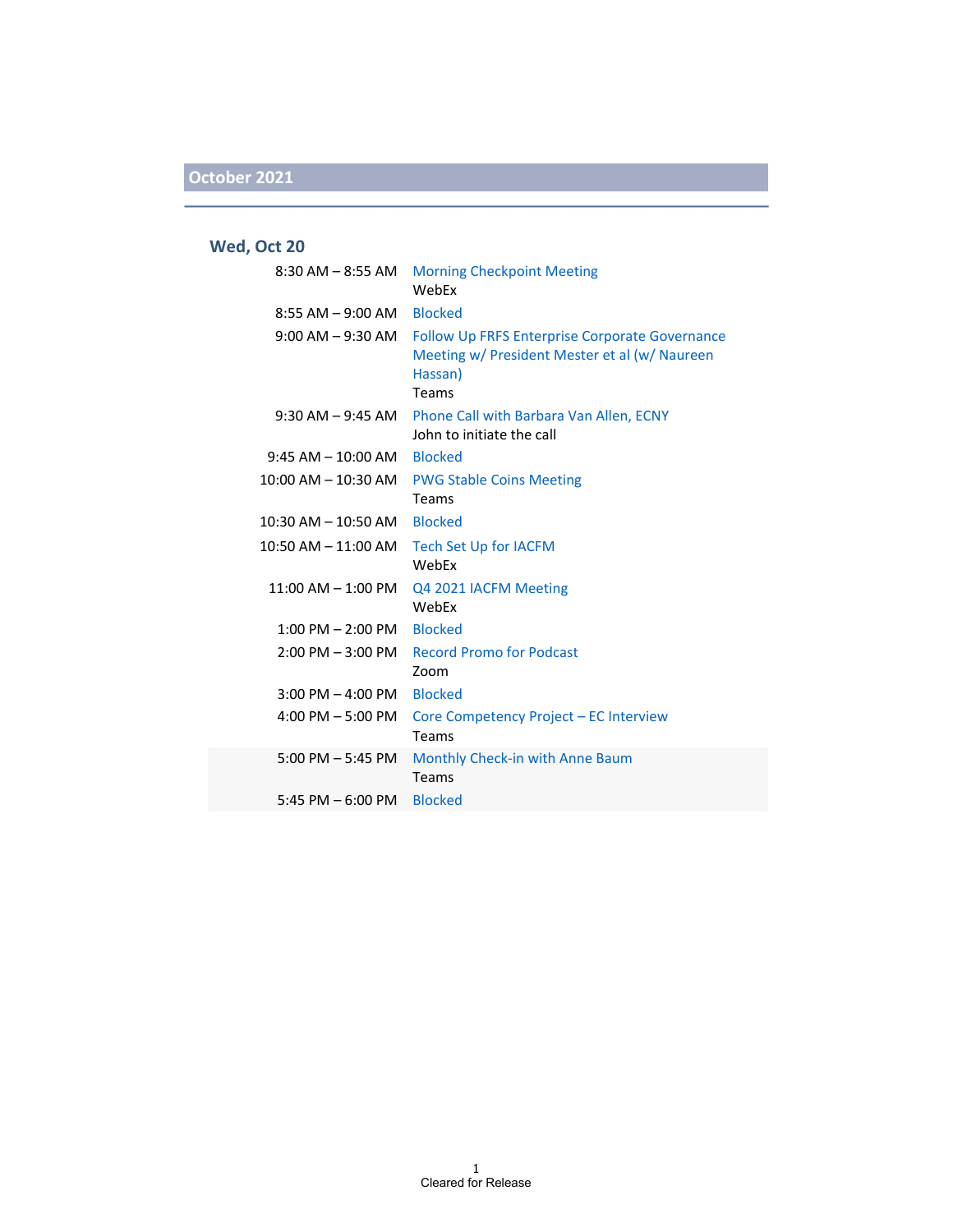### **Thu, Oct 21**

|                       | 8:00 AM - 10:30 AM Audit and Risk Committee Meeting<br>WebFx                                            |
|-----------------------|---------------------------------------------------------------------------------------------------------|
| 10:30 AM - 12:30 PM   | <b>Board of Directors Meeting</b><br>WebFx                                                              |
| 12:30 PM - 1:00 PM    | Meeting with Chair Jay Powell<br>Teams                                                                  |
| $1:00$ PM $-1:15$ PM  | <b>Blocked</b>                                                                                          |
| $1:15$ PM $-1:30$ PM  | Meeting with Governor Michelle Bowman<br>Teams                                                          |
| $1:30$ PM $- 2:00$ PM | <b>Blocked</b>                                                                                          |
| $2:00$ PM $-3:30$ PM  | MPA #2 w/ Chair Powell et al<br>Teams                                                                   |
| $3:30$ PM $-$ 4:00 PM | <b>Blocked</b>                                                                                          |
| $4:00$ PM $- 4:30$ PM | <b>Government Relations Committee Meeting</b><br>Teams                                                  |
| $4:30$ PM $-6:00$ PM  | <b>FSOC Principals Meeting (w/ Richard Crump)</b><br>Zoom                                               |
| $8:50$ PM $-9:00$ PM  | Tech Set Up for the CF40 Bund Summit<br>Zoom                                                            |
| $9:00$ PM $-9:30$ PM  | John to have Moderated Discussion at the CF40 Bund<br>Summit (w/ Jack Gutt, Suzanne Elio et al)<br>Zoom |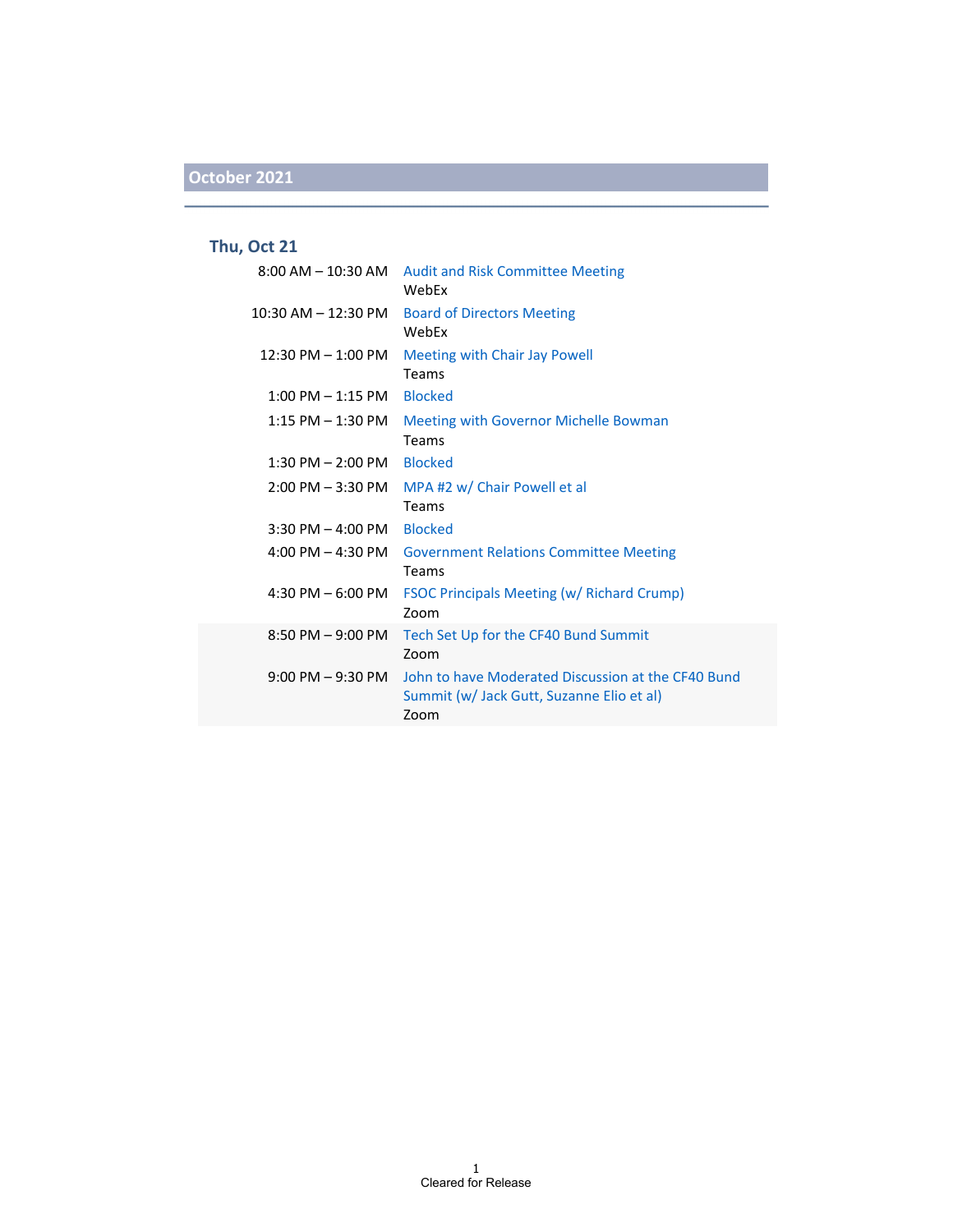### **Fri, Oct 22**

|                              | 9:00 AM - 9:30 AM Markets Group 9:05/9:20 Meeting<br>Teams |
|------------------------------|------------------------------------------------------------|
| $9:30$ AM $-$ 10:15 AM       | Meeting with Dr. Rosa Gil                                  |
|                              | Teams                                                      |
| 10:15 AM - 10:30 AM Blocked  |                                                            |
| $10:30$ AM $ 11:00$ AM       | <b>Speech Review Meeting</b>                               |
|                              | Teams                                                      |
| $11:00$ AM $-11:30$ AM       | Meeting with                                               |
|                              |                                                            |
|                              | Zoom                                                       |
| $11:30$ AM $-12:00$ PM       | <b>Blocked</b>                                             |
| $12:00$ PM $- 1:00$ PM       | Lunch Meeting with Generations Leadership Team             |
|                              | Teams                                                      |
| $1:00$ PM $- 2:00$ PM        | <b>Blocked</b>                                             |
| $2:00$ PM $- 2:45$ PM        | Discussion of Future of Digital Money Paper                |
|                              | Teams                                                      |
| 2:45 PM - 3:45 PM Blocked    |                                                            |
| $3:45$ PM $-$ 4:00 PM        | Meeting with Kartik Athreya, FRB Richmond                  |
|                              | Teams                                                      |
| 4:00 PM $-$ 4:45 PM          | Monthly Check-in with Jack Gutt                            |
|                              | Teams                                                      |
| $4:45$ PM $-5:15$ PM Blocked |                                                            |
| $5:15$ PM $-6:15$ PM         | Meeting with Adena Friedman                                |
|                              | Teams                                                      |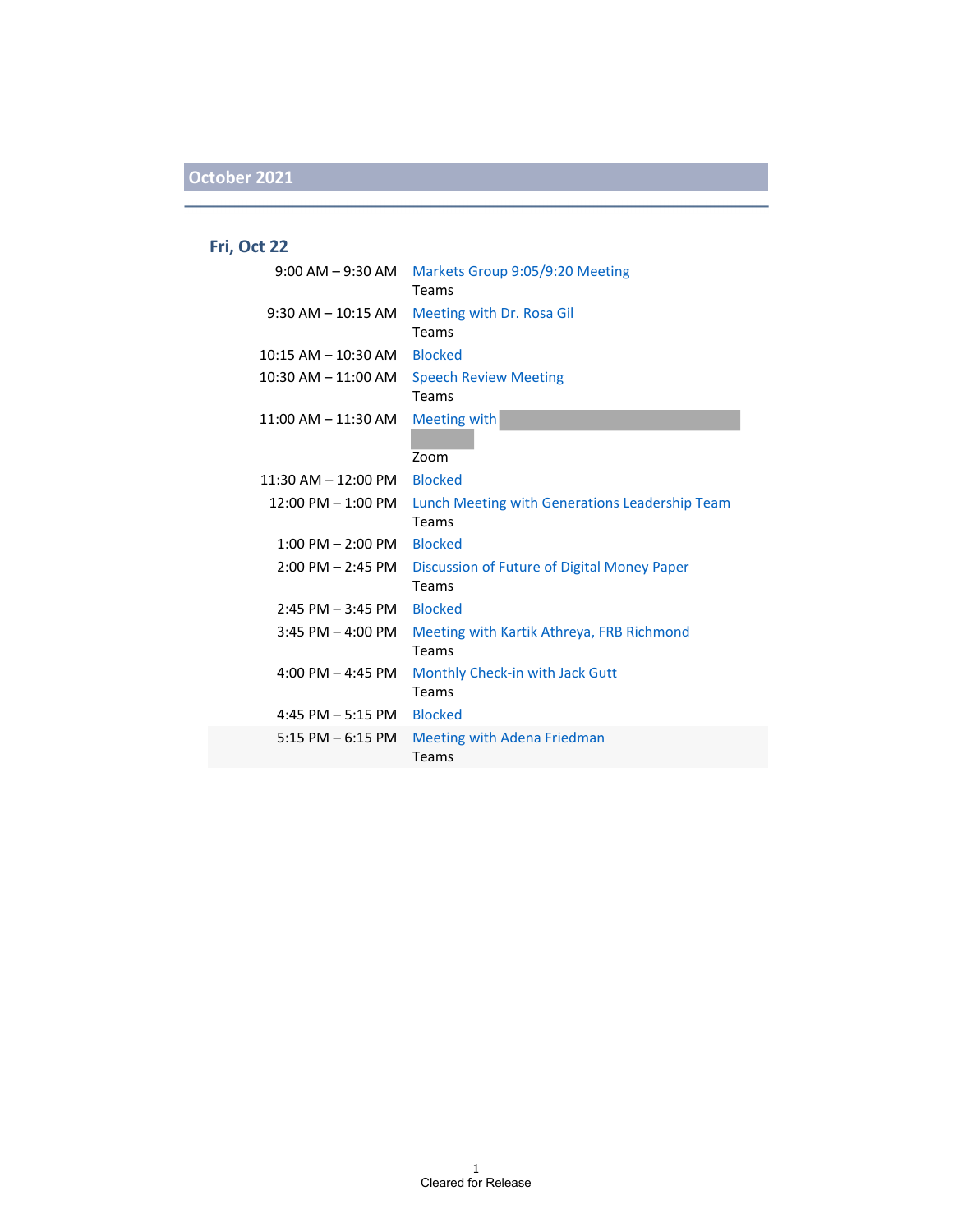#### **Mon, Oct 25**

|                                     | FOMC Blackout: October 23 - November 4                |
|-------------------------------------|-------------------------------------------------------|
| $8:30$ AM $-8:55$ AM                | <b>Morning Checkpoint Meeting</b>                     |
|                                     | WebEx                                                 |
| $8:55$ AM $-9:00$ AM                | <b>Blocked</b>                                        |
| $9:00$ AM $-9:30$ AM                | Markets Group 9:05/9:20 Meeting                       |
|                                     | Teams                                                 |
| $9:30$ AM $- 10:30$ AM              | Interview III with Candidate - Head of Markets Group  |
|                                     | Teams                                                 |
| $10:30$ AM $- 11:00$ AM             | <b>Blocked</b>                                        |
| $11:00$ AM $-12:00$ PM              | <b>Treasury Markets Conference Speech Preparation</b> |
|                                     | Teams                                                 |
| 12:00 PM - 1:00 PM                  | <b>Blocked</b>                                        |
| $1:00$ PM $-1:30$ PM                | Weekly Meeting with Chair Jay Powell                  |
|                                     | Teams                                                 |
| $1:30$ PM $- 2:10$ PM               | <b>Blocked</b>                                        |
| $2:10$ PM $-$ 4:00 PM               | <b>Special Topics Briefing</b>                        |
|                                     | Teams                                                 |
| $4:00 \text{ PM} - 6:00 \text{ PM}$ | <b>Blocked</b>                                        |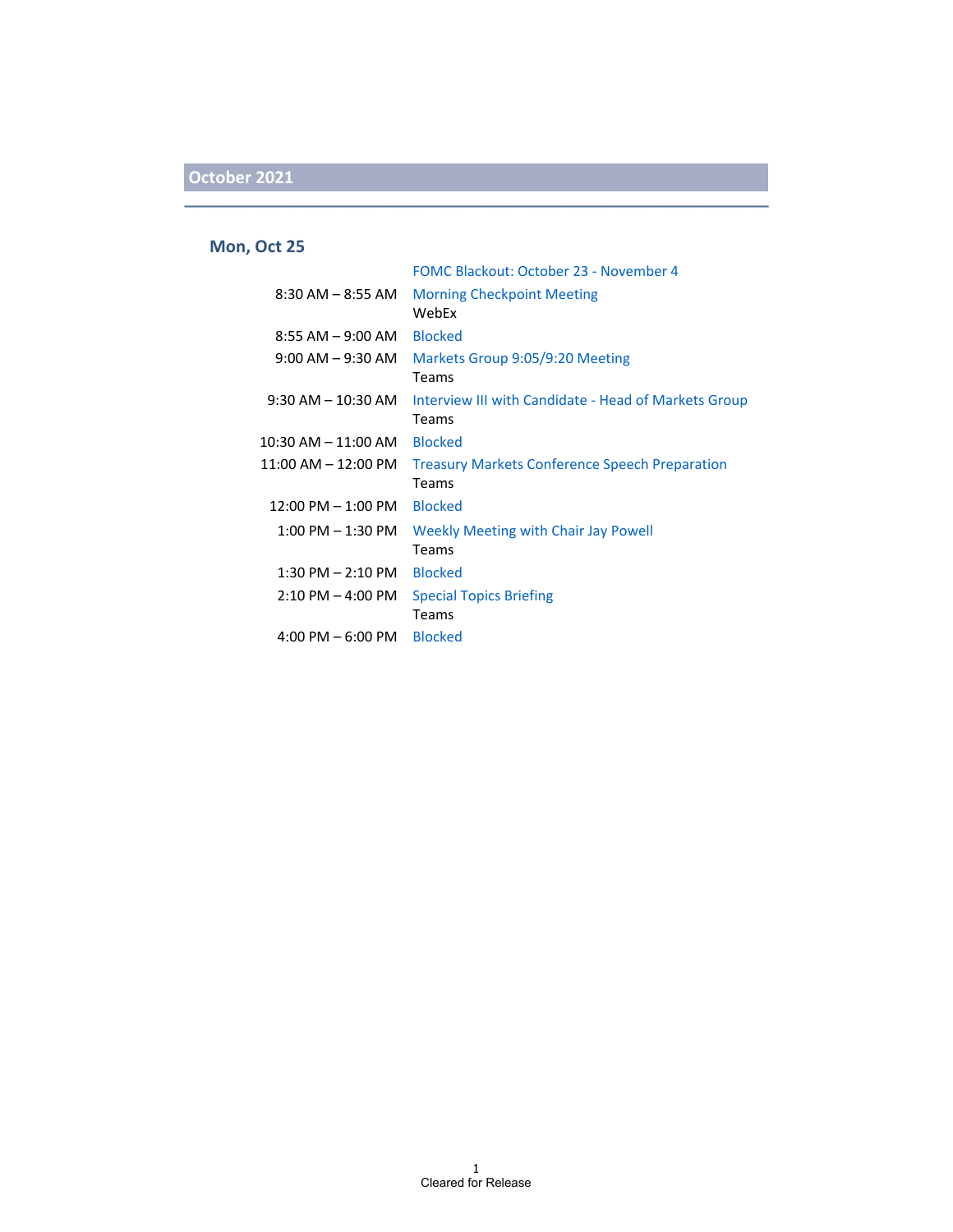#### **Tue, Oct 26**

| FOMC Blackout: October 23 - November 4               |
|------------------------------------------------------|
| Markets Group 9:05/9:20 Meeting                      |
| Teams                                                |
| <b>Blocked</b>                                       |
| <b>Meeting with Vice Chair Randal Quarles</b>        |
| Teams                                                |
| <b>Blocked</b>                                       |
| <b>Weekly Email Discussion</b>                       |
| Teams                                                |
| <b>Blocked</b>                                       |
| <b>Director Recruitment Meeting</b>                  |
| WebEx                                                |
| <b>Blocked</b>                                       |
| Interview III with Candidate - Head of Markets Group |
|                                                      |
| <b>Blocked</b>                                       |
|                                                      |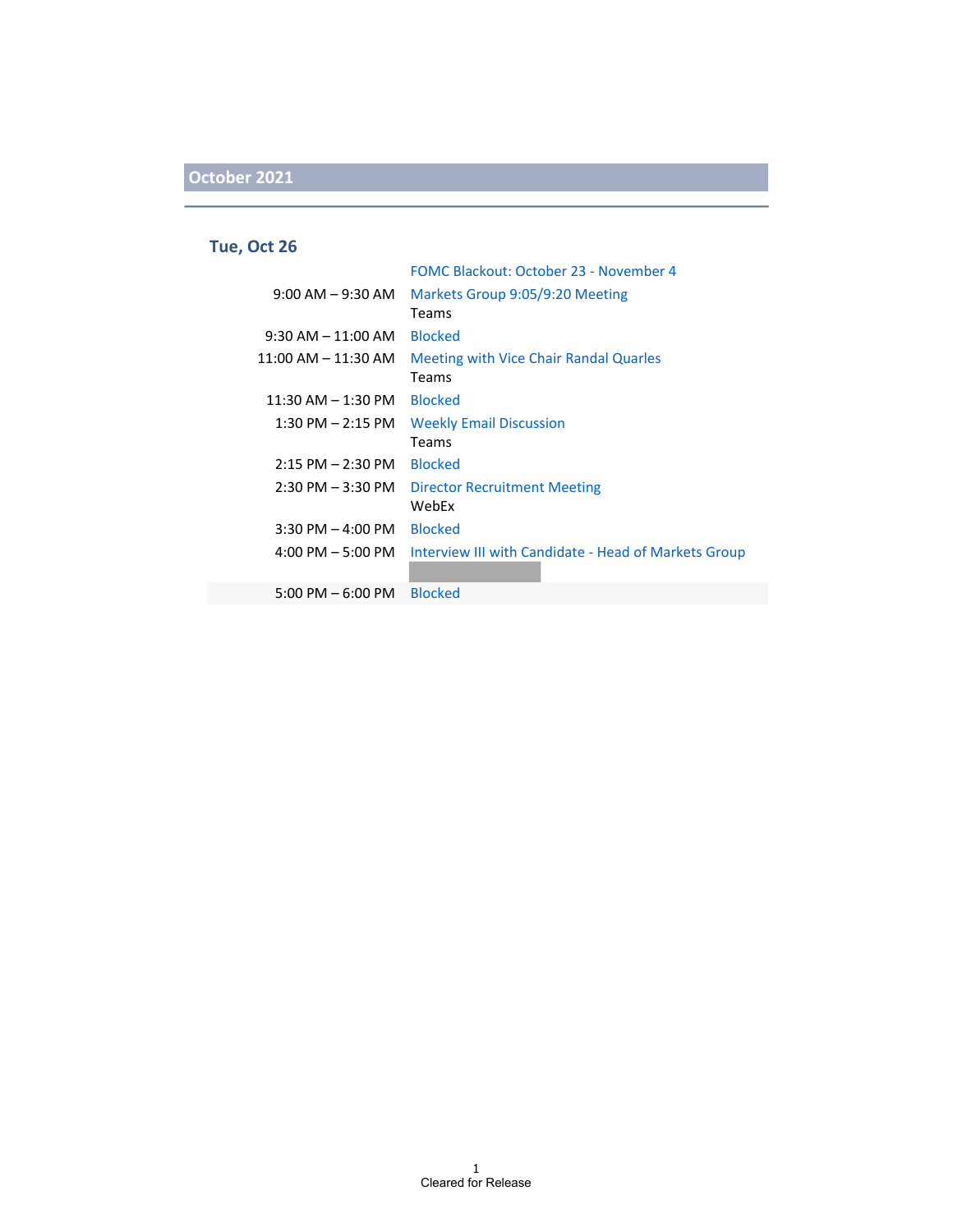#### **Wed, Oct 27**

|                        | <b>FOMC Blackout: October 23 - November 4</b>                                 |
|------------------------|-------------------------------------------------------------------------------|
| $8:30$ AM $-9:00$ AM   | Troika Meeting with Chair Jay Powell and Vice Chair<br><b>Richard Clarida</b> |
|                        | Teams                                                                         |
| $9:00$ AM $-$ 10:30 AM | MPA #3 w/ Chair Powell et al                                                  |
|                        | Teams                                                                         |
| 10:30 AM – 11:30 AM    | <b>Blocked</b>                                                                |
| $11:30$ AM $-12:00$ PM | <b>Pre-FOMC Meeting with Vice Chair Randal Quarles</b>                        |
|                        | Teams                                                                         |
| $12:00$ PM $- 1:00$ PM | <b>Blocked</b>                                                                |
| $1:00$ PM $-$ 1:30 PM  | Discussion with President Raphael Bostic                                      |
|                        | Teams                                                                         |
| $1:30$ PM $-1:35$ PM   | <b>Blocked</b>                                                                |
| $1:35$ PM $- 2:30$ PM  | <b>Blackbook Briefing</b>                                                     |
|                        | Teams                                                                         |
| $2:30$ PM $-3:00$ PM   | <b>Blocked</b>                                                                |
|                        | 3:00 PM – 3:30 PM Debrief on Government Relations Committee Meeting           |
|                        |                                                                               |
| $3:30$ PM $-6:00$ PM   | <b>Blocked</b>                                                                |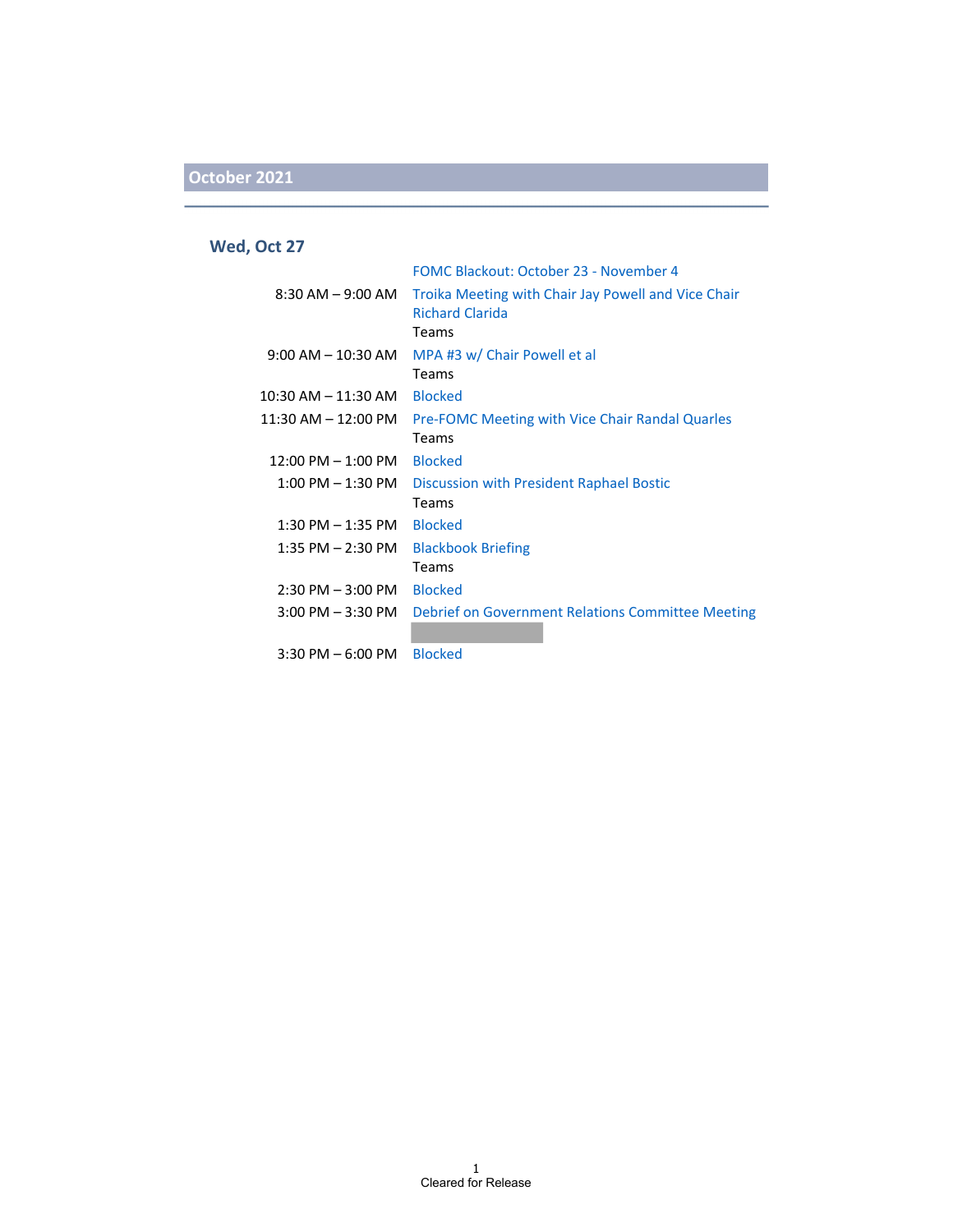### **Thu, Oct 28**

|                                     | FOMC Blackout: October 23 - November 4                                                              |
|-------------------------------------|-----------------------------------------------------------------------------------------------------|
| $8:15 AM - 8:30 AM$                 | Phone Call with Jens Weidmann, Governor, Deutsche<br><b>Bundesbank</b><br>John to initiate the call |
| $8:30$ AM $-9:00$ AM                | <b>Blocked</b>                                                                                      |
| $9:00$ AM $-12:00$ PM               | <b>FOMC Press Conference Prep #1</b><br>Teams                                                       |
| $12:00$ PM $- 2:10$ PM              | <b>Blocked</b>                                                                                      |
| $2:10$ PM $-$ 4:00 PM               | <b>Financial Stability Briefing</b><br>Teams                                                        |
| 4:00 PM $-$ 5:00 PM                 | <b>Check-in Meeting with Naureen Hassan</b><br>Teams                                                |
| $5:00 \text{ PM} - 6:00 \text{ PM}$ | <b>Blocked</b>                                                                                      |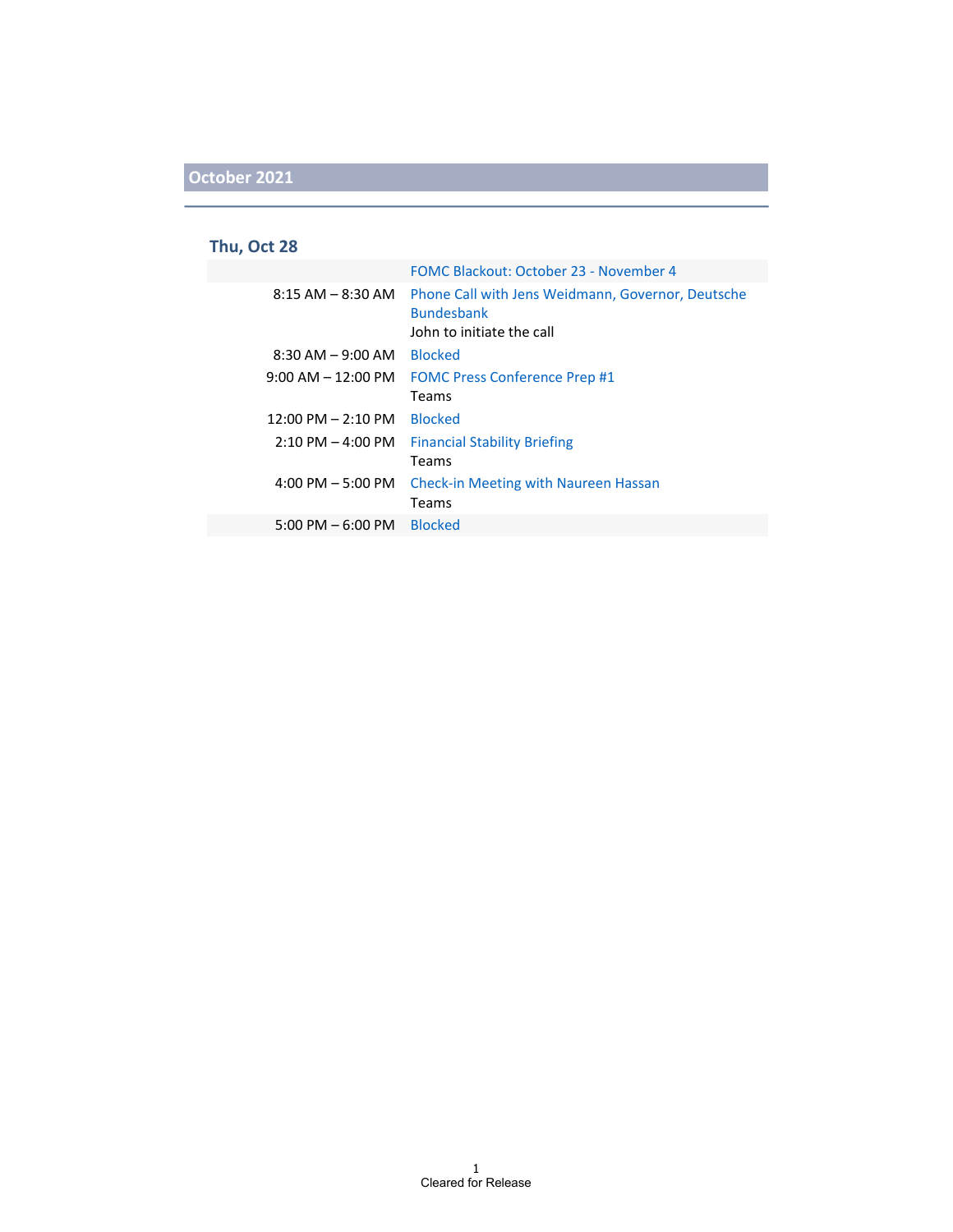#### **Fri, Oct 29**

| <b>FOMC Blackout: October 23 - November 4</b>                                                |
|----------------------------------------------------------------------------------------------|
| Dry Run for the November 8 <sup>th</sup> Bank of Canada Annual<br><b>Economic Conference</b> |
| Teams                                                                                        |
| <b>Blocked</b>                                                                               |
| <b>Monthly Discussion with Denise Scott</b><br>John to initiate the call                     |
| <b>Blocked</b>                                                                               |
| <b>Pre-FOMC Wrap Up</b>                                                                      |
| Teams                                                                                        |
| <b>ECNY Awards Committee Meeting</b>                                                         |
| Zoom                                                                                         |
| <b>Blocked</b>                                                                               |
|                                                                                              |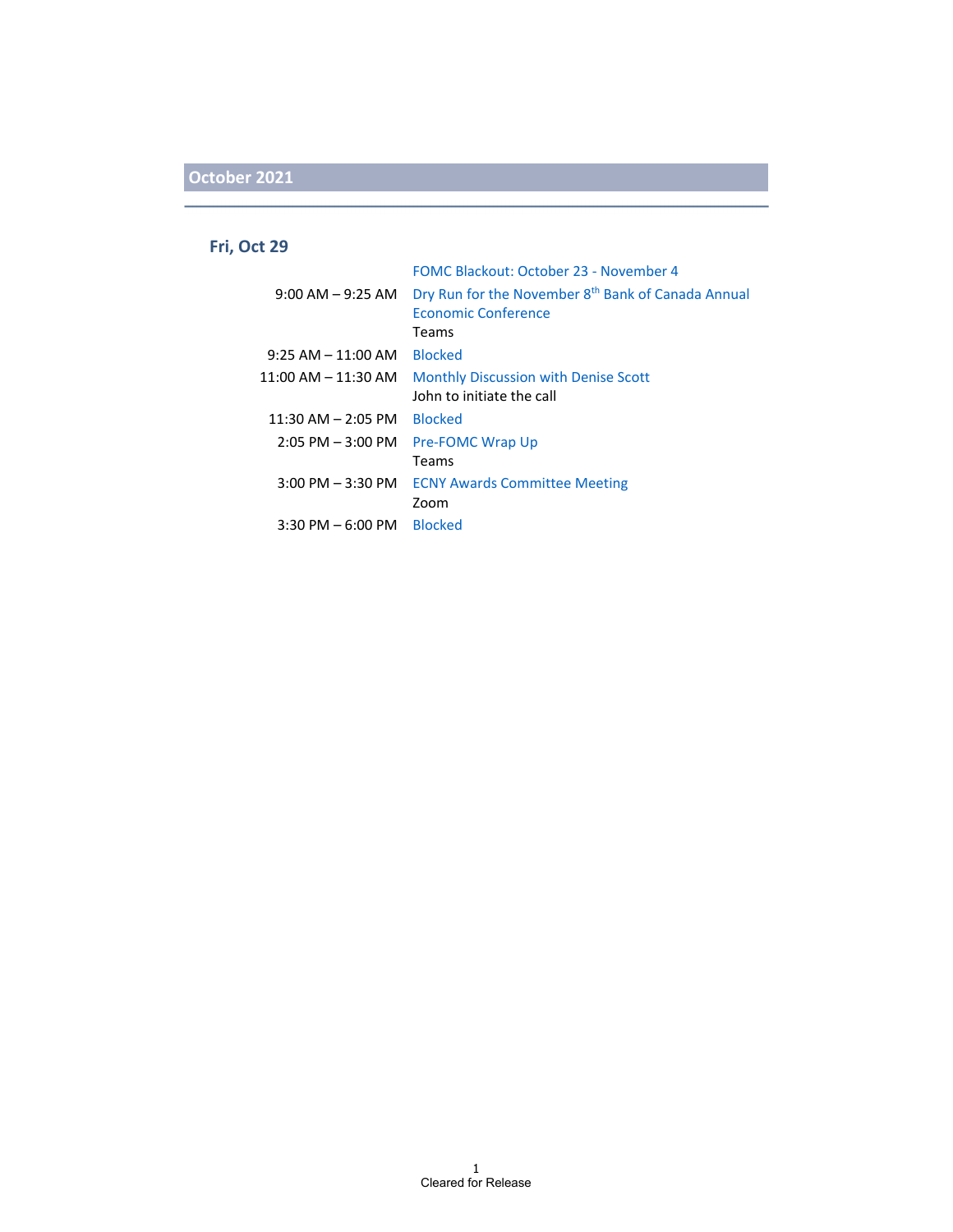#### **Mon, Nov 1**

|                        | <b>FOMC Blackout: October 23 - November 4</b>                    |
|------------------------|------------------------------------------------------------------|
| 8:00 AM                | Transportation<br>Driver:                                        |
| $8:30$ AM $-$ 8:45 AM  | <b>Morning Checkpoint Meeting</b><br>WebEx                       |
| $8:45$ AM $-9:00$ AM   | Debt Ceiling Touch Base<br>Teams                                 |
| $9:00$ AM $-9:30$ AM   | <b>Weekly Meeting with Chair Jay Powell</b><br>Teams             |
| $9:30$ AM $-$ 11:00 AM | <b>Blocked</b>                                                   |
| 11:00 AM – 11:30 AM    | <b>Pre-FOMC Meeting with Vice Chair Richard Clarida</b><br>Teams |
| $11:30$ AM $-12:00$ PM | <b>Blocked</b>                                                   |

#### **Additional Details to Follow**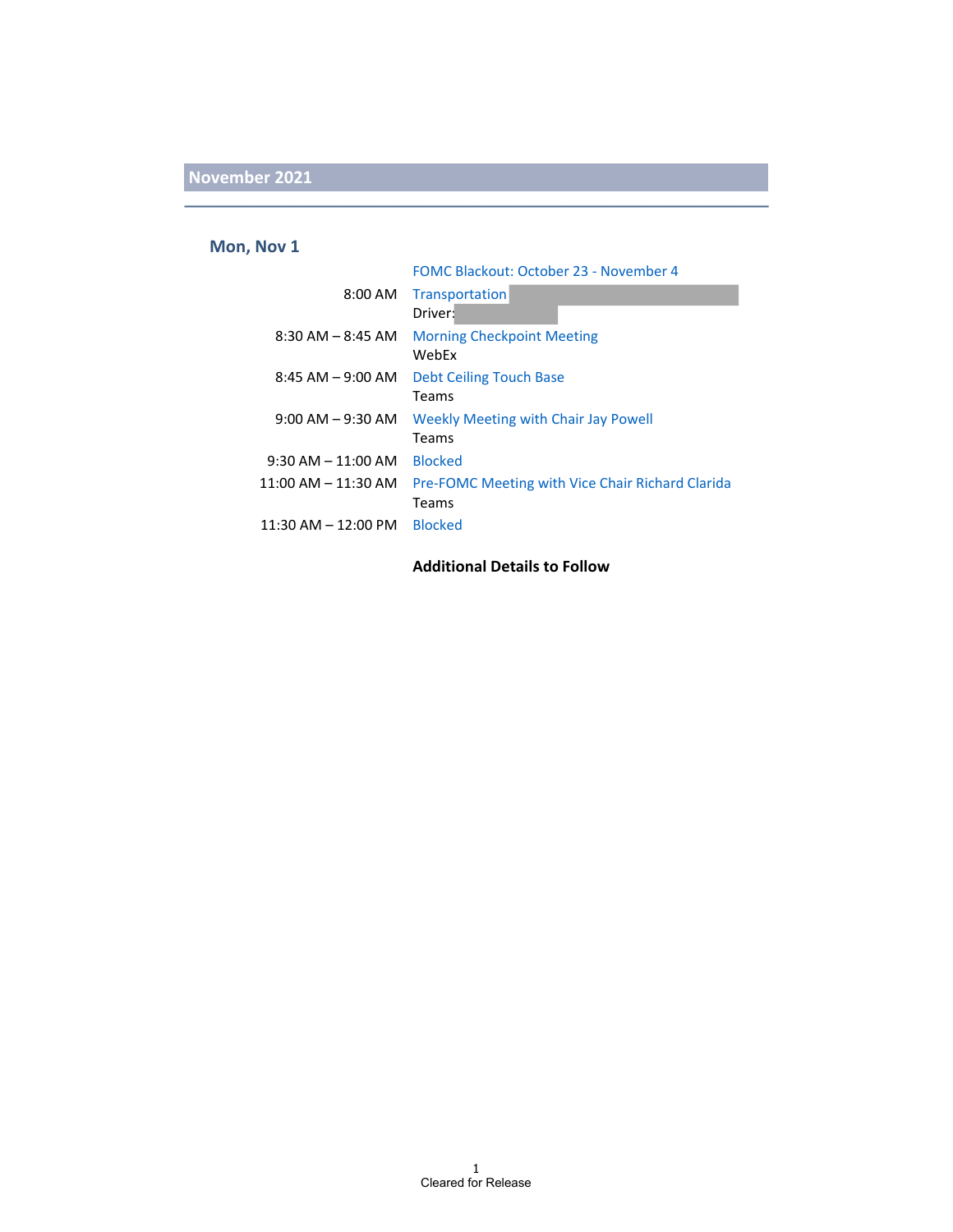### **Mon, Nov 1**

| <b>FOMC Blackout: October 23 - November 4</b>                                         |
|---------------------------------------------------------------------------------------|
| Transportation from the Bank en route to Penn Station<br>Driver:                      |
| Depart Penn Station on Amtrak Acela #2159                                             |
| <b>Arrive Union Station</b>                                                           |
| Transportation from Union Station en route to the<br><b>Fairmont Hotel</b><br>Driver: |
| COP Meeting with Chair Jay Powell and Governor Lael<br><b>Brainard</b><br>WebEx       |
| The Fairmont Hotel<br>2401 M Street, N.W., Washington, DC, 20037<br>Tel: 202-429-2400 |
|                                                                                       |

### **Tue, Nov 2**

|                       | <b>FOMC Blackout: October 23 - November 4</b>                   |
|-----------------------|-----------------------------------------------------------------|
| $9:00$ AM $-9:30$ AM  | Markets Group 9:05/9:20 Meeting                                 |
|                       | Teams                                                           |
| $9:30$ AM $ 11:00$ AM | <b>Blocked</b>                                                  |
| 11:00 AM              | Board car pickup from the Fairmont Hotel en route to            |
|                       | the Board of Governors                                          |
|                       |                                                                 |
| 11:30 AM              | Lunch Buffet                                                    |
|                       |                                                                 |
| $1:00$ PM             | Day 1 of the FOMC Meeting                                       |
|                       |                                                                 |
| $6:00$ PM             | <b>FOMC Reception &amp; Dinner</b>                              |
|                       |                                                                 |
| Then                  | Transportation from the Board en route to the                   |
|                       | <b>Fairmont Hotel</b>                                           |
|                       |                                                                 |
| Overnight             | The Fairmont Hotel                                              |
|                       | 2401 M Street, N.W., Washington, DC, 20037<br>Tel: 202-429-2400 |
|                       |                                                                 |

### **Wed, Nov 3**

FOMC Blackout: October 23 ‐ November 4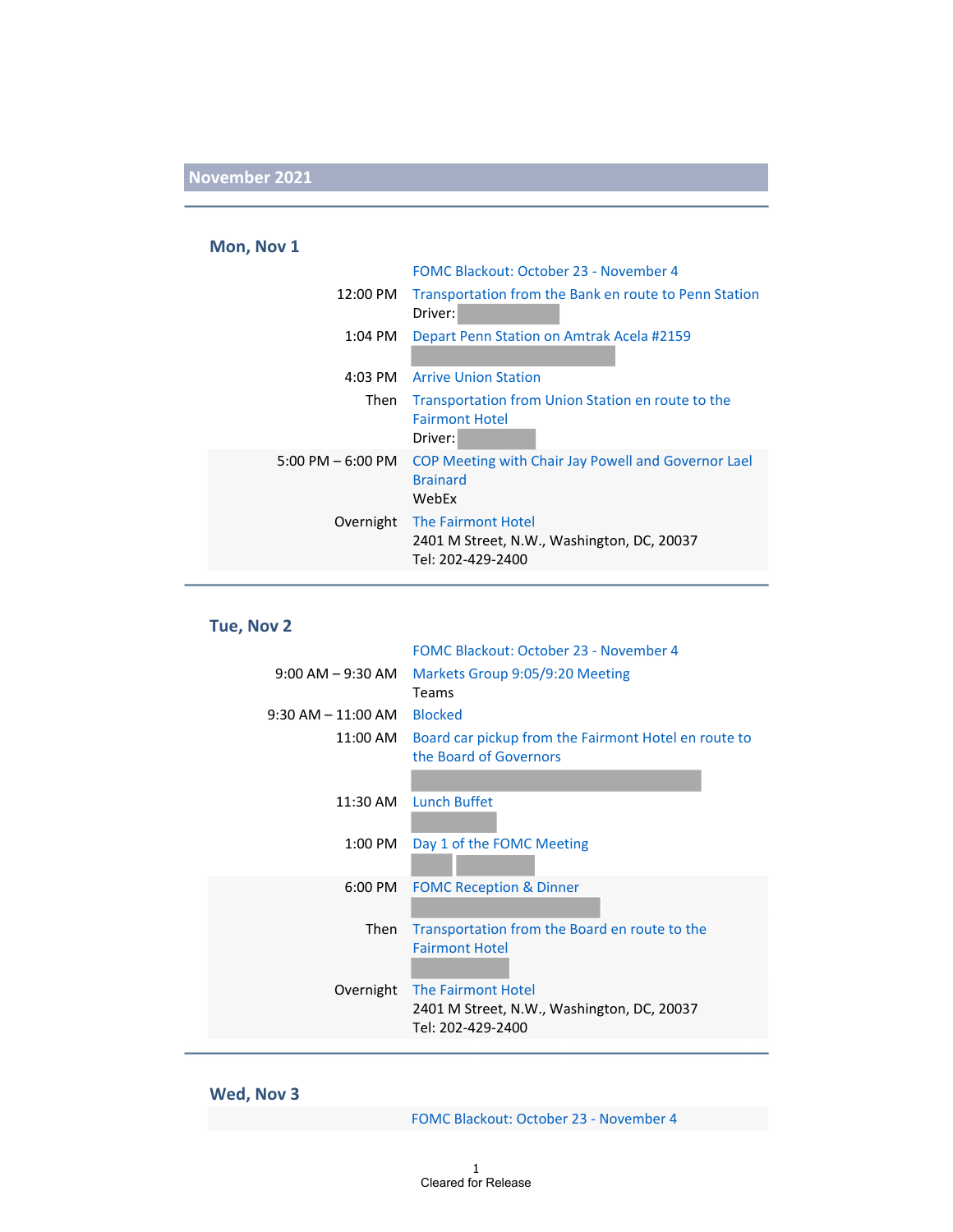| 8:00 AM                | Board car pickup from the Fairmont Hotel en route to<br>the Board of Governors        |
|------------------------|---------------------------------------------------------------------------------------|
| 8:45 AM                | <b>Breakfast Buffet</b>                                                               |
| $9:00$ AM              | Day 2 of the FOMC Meeting                                                             |
| 10:30 AM               | <b>Boxed Lunches</b>                                                                  |
| $12:00$ PM $- 1:00$ PM | <b>FOMC Press Conference Prep #3</b><br><b>Teams</b>                                  |
| $1:00$ PM $-1:30$ PM   | <b>Blocked</b>                                                                        |
| $1:30$ PM $- 2:45$ PM  | <b>Private Appointment</b>                                                            |
| $2:45$ PM $-3:00$ PM   | <b>Blocked</b>                                                                        |
| $3:00$ PM $-$ 4:00 PM  | Meeting of the Executive Committee<br>Teams                                           |
| 4:00 PM $-$ 5:00 PM    | Meeting with Jonathan Wildman, Korn Ferry<br>Zoom                                     |
| $5:00$ PM $-5:30$ PM   | <b>Check-in with Matt Eichner</b>                                                     |
| 5:30 PM $-$ 6:00 PM    | <b>Blocked</b>                                                                        |
| Then                   | Board car en route to the Fairmont Hotel                                              |
| Overnight              | The Fairmont Hotel<br>2401 M Street, N.W., Washington, DC, 20037<br>Tel: 202-429-2400 |
|                        |                                                                                       |

### **Thu, Nov 4**

|                             | FOMC Blackout: October 23 - November 4                                     |
|-----------------------------|----------------------------------------------------------------------------|
| 8:30 AM                     | Board car pickup from the Fairmont Hotel en route to<br>the Board          |
|                             |                                                                            |
| $9:00$ AM $-9:30$ AM        | Markets Group 9:05/9:20 Meeting<br>Teams                                   |
| $9:30$ AM $-$ 10:00 AM $\,$ | <b>Board of Directors Conference Call</b><br>John to dial in               |
| $10:00$ AM $- 11:00$ AM     | <b>Post FOMC Planning Meeting</b><br>Teams                                 |
| $11:00$ AM $- 11:30$ AM     | <b>Speech Review Meeting</b><br>Teams                                      |
| $11:30$ AM $- 12:00$ PM     | <b>Blocked</b>                                                             |
| $12:00$ PM $- 1:00$ PM      | Lunch Meeting with the Veterans Network Leadership<br><b>Team</b><br>Teams |
| $1:00$ PM $- 2:00$ PM       | Prep #2 - December 7 Bank Wide Drop-in/CMF Rollout<br>Teams                |
| $2:00$ PM $- 2:30$ PM       | <b>Monthly Check-in with Dianne Dobbeck</b><br>Teams                       |
| $2:30$ PM $-3:30$ PM        | <b>Blocked</b>                                                             |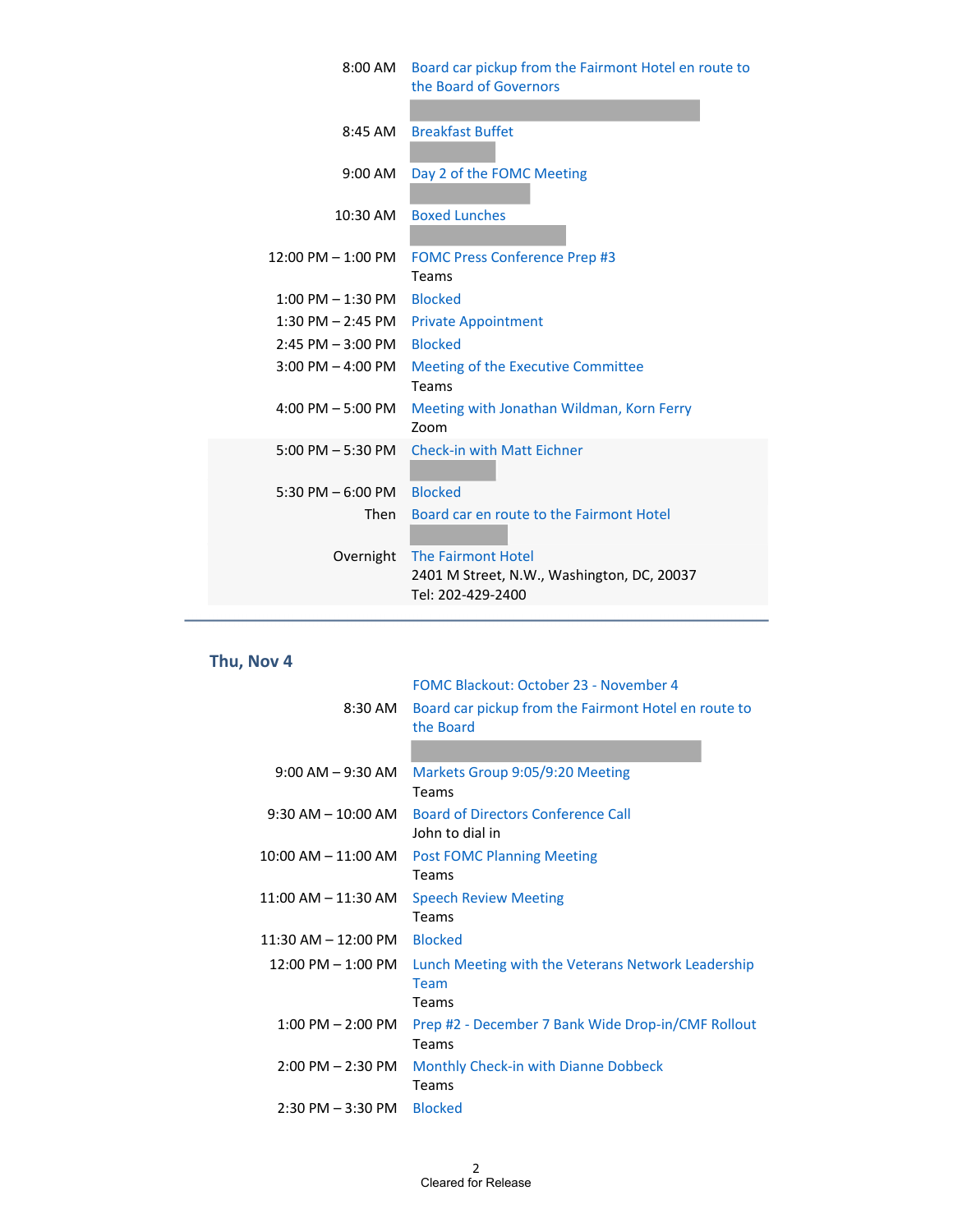#### 3:30 PM Transportation from the Board en route to Dulles Airport

#### **Additional Details to Follow**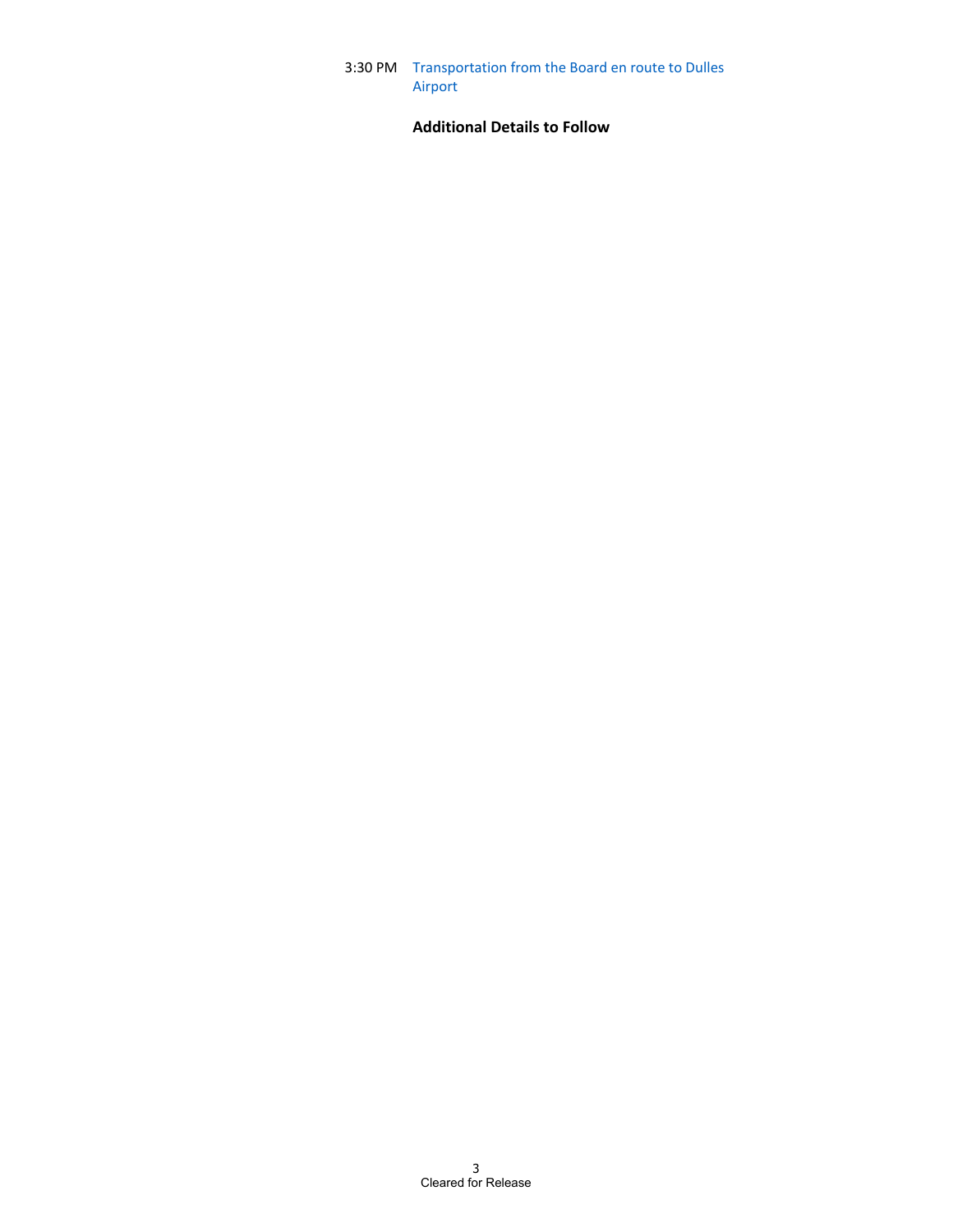#### **Thu, Nov 4**

| FOMC Blackout: October 23 - November 4                       |
|--------------------------------------------------------------|
| 3:30 PM Transportation from Board en route to Dulles Airport |
| 6:55 PM Depart Washington Dulles Airport via United #52      |

### **Fri, Nov 5**

|                        | 7:55 AM Basel time Arrive Zurich, Switzerland                                                      |
|------------------------|----------------------------------------------------------------------------------------------------|
| Then                   | Transportation from Zurich Airport en route to the Gaia<br>Hotel is provided by the BIS<br>Driver: |
| Then                   | Early Check-in at the Gaia Hotel<br>Centralbahnstrasse 13, Basel 4002<br>Tel: +41 (0) 61-225-1313  |
| 11:30 AM - 12:30 PM    | <b>BIS Luncheon</b>                                                                                |
| $12:30$ PM $- 2:00$ PM | Economic Consultative Committee (ECC) Meeting (w/<br>Lorie Logan)                                  |
| $2:00$ PM $-3:00$ PM   | <b>Private Appointment</b>                                                                         |
| $3:00$ PM $-3:30$ PM   | <b>Meeting with Benoit Coeure, BIS</b>                                                             |
| $3:30$ PM $-5:00$ PM   | Consultative Council for the Americas (CCA) Meeting<br>(w/ John Clark)                             |
| $5:00$ PM $-5:30$ PM   | Meeting with Sir Jon Cunliffe, Bank of England                                                     |
| $6:15$ PM $-7:00$ PM   | <b>BIS 90th Anniversary Exhibition Tour</b>                                                        |
| 7:00 PM                | Economic Consultative Committee (ECC) Informal<br>Dinner - hosted by Chair Jay Powell, ECC Chair   |
| Overnight              | The Gaia Hotel<br>Centralbahnstrasse 13, Basel 4002<br>Tel: +41 (0) 61-225-1313                    |
|                        |                                                                                                    |

# **Sat, Nov 6**

| 9:30 AM $-$ 10:00 AM Meeting with Alexandre Tombini, Americas Office (w/ |
|--------------------------------------------------------------------------|
| John Clark)                                                              |
|                                                                          |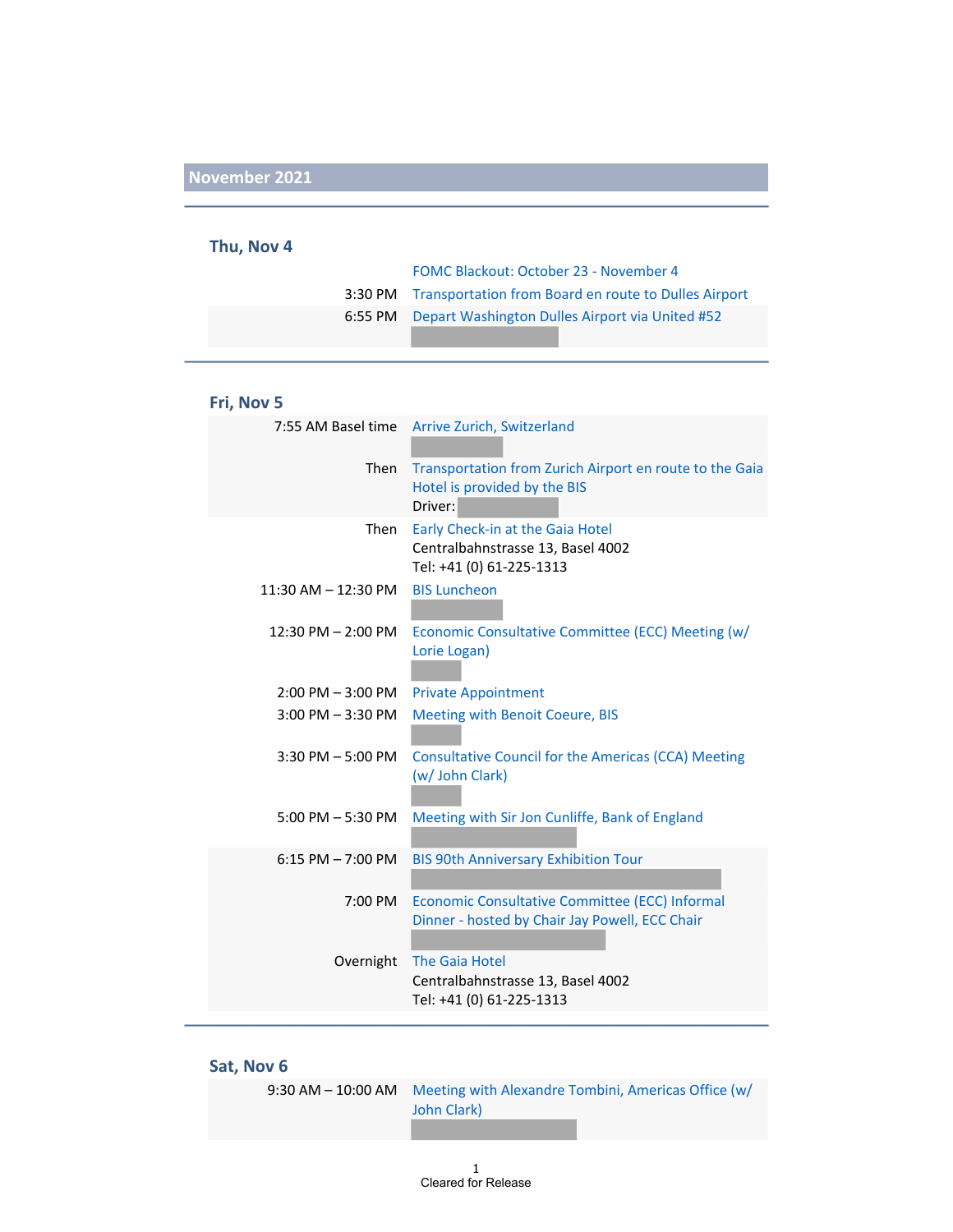| $11:30$ AM $- 12:30$ PM | Board of Directors Meeting (w/ John Clark)         |
|-------------------------|----------------------------------------------------|
| $12:30$ PM $- 2:00$ PM  | <b>BIS Luncheon</b>                                |
| $2:20$ PM               | Transportation from the BIS en route to the Zurich |
|                         | Airport is provided by the BIS (w/ John Clark)     |
|                         | Driver:                                            |
| 5:20 PM                 | Depart Zurich, Switzerland via Swiss Air #18       |
|                         | 9:10 PM ET Arrive Newark, NJ                       |
| Then                    | Bank car pickup en route to residence              |
|                         | Driver:                                            |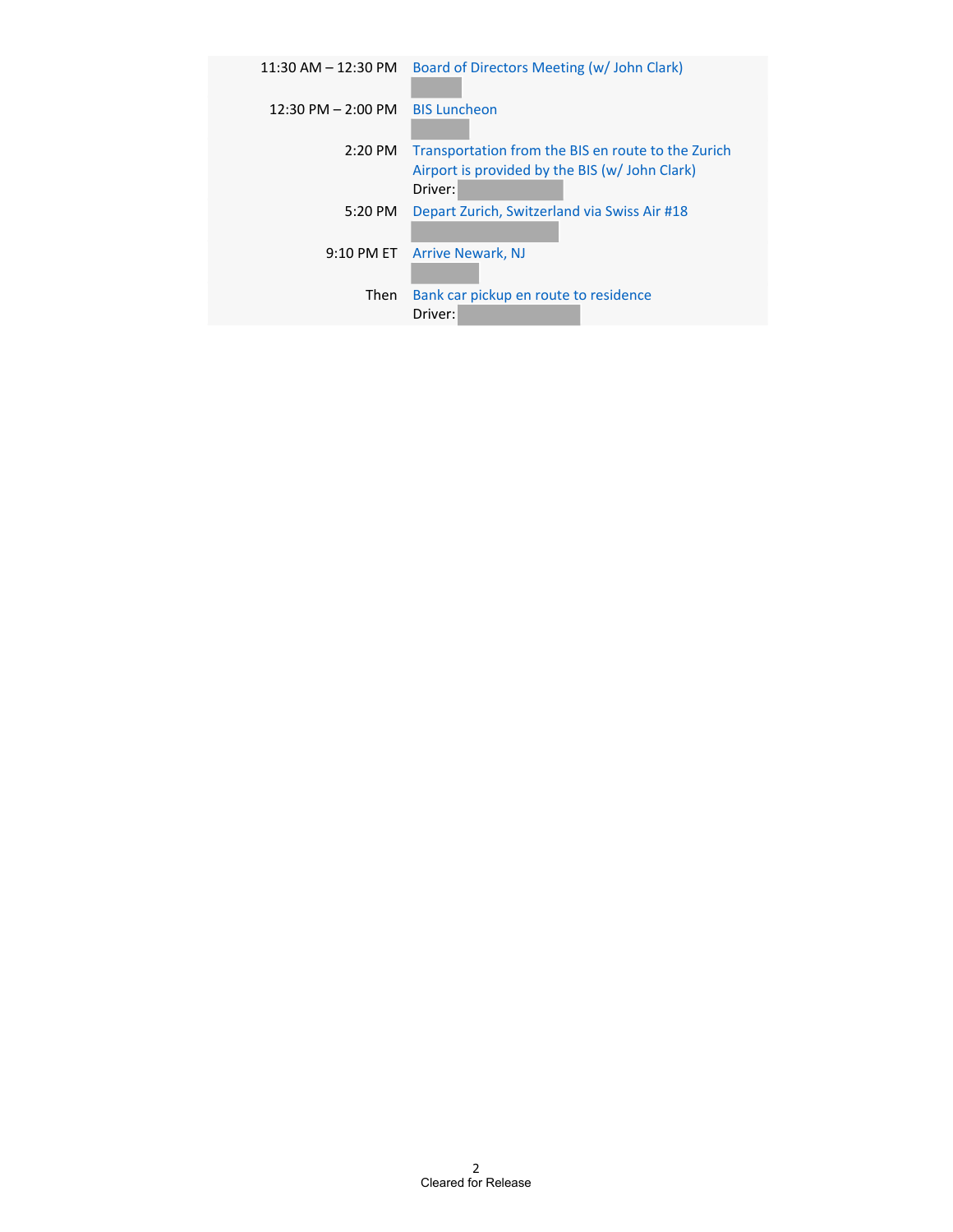#### **Mon, Nov 8**

| $8:00$ AM $-9:00$ AM    | Joint COP-CFS/Board CFS Meeting - System Monetary<br><b>Policy and Financial Stability Project</b><br>Teams                                                                                             |
|-------------------------|---------------------------------------------------------------------------------------------------------------------------------------------------------------------------------------------------------|
| $9:00$ AM $-9:45$ AM    | <b>Innovation Center Discussion</b><br>Teams                                                                                                                                                            |
| $9:45$ AM $-$ 10:00 AM  | <b>Blocked</b>                                                                                                                                                                                          |
| $10:00$ AM $- 10:45$ AM | <b>COP Steering Committee Meeting</b><br>Teams                                                                                                                                                          |
| $10:45$ AM $-$ 10:55 AM | Tech Set Up for the Bank of Canada Annual Economic<br>Conference<br>Teams                                                                                                                               |
| $10:55$ AM $- 12:15$ PM | John to Discuss Paper, "The Long Lasting Effects of<br>Crises and Other Past Experiences on Expectations and<br>Economic Decisions" at the Bank of Canada Annual<br><b>Economic Conference</b><br>Teams |
| $12:15$ PM $- 1:15$ PM  | <b>Blocked</b>                                                                                                                                                                                          |
| $1:15$ PM $- 2:15$ PM   | Meeting with Richard Crump and Martin Almuzara<br>Teams                                                                                                                                                 |
| $2:15$ PM $- 2:30$ PM   | <b>Blocked</b>                                                                                                                                                                                          |
| $2:30$ PM $-$ 4:00 PM   | <b>Economic Advisory Panel Meeting</b><br>WebEx                                                                                                                                                         |
| 4:00 PM $-$ 4:15 PM     | <b>Blocked</b>                                                                                                                                                                                          |
| $4:15$ PM $-5:30$ PM    | Fed Listens Event (w/ Jack Gutt, Shawn Phillips et al)<br>WebEx                                                                                                                                         |
| 5:30 PM $-$ 6:00 PM     | <b>Blocked</b>                                                                                                                                                                                          |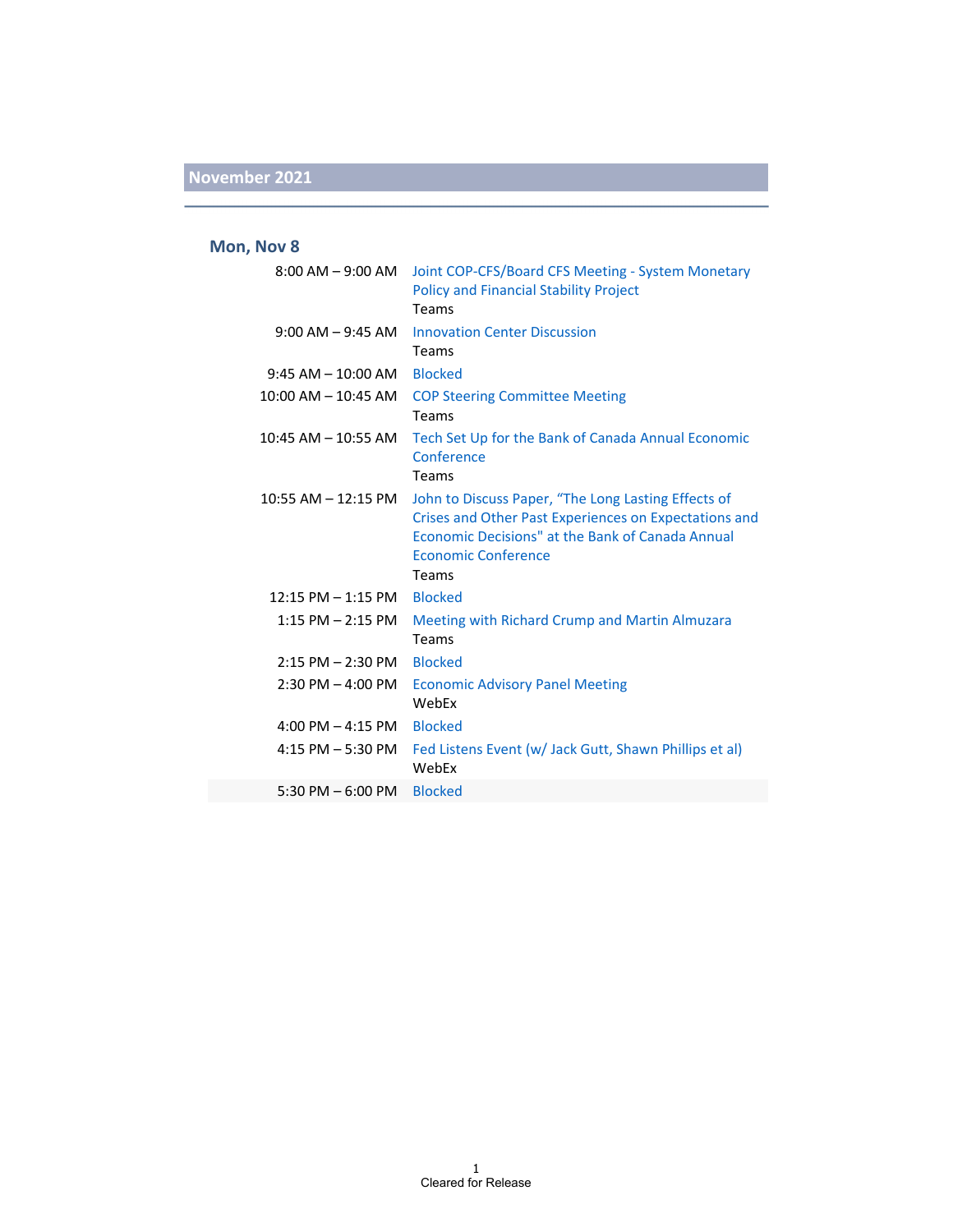#### **Tue, Nov 9**

| $8:00$ AM $-$ 8:45 AM   | 2021 ECB Money Market Conference - Gara Afonso &<br><b>Gabriele La Spada Presentation during Session 3:</b><br>Scarce, Abundant or Ample? A Time-Varying Model of<br>the Reserve Demand Curve<br>WebEx |
|-------------------------|--------------------------------------------------------------------------------------------------------------------------------------------------------------------------------------------------------|
| 8:45 AM – 9:00 AM       | Tech Set Up for the Career Management Framework<br>(CMF) Manager Information Session<br>WebEx                                                                                                          |
| $9:00$ AM $-9:30$ AM    | Career Management Framework (CMF) Manager<br><b>Information Session - Opening Remarks</b><br>WebEx                                                                                                     |
| $9:30$ AM $-$ 10:00 AM  | Prep for Off the Record Press Conversation<br>Teams                                                                                                                                                    |
| $10:00$ AM $-$ 10:45 AM | <b>Weekly Email Meeting</b><br>Teams                                                                                                                                                                   |
| $10:45$ AM $-11:00$ AM  | <b>Blocked</b>                                                                                                                                                                                         |
| $11:00$ AM $-11:15$ AM  | Phone Call with Thomas Jordan, Swiss National Bank<br>John to initiate the call                                                                                                                        |
| 11:15 AM - 12:00 PM     | <b>Blocked</b>                                                                                                                                                                                         |
| 12:00 PM - 1:00 PM      | Lunch Meeting with the Working Families Network<br><b>Leadership Team</b><br>WebEx                                                                                                                     |
| $1:00$ PM $-1:45$ PM    | Monthly Check-in with Chris Armstrong<br>Teams                                                                                                                                                         |
| $1:45$ PM $- 2:00$ PM   | <b>Blocked</b>                                                                                                                                                                                         |
| $2:00$ PM $-2:30$ PM    | <b>ECNY Compensation Committee Meeting</b><br>Zoom                                                                                                                                                     |
| $2:30$ PM $-3:00$ PM    | <b>Blocked</b>                                                                                                                                                                                         |
| $3:00$ PM $-3:30$ PM    | Meet and Greet with Dr. Vivek H. Murthy, U.S. Surgeon<br>General (w/ David Erickson)                                                                                                                   |
| $3:30$ PM $-$ 4:00 PM   | <b>Blocked</b>                                                                                                                                                                                         |
| 4:00 PM - 5:00 PM       | Check-in Meeting with Naureen Hassan<br>Teams                                                                                                                                                          |
| $5:00$ PM $-5:30$ PM    | Update<br>Teams                                                                                                                                                                                        |
| 5:30 PM $-6:00$ PM      | <b>Blocked</b>                                                                                                                                                                                         |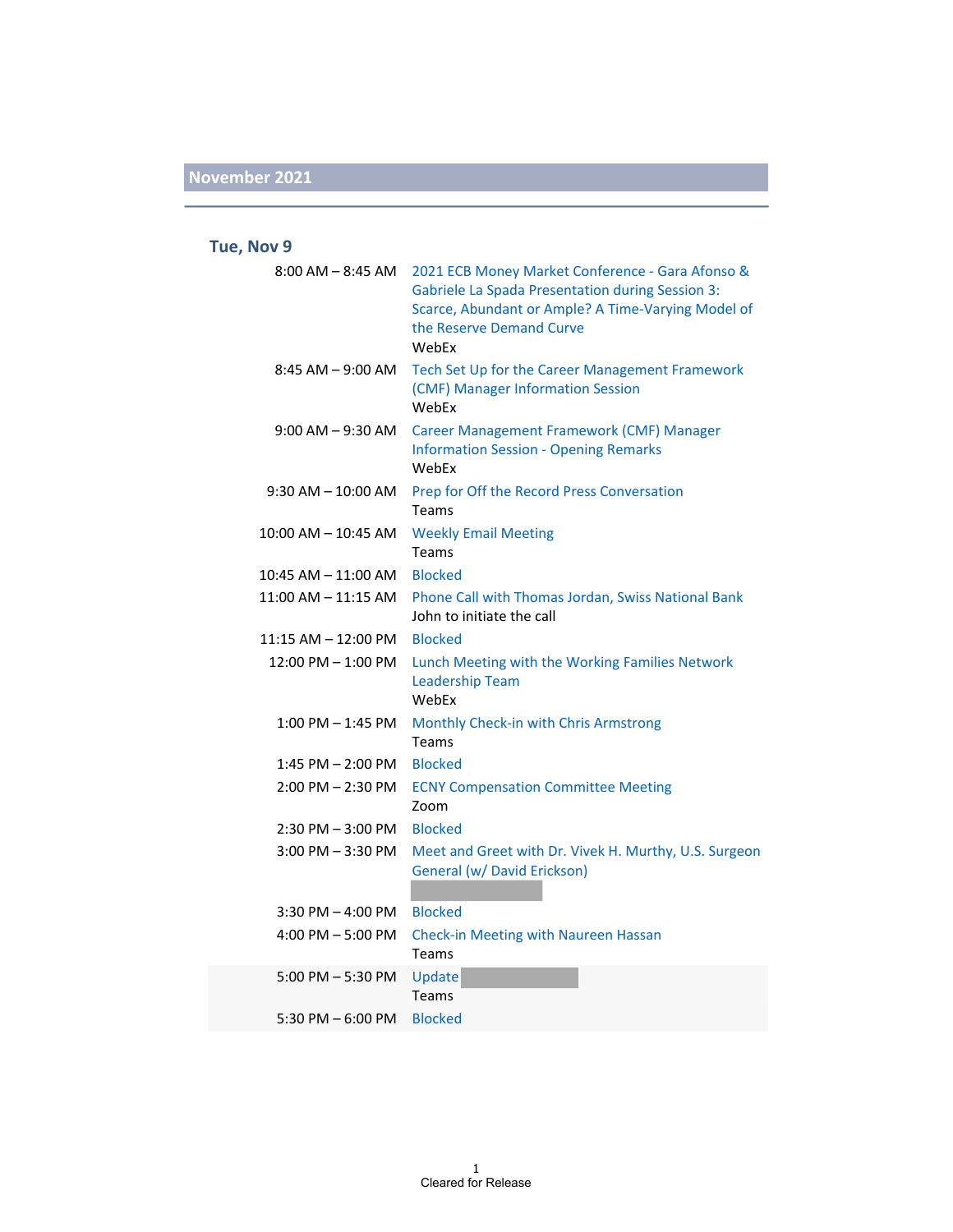### **Wed, Nov 10**

| 8:30 AM – 8:55 AM                   | <b>Morning Checkpoint Meeting</b><br>WebEx                                         |
|-------------------------------------|------------------------------------------------------------------------------------|
| $8:55$ AM $-9:00$ AM                | <b>Blocked</b>                                                                     |
| $9:00$ AM $-$ 10:00 AM              | Briefing with the Board for the 11/15 FSOC Principals Meeting<br>Teams             |
| $10:00$ AM $-$ 10:30 AM             | Briefing for the Nov. 15 COP Video Conference<br>Teams                             |
| $10:30$ AM $- 12:30$ PM             | <b>Blocked</b>                                                                     |
| $12:30$ PM $- 2:00$ PM              | Quarterly Off the Record Press Call (w/ Jack Gutt, Suzanne Elio<br>et al)<br>WebEx |
| $2:00 \text{ PM} - 3:00 \text{ PM}$ | <b>Blocked</b>                                                                     |
| $3:00 \text{ PM} - 3:30 \text{ PM}$ | Troika Meeting with Chair Jay Powell and Vice Chair Richard<br>Clarida<br>Teams    |
| $3:30$ PM $-$ 4:00 PM               | Weekly Meeting with Chair Jay Powell<br>Teams                                      |
| $4:00$ PM $-6:00$ PM                | Meeting of the Executive Committee - Executive Session                             |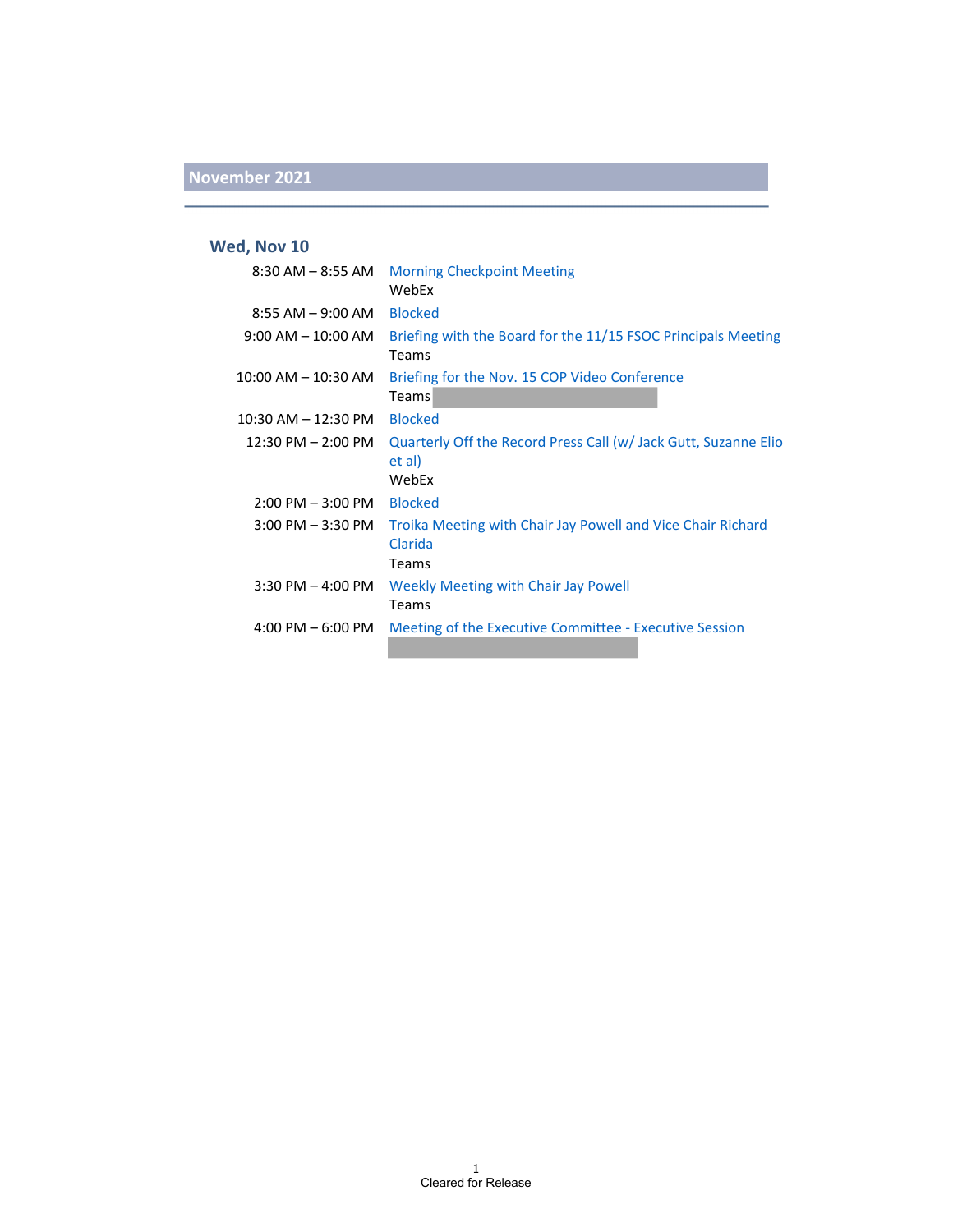#### **Thu, Nov 11**

All Day Bank Holiday

### **Fri, Nov 12**

| $7:00$ AM $-9:00$ AM                | BIS Global Economy Meeting (GEM) (w/ Lorie Logan)<br>WebEx                                             |
|-------------------------------------|--------------------------------------------------------------------------------------------------------|
| $9:00$ AM $-9:30$ AM                | Markets Group 9:05/9:20 Meeting<br>Teams                                                               |
| $9:30$ AM $-9:55$ AM                | <b>Blocked</b>                                                                                         |
| $9:55$ AM $-3:20$ PM                | Symposium on Heterogeneity in Macro: Implications<br>for Policy<br>Zoom                                |
| $12:10$ PM $- 12:30$ PM             | John to give Remarks and Q&A - Symposium on<br>Heterogeneity in Macro: Implications for Policy<br>Zoom |
| $3:20 \text{ PM} - 4:00 \text{ PM}$ | <b>Blocked</b>                                                                                         |
| $4:00$ PM $- 4:45$ PM               | Monthly Market Discussion (Baum/Logan/Williams)<br>Teams                                               |
| $4:45$ PM $-6:00$ PM                | <b>Blocked</b>                                                                                         |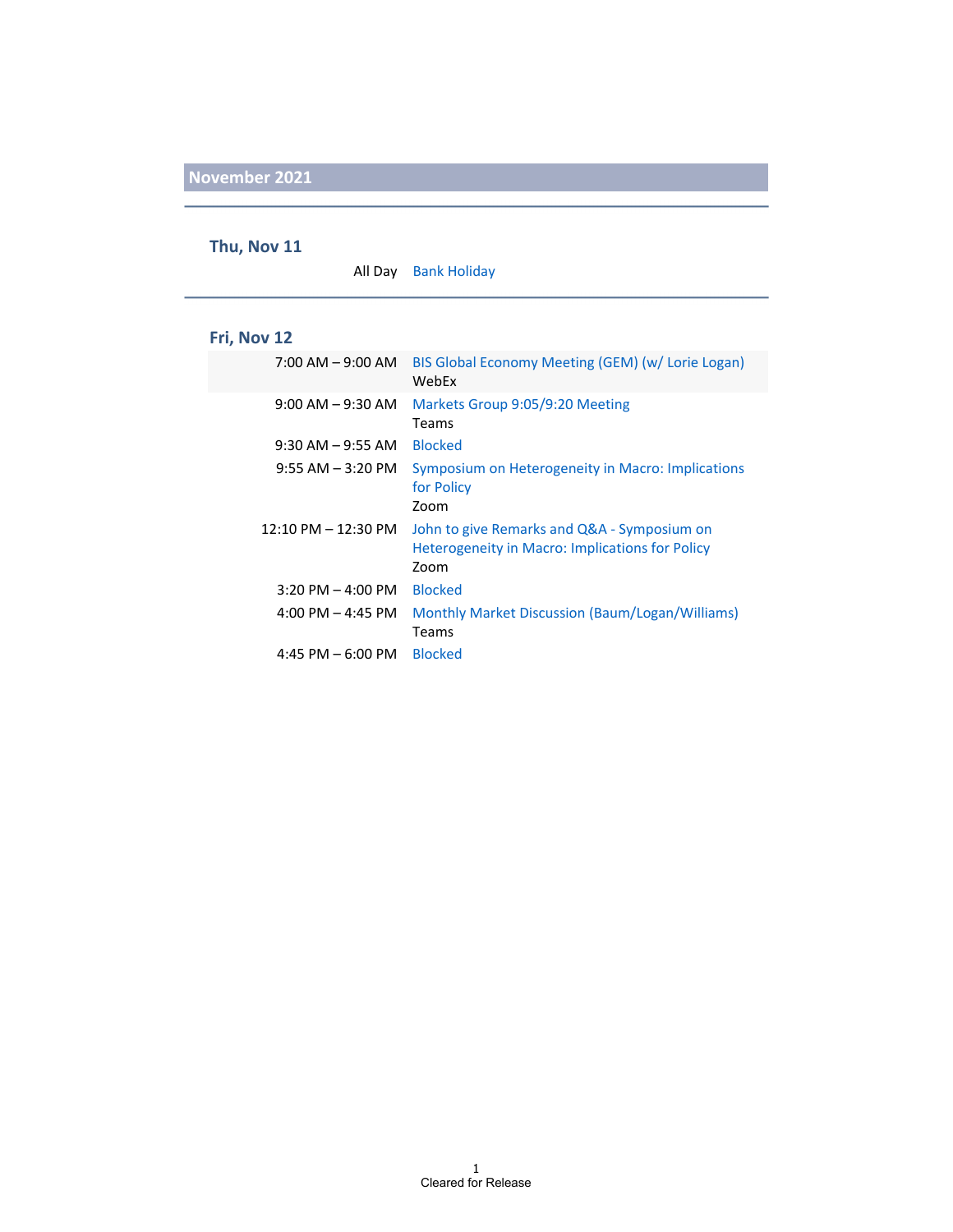#### ▲ **Mon, Nov** 15

| $7:00$ AM $-8:30$ AM   | BIS All Governors Meeting (w/ Elizabeth Mahoney)<br>WebFx                                             |
|------------------------|-------------------------------------------------------------------------------------------------------|
| $8:30$ AM $-8:45$ AM   | <b>Blocked</b>                                                                                        |
| $8:45$ AM $-9:00$ AM   | Debt Ceiling Touch Base<br>Teams                                                                      |
| $9:00$ AM $-9:30$ AM   | Monthly Check-in with Michael Held<br>Teams                                                           |
| $9:30$ AM $- 10:10$ AM | <b>Blocked</b>                                                                                        |
| $10:10$ AM $-$ 1:00 PM | COP November 15 Video Conference<br>WebEx                                                             |
| $1:00$ PM $- 2:00$ PM  | <b>Meeting with Thomas Mertens</b><br>Teams                                                           |
| $2:00$ PM $-3:00$ PM   | <b>Treasury Markets Keynote Rehearsal</b><br>Teams                                                    |
| $3:00$ PM $-5:00$ PM   | <b>FSOC Principals Meeting (w/ Richard Crump)</b><br>Zoom                                             |
| $3:30$ PM $-6:00$ PM   | System-Wide Symposium on "Financial Stability<br>Considerations for Monetary Policy" (Day 1)<br>Teams |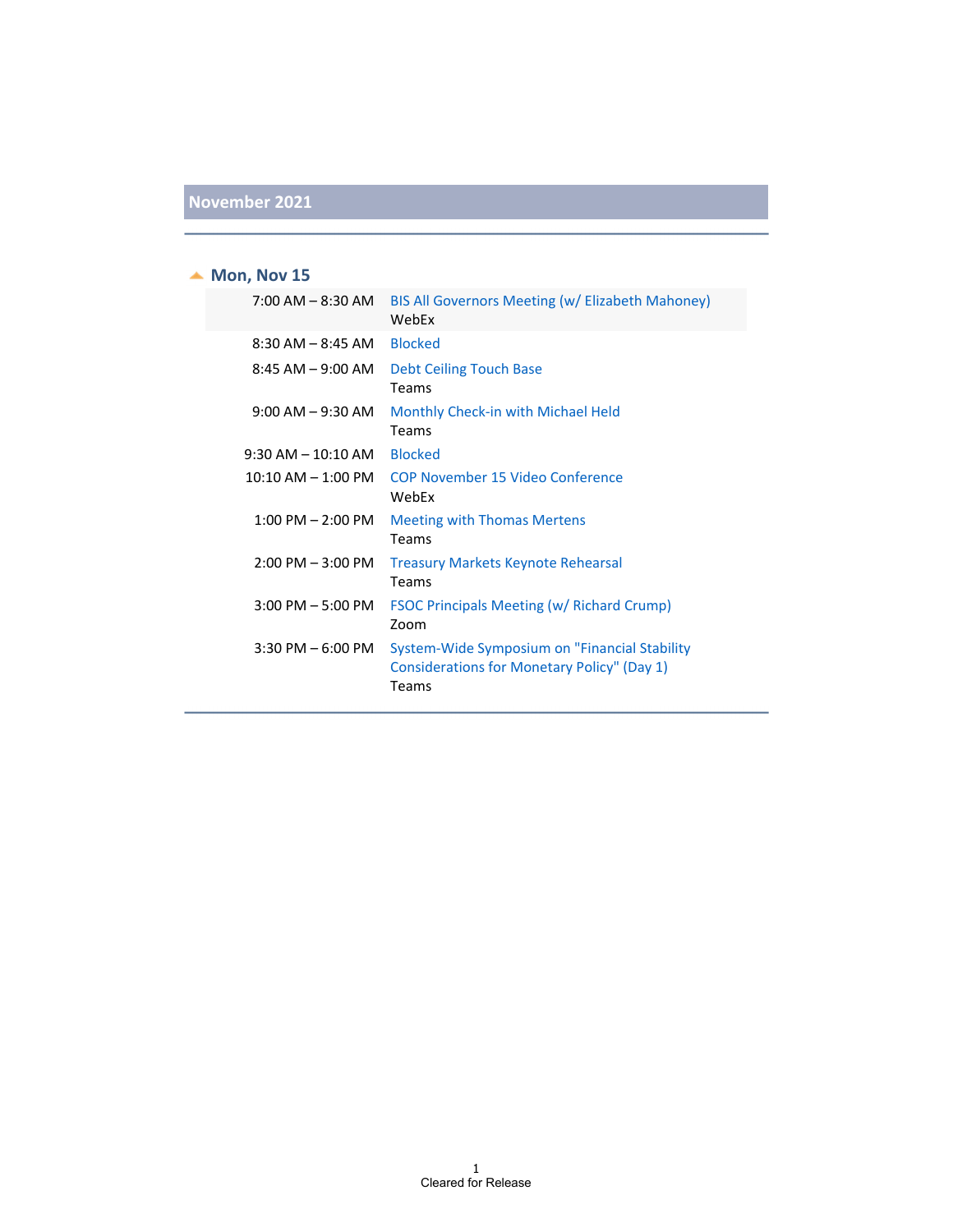### **Tue, Nov 16**

| 7:45 AM – 8:45 AM                    | Breakfast Meeting with Nikhil Rathi, CEO, Financial<br><b>Conduct Authority (FCA)</b>                  |
|--------------------------------------|--------------------------------------------------------------------------------------------------------|
| $8:45$ AM $-9:00$ AM                 | <b>Blocked</b>                                                                                         |
| $9:00$ AM $-9:30$ AM                 | Weekly Meeting with Jay Chair Powell<br>Teams                                                          |
| $9:30$ AM $- 10:30$ AM               | Phone Call with Barbara Van Allen, ECNY<br>John to initiate the call                                   |
| 10:30 AM - 11:00 AM                  | Update with Supervision et al<br>WebFx                                                                 |
| $11:00$ AM $- 12:00$ PM              | <b>Blocked</b>                                                                                         |
| $12:00 \text{ PM} - 1:00 \text{ PM}$ | <b>Phone Call with President Mary Daly</b><br>John to initiate the call                                |
| $1:00$ PM $-3:30$ PM                 | System-Wide Symposium on "Financial Stability"<br>Considerations for Monetary Policy" (Day 2)<br>Teams |
| $3:30$ PM $-$ 4:00 PM                | <b>Weekly Email Discussion</b><br>Teams                                                                |
| $4:00$ PM $-5:00$ PM                 | ARC and Board Planning for 2022<br>Teams                                                               |
| $5:00$ PM $-6:00$ PM                 | <b>Check-in Meeting with Naureen Hassan</b><br>Teams                                                   |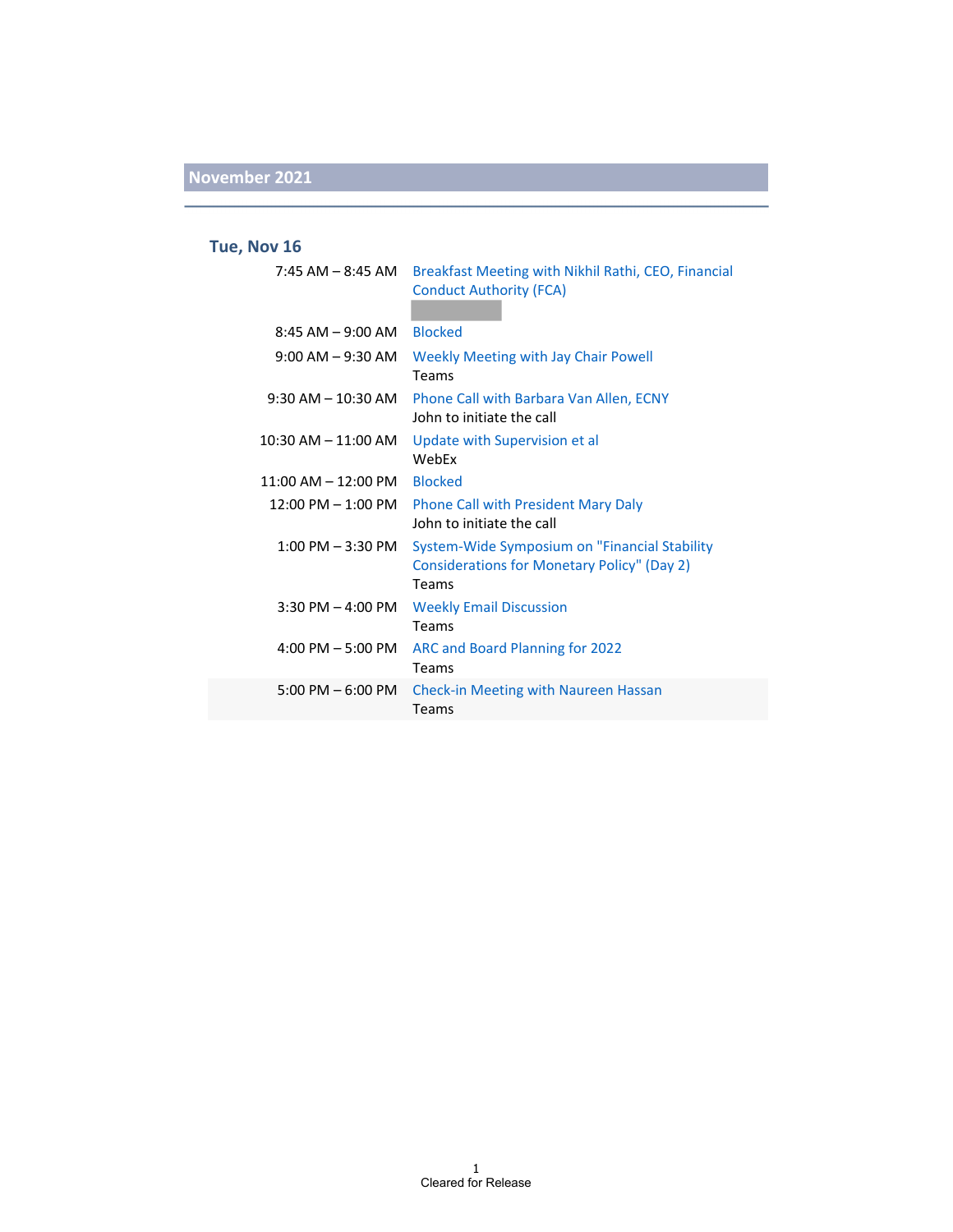### **Wed, Nov 17**

|                       | 8:00 AM - 8:30 AM Troika Meeting with Chair Jay Powell and Vice Chair<br><b>Richard Clarida</b><br>Teams |
|-----------------------|----------------------------------------------------------------------------------------------------------|
| $8:30$ AM $ 8:55$ AM  | <b>Blocked</b>                                                                                           |
| 8:55 AM – 9:10 AM     | Tech Set Up for Keynote Remarks for the Treasury<br><b>Market Conference</b><br>WebFx                    |
| $9:10$ AM $-9:25$ AM  | John to give Keynote Remarks at the Treasury Market<br>Conference<br>WebEx                               |
| $9:25$ AM $- 2:00$ PM | 2021 U.S. Treasury Market Virtual Conference<br>WebFx                                                    |
| 12:20 PM – 12:40 PM   | <b>Scheduled Break for Lunch during Treasury Markets</b><br>Conference                                   |
| $2:00$ PM $-3:00$ PM  | <b>Blocked</b>                                                                                           |
| $3:00$ PM $-3:30$ PM  | <b>Year End P&amp;E Compensation Review</b><br>Teams                                                     |
| $3:30$ PM $-$ 4:00 PM | <b>Year End Communications Compensation Review</b><br>Teams                                              |
| $4:00$ PM $- 4:30$ PM | <b>Year End Audit Compensation Review</b><br>Teams                                                       |
| 4:30 PM $-$ 6:00 PM   | <b>ECNY November Board Meeting</b><br>Zoom                                                               |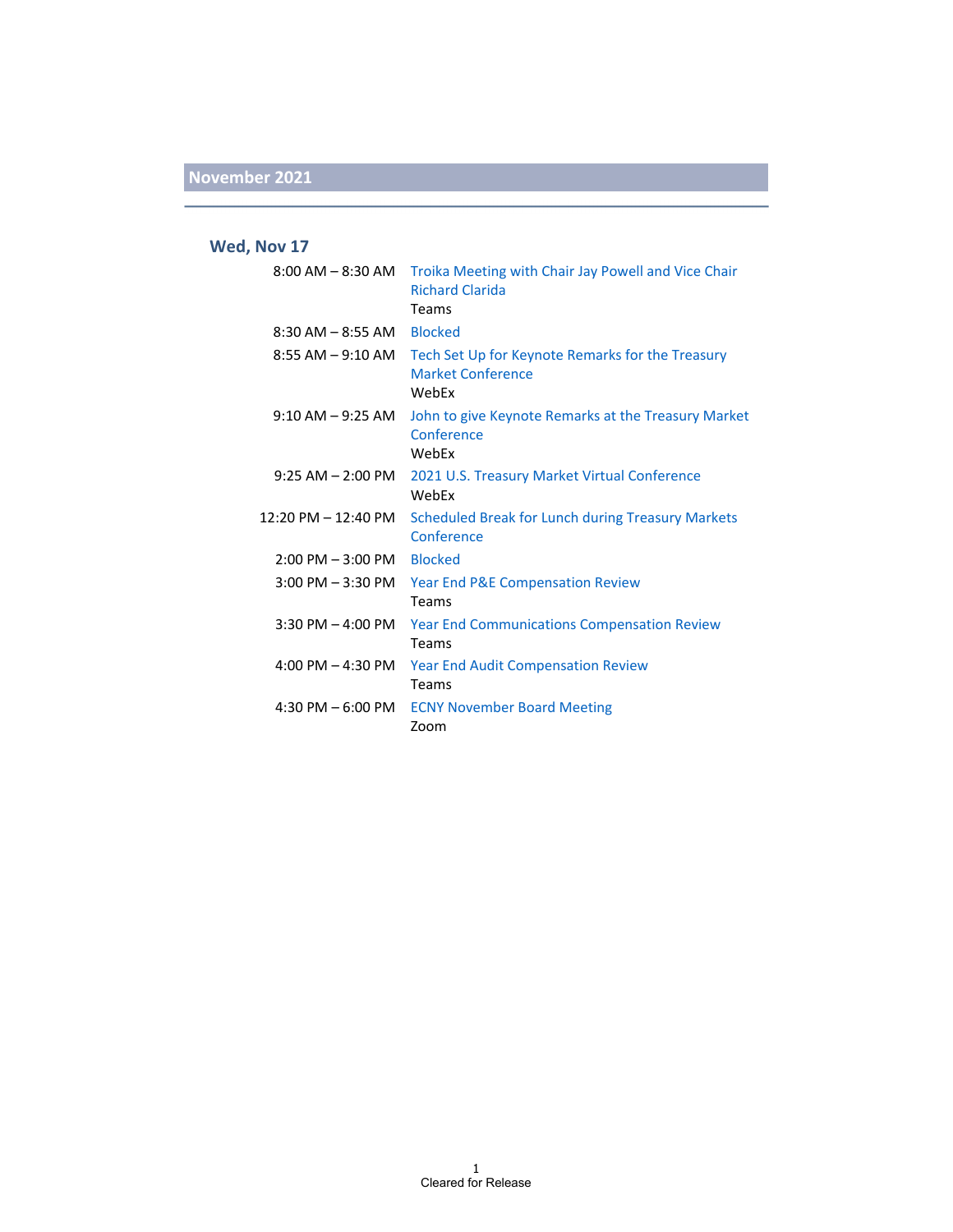### **Thu, Nov 18**

| $9:00$ AM $-9:20$ AM   | Markets Group 9:05/9:20 Meeting<br>Teams                                                                                                |
|------------------------|-----------------------------------------------------------------------------------------------------------------------------------------|
| $9:20$ AM $-9:30$ AM   | Tech Set up for the Transatlantic Conference<br>WebEx                                                                                   |
| $9:30$ AM $- 10:30$ AM | John's Fireside Chat for the Transatlantic Economic Policy<br>Responses to the Pandemic and the Road to Recovery<br>Conference<br>WebEx |
| 10:30 AM - 10:45 AM    | <b>Blocked</b>                                                                                                                          |
| 10:45 AM - 11:30 AM    | <b>Speech Review Meeting</b><br>Teams                                                                                                   |
| 11:30 AM - 12:00 PM    | <b>Year End Risk Compensation Review</b><br>Teams                                                                                       |
| $12:00$ PM $- 1:00$ PM | <b>Blocked</b>                                                                                                                          |
| $1:00$ PM $-1:30$ PM   | Meeting with Rohit Chopra, Director, Consumer Financial<br>Protection Bureau (CFPB) (w/ Dianne Dobbeck and Janis<br>Frenchak)<br>WebEx  |
| 1:30 PM – 2:15 PM      | <b>Public Engagements Planning for Monetary Policy and</b><br>Implementation<br>Teams                                                   |
| $2:15$ PM $- 2:30$ PM  | <b>Blocked</b>                                                                                                                          |
| 2:30 PM - 3:00 PM      | <b>Year End Corporate Group Compensation Review</b><br>Teams                                                                            |
| $3:00$ PM $-3:20$ PM   | <b>Director Candidate</b><br><b>Phone Call with</b><br>John to initiate the call                                                        |
| $3:20$ PM $-3:30$ PM   | <b>Blocked</b>                                                                                                                          |
| $3:30$ PM $- 4:30$ PM  | <b>Trade Platform Teach-in</b><br>WebEx                                                                                                 |
| 4:30 PM $-$ 5:00 PM    | <b>Board of Directors Conference Call</b><br>John to dial in                                                                            |
| 5:00 PM - 5:30 PM      | <b>Year End Technology Group Compensation Review</b><br>Teams                                                                           |
| 5:30 PM $-$ 6:00 PM    | <b>Blocked</b>                                                                                                                          |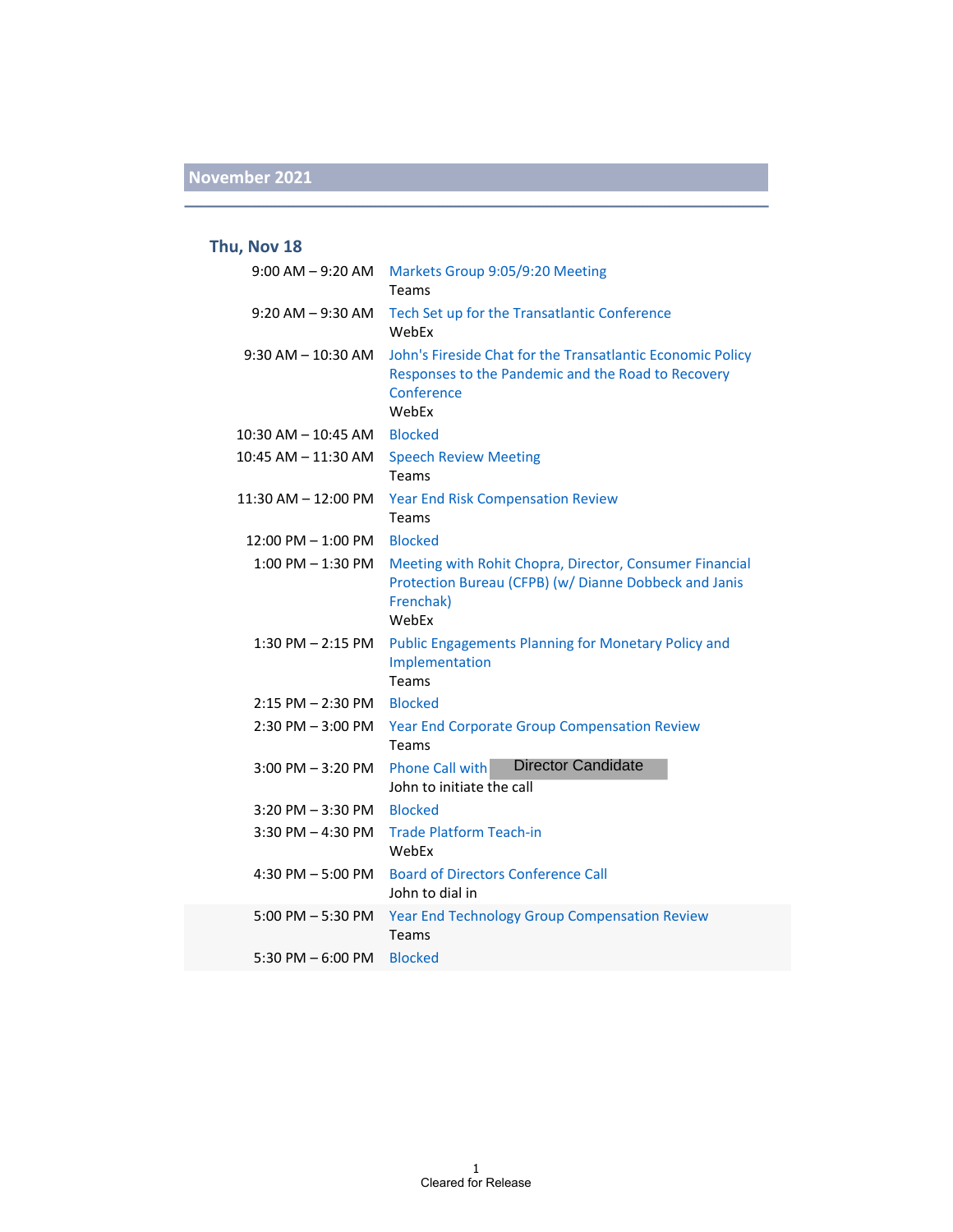### **Fri, Nov 19**

|                         | 8:30 AM - 9:00 AM Year End Supervision Compensation Review<br>Teams                                   |
|-------------------------|-------------------------------------------------------------------------------------------------------|
| $9:00$ AM $-10:30$ AM   | Policy Discussion #1 w/ Chair Powell et al<br>Teams                                                   |
| $10:30$ AM $- 10:45$ AM | <b>Blocked</b>                                                                                        |
| $10:45$ AM $- 11:00$ AM | Phone Call with President Klaas Knot, Dutch Central<br><b>Bank (DNB)</b><br>John to initiate the call |
| 11:00 AM - 12:30 PM     | <b>Financial Advisory Roundtable</b><br>WebFx                                                         |
| $12:30$ PM $- 1:00$ PM  | <b>Blocked</b>                                                                                        |
|                         | 1:00 PM - 1:15 PM Phone Call with Supervisory<br>John to initiate the call                            |
| $1:15$ PM $- 2:00$ PM   | Monthly Check-in with Lorie Logan<br>Teams                                                            |
| $2:00$ PM $-2:30$ PM    | <b>Year End Legal Compensation Review</b><br>Teams                                                    |
| $2:30$ PM $-3:00$ PM    | <b>Exec Comms Check-in</b><br>Teams                                                                   |
| $3:00$ PM $-3:30$ PM    | <b>Year End FSG Compensation Review</b><br>Teams                                                      |
| $3:30$ PM $-$ 4:00 PM   | <b>Account Access Meeting with Matt Eichner, Hampton</b><br>Finer et al<br>Teams                      |
| $4:00$ PM $- 4:30$ PM   | <b>Year End Markets Compensation Review</b><br>Teams                                                  |
| 4:30 PM $-$ 5:00 PM     | Year End Research & Statistics Compensation Review<br>Teams                                           |
| $5:00$ PM $-6:00$ PM    | <b>Blocked</b>                                                                                        |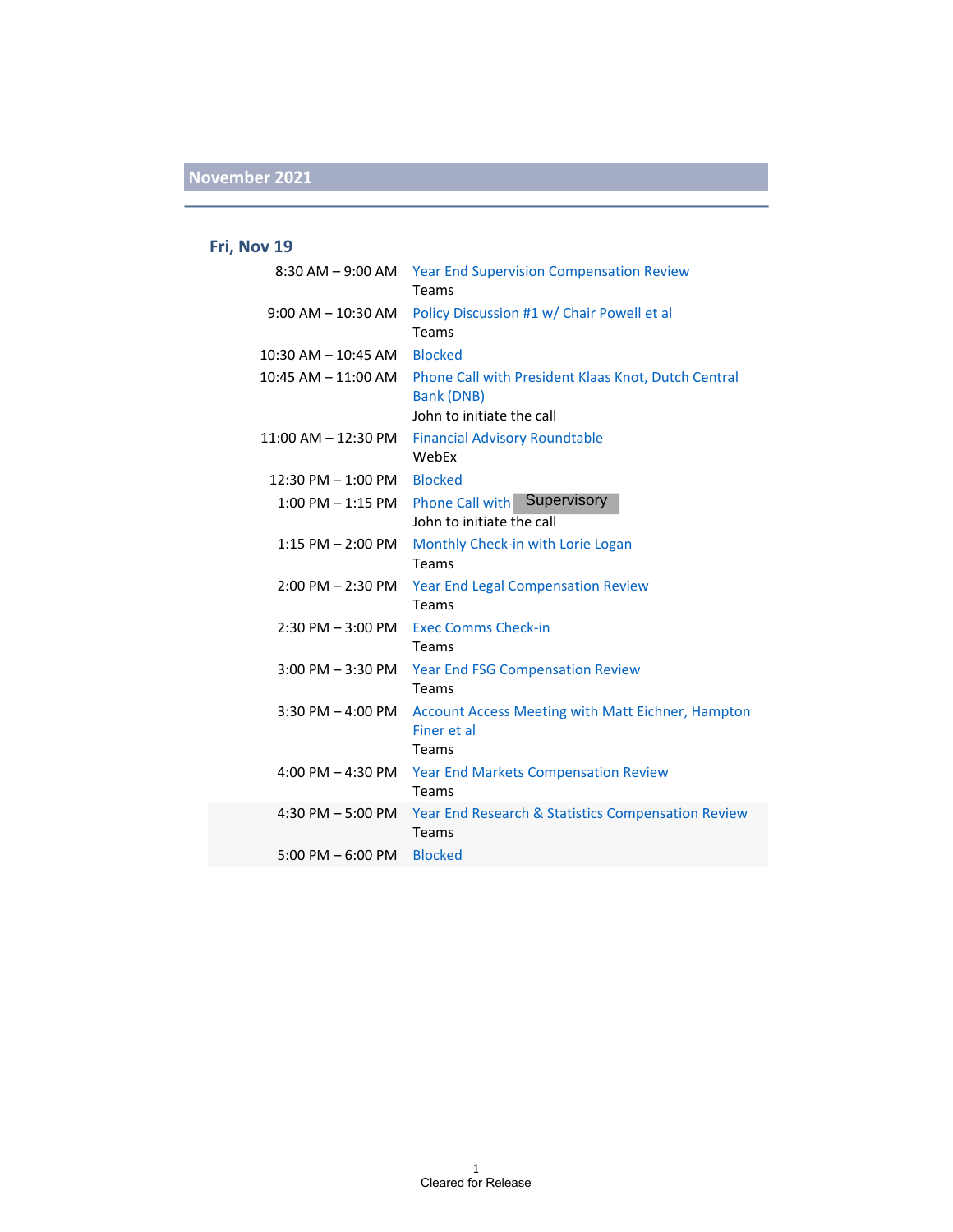### **Mon, Nov 22**

| $8:30$ AM $-8:45$ AM        | <b>Morning Checkpoint Meeting</b><br>WebFx                                                           |
|-----------------------------|------------------------------------------------------------------------------------------------------|
| $8:45$ AM $-8:55$ AM        | <b>TPR Teach-in Debrief</b>                                                                          |
|                             | Teams                                                                                                |
| $8:55$ AM $-9:00$ AM        | <b>Blocked</b>                                                                                       |
|                             | 9:00 AM - 9:30 AM   Director Recruitment Meeting<br>WebFx                                            |
| $9:30$ AM $-$ 10:00 AM      | Touch Base with Kartik Athreya<br>Teams                                                              |
| 10:00 AM - 11:00 AM Blocked |                                                                                                      |
|                             | 11:00 AM - 11:30 AM Discussion with Naureen Hassan and Lacey Dingman<br>Teams                        |
| $11:30$ AM $- 1:30$ PM      | <b>Blocked</b>                                                                                       |
| $1:30$ PM $- 2:00$ PM       | Agenda for December 7 FCB Discussion<br>Teams                                                        |
| $2:00$ PM $- 2:30$ PM       | <b>Blocked</b>                                                                                       |
|                             | 2:30 PM - 3:00 PM Phone Call with Governor Tiff Macklem, Bank of Canada<br>John to initiate the call |
| $3:00$ PM $-3:45$ PM        | Monthly Check-in with Anne Baum<br>Teams                                                             |
| $3:45$ PM $-$ 4:00 PM       | <b>Blocked</b>                                                                                       |
| 4:00 PM - 5:00 PM           | Briefing for the 11/30 COP Meeting<br>WebEx                                                          |
| $5:00$ PM $-5:45$ PM        | <b>Weekly Email Meeting</b><br>Teams                                                                 |
| 5:45 PM $-$ 6:00 PM         | <b>Blocked</b>                                                                                       |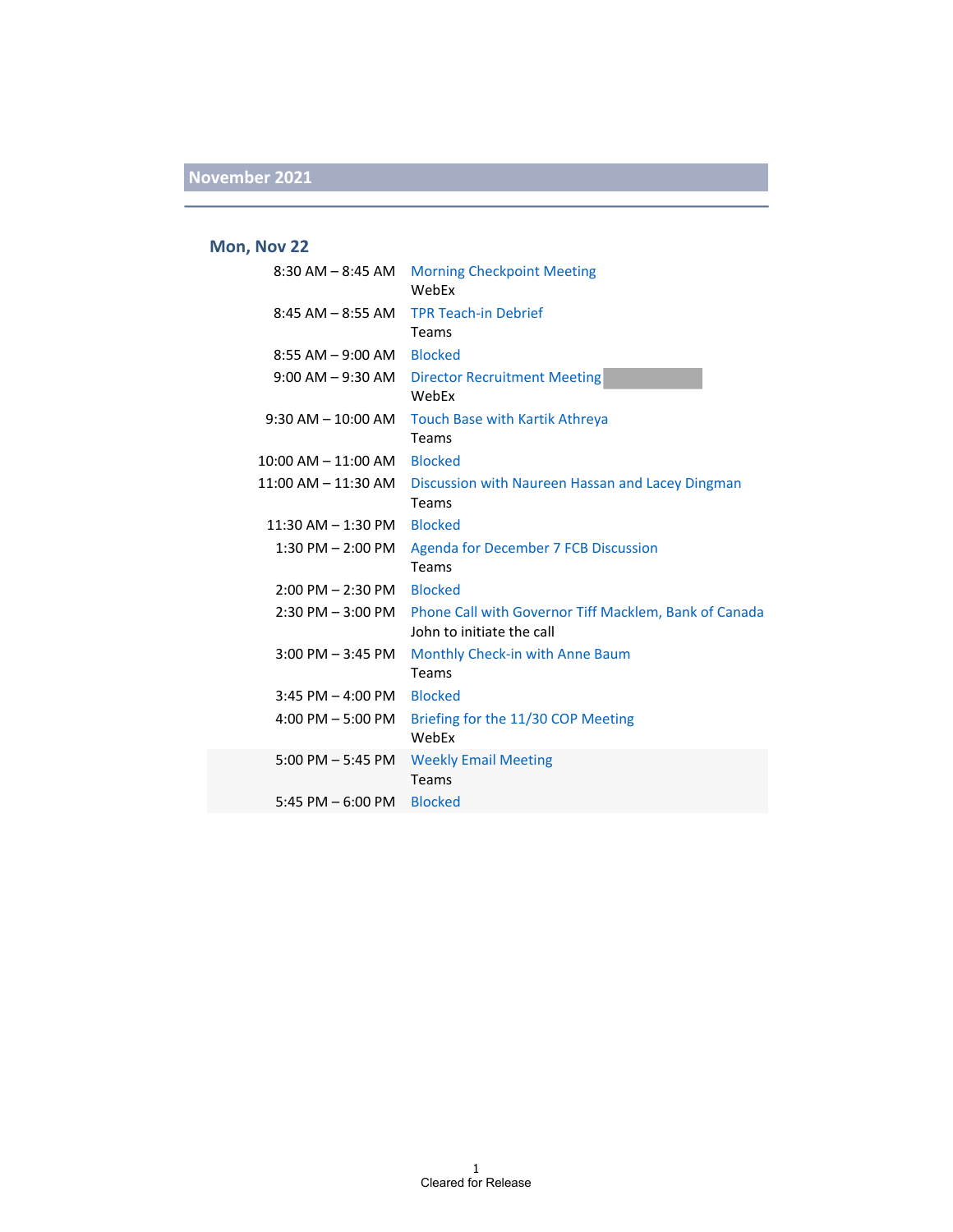### **Tue, Nov 23**

| $9:00$ AM $-9:30$ AM   | Markets Group 9:05/9:20 Meeting<br>Teams                                                     |
|------------------------|----------------------------------------------------------------------------------------------|
| $9:30$ AM $-11:00$ AM  | <b>Blocked</b>                                                                               |
| $11:00$ AM $-12:30$ PM | Meeting of CCA Governors with the CEOs of Financial<br>Institutions (w/ John Clark)<br>WebFx |
| 12:30 PM - 1:00 PM     | <b>Blocked</b>                                                                               |
| 1:00 PM – 1:30 PM      | <b>Monthly Discussion with Denise Scott</b><br>John to initiate the call                     |
| $1:30$ PM $- 2:00$ PM  | <b>ARC Planning Session</b><br>Teams                                                         |
| $2:00$ PM $-3:00$ PM   | <b>Check-in Meeting with Naureen Hassan</b><br>Teams                                         |
| $3:00$ PM $-$ 4:00 PM  | Meeting of the Executive Committee<br>Teams                                                  |
| $4:00$ PM $-4:45$ PM   | <b>Fintech Advisory Group Recruitment Discussion</b><br>Teams                                |
| 4:45 PM $-6:00$ PM     | <b>Blocked</b>                                                                               |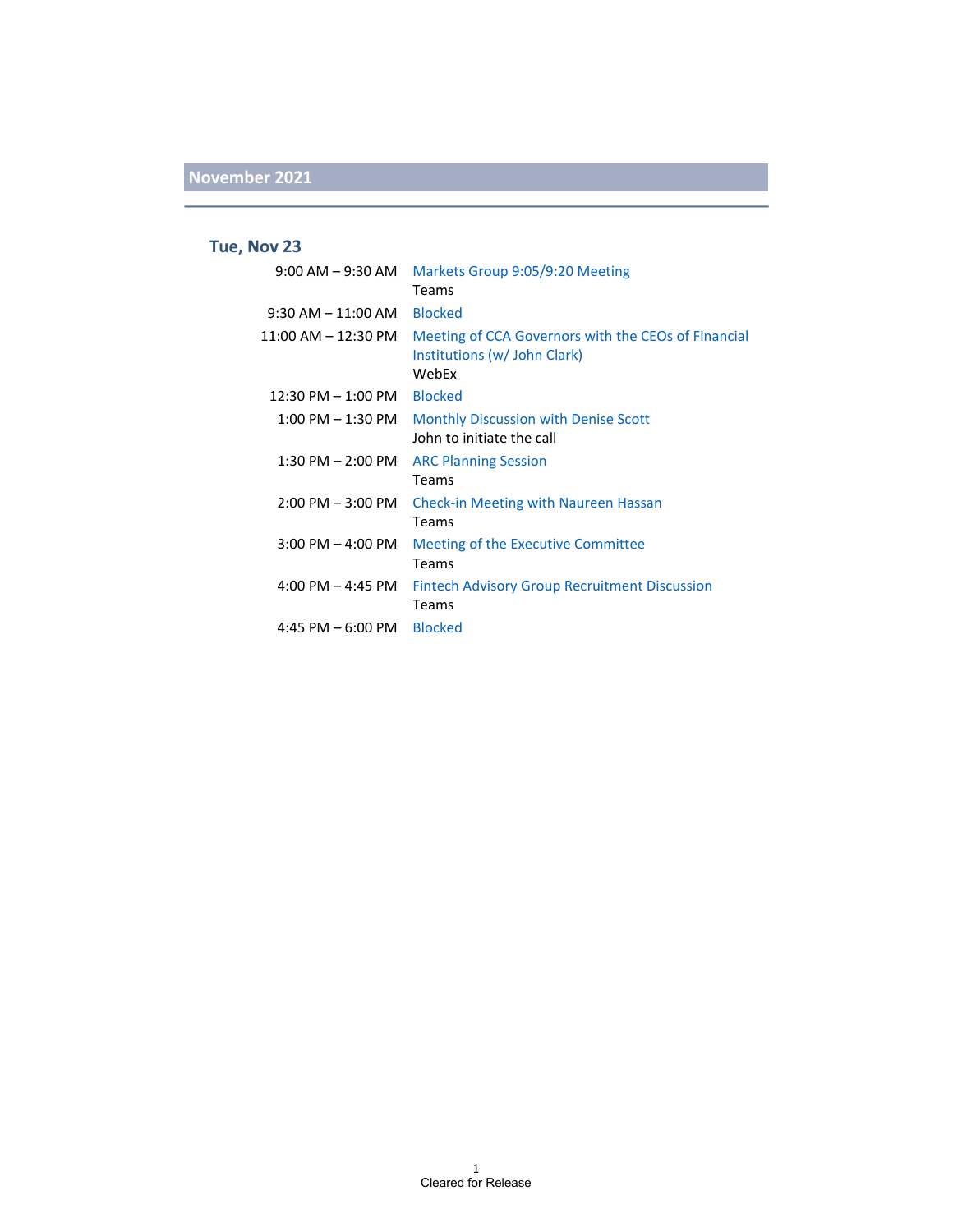**Wed, Nov 24**

All Day Vacation

**Thu, Nov 25**

All Day Bank Holiday

**Fri, Nov 26**

All Day Vacation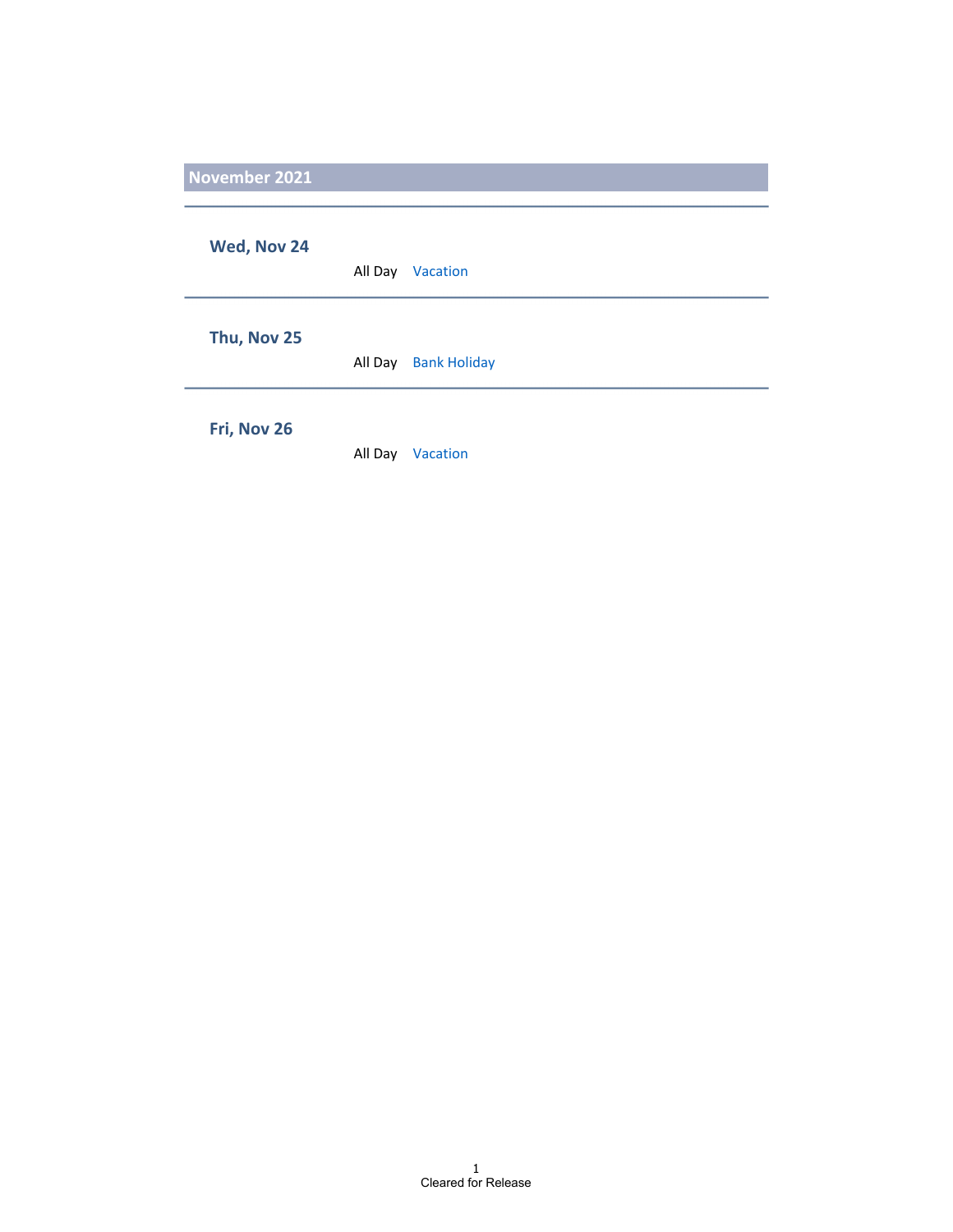#### **Mon, Nov 29**

| $8:30$ AM $-$ 8:45 AM  | <b>Morning Checkpoint Meeting</b><br>WebEx                                                            |
|------------------------|-------------------------------------------------------------------------------------------------------|
| $8:45$ AM $-9:00$ AM   | <b>Debt Ceiling Touch Base</b><br>Teams                                                               |
| $9:00$ AM $- 10:30$ AM | MPA #1 w/ Chair Powell et al<br>Teams                                                                 |
| 10:30 AM - 10:45 AM    | <b>Blocked</b>                                                                                        |
| 10:45 AM - 11:30 AM    | Monthly Check-in with Jack Gutt<br>Teams                                                              |
| 11:30 AM - 12:00 PM    | Next Steps on Monetary Policy and Financial Stability<br>Teams                                        |
| $12:00$ PM $- 1:00$ PM | <b>Blocked</b>                                                                                        |
|                        | 1:00 PM - 1:45 PM Interview with Chief EEO Officer candidate<br>Teams                                 |
| $1:45$ PM $- 2:00$ PM  | <b>Blocked</b>                                                                                        |
| $2:00$ PM $- 2:45$ PM  | <b>Weekly Email Meeting</b><br>Teams                                                                  |
| $2:45$ PM $-3:00$ PM   | Tech Set-Up for New York Innovation Center (NYIC)<br><b>Launch Event</b><br>Webex                     |
| $3:00$ PM $-3:15$ PM   | John to give Opening Remarks at the New York<br><b>Innovation Center (NYIC) Launch Event</b><br>WebEx |
| $3:15$ PM $-$ 4:00 PM  | <b>Blocked</b>                                                                                        |
| 4:00 PM $-$ 4:30 PM    | <b>Private Appointment</b>                                                                            |
| 4:30 PM $-$ 5:00 PM    | <b>Weekly Meeting with Chair Jay Powell</b><br>Teams                                                  |
| $5:00$ PM $-5:30$ PM   | Internal Prep for NYT On Record Interview (Smialek &<br>Casselman)<br>Teams                           |
| 5:30 PM $-$ 6:00 PM    | <b>Blocked</b>                                                                                        |
|                        |                                                                                                       |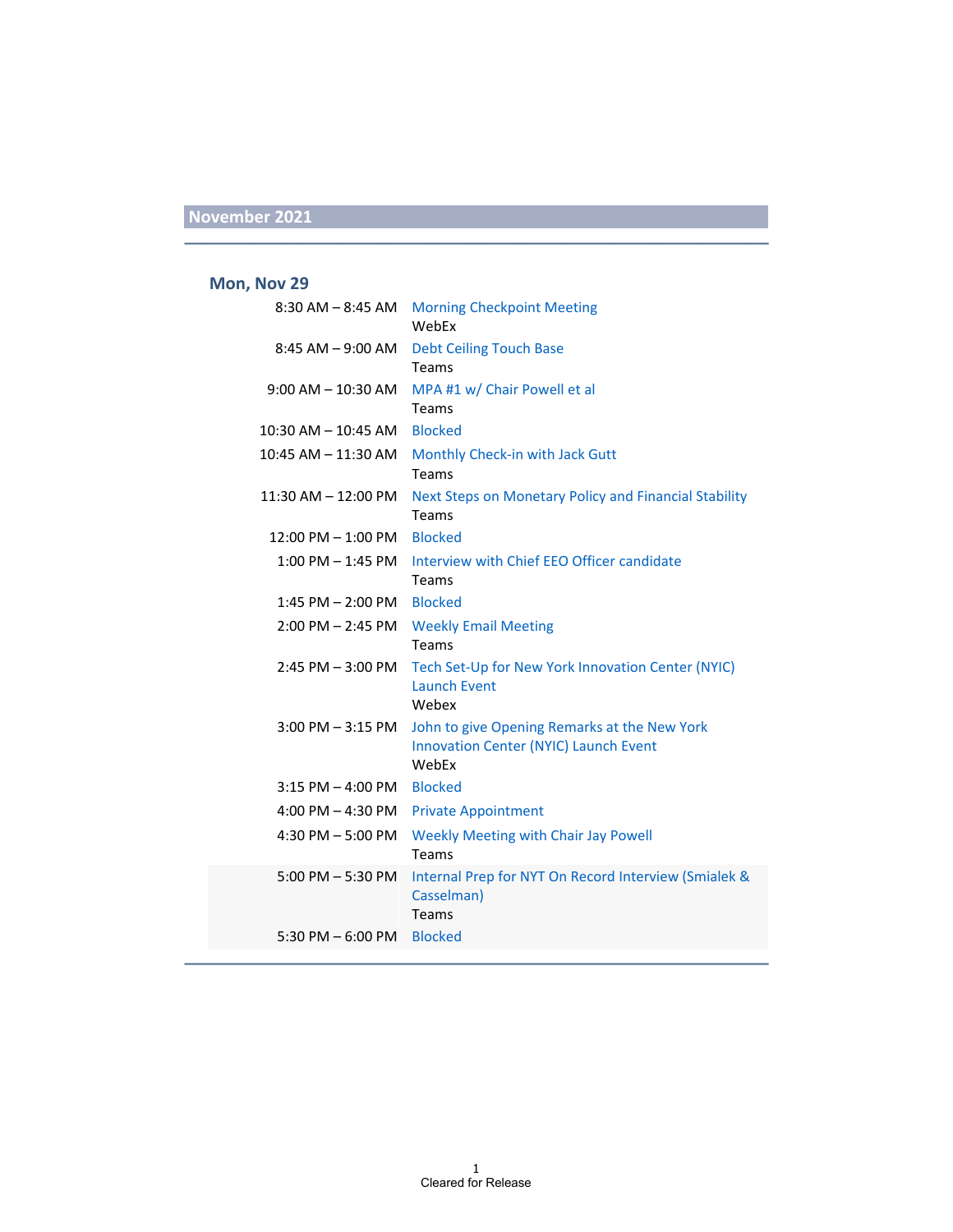### **Tue, Nov 30**

| $9:00$ AM $-9:30$ AM                | Markets Group 9:05/9:20 Meeting<br>Teams                                                                                      |
|-------------------------------------|-------------------------------------------------------------------------------------------------------------------------------|
| $9:30$ AM $- 10:20$ AM              | <b>Blocked</b>                                                                                                                |
| $10:20$ AM $- 10:30$ AM             | Tech Set Up for Combating Food Insecurity: What's<br>Working--and What is Scalable?<br>WebFx                                  |
| $10:30$ AM $- 10:35$ AM             | John to give Opening Remarks at Combating Food<br>Insecurity: What's Working - and What's Scalable?<br>WebEx                  |
| $10:35$ AM $- 11:00$ AM             | <b>Blocked</b>                                                                                                                |
| $11:00$ AM $-$ 2:55 PM              | November 30 <sup>th</sup> COP Meeting<br>WebFx                                                                                |
| $1:10$ PM $-$ 1:55 PM               | Scheduled Break for Lunch during COP Meeting                                                                                  |
| $2:55$ PM $-$ 4:00 PM               | <b>Blocked</b>                                                                                                                |
| $4:00 \text{ PM} - 4:45 \text{ PM}$ | On the Record Interview with Jeanna Smialek & Ben<br>Casselman, New York Times (w/ Jack Gutt, Suzanne Elio<br>et al)<br>WebEx |
| 4:45 PM $-$ 5:30 PM                 | <b>Blocked</b>                                                                                                                |
| $5:30 \text{ PM} - 6:00 \text{ PM}$ |                                                                                                                               |
|                                     | Teams                                                                                                                         |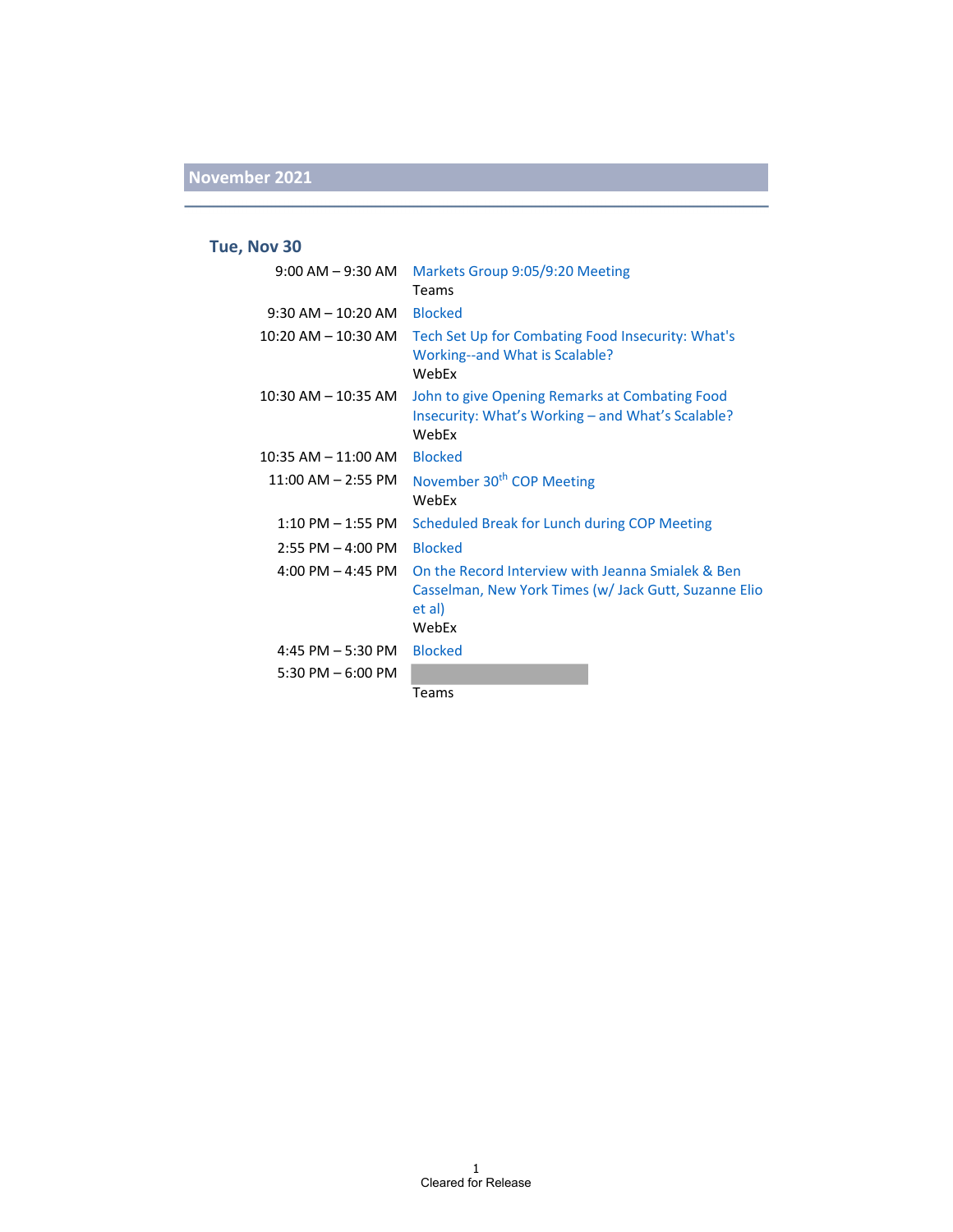### **Wed, Dec 1**

| $8:30$ AM $-$ 8:55 AM                | <b>Morning Checkpoint Meeting</b><br>WebEx                                             |
|--------------------------------------|----------------------------------------------------------------------------------------|
| $8:55$ AM $-9:00$ AM                 | <b>Blocked</b>                                                                         |
| $9:00$ AM $-9:30$ AM                 | Markets Group 9:05/9:20 Meeting<br>Teams                                               |
| $9:30$ AM $-11:00$ AM                | Economic and Financial Conditions Forum (EFCF) -- Q4<br>2021<br>WebEx                  |
| $11:00$ AM $ 11:30$ AM               | Phone Call with Barbara Van Allen, ECNY<br>John to initiate the call                   |
| 11:30 AM – 12:00 PM                  | <b>Blocked</b>                                                                         |
| $12:00 \text{ PM} - 1:00 \text{ PM}$ | Lunch Meeting with the Nightlight Network Leadership<br><b>Team</b><br>Teams           |
| $1:00$ PM $-1:30$ PM                 | <b>Speech Review Meeting</b><br>Teams                                                  |
| $1:30$ PM $- 2:15$ PM                | Check-in with Bey Hirtle<br>Teams                                                      |
| $2:15$ PM $-3:00$ PM                 | <b>Blocked</b>                                                                         |
| 3:00 PM - 3:30 PM                    | Troika Meeting with Chair Jay Powell and Vice Chair<br><b>Richard Clarida</b><br>Teams |
| $3:30$ PM $-5:00$ PM                 | <b>Blocked</b>                                                                         |
| $5:00$ PM $-5:30$ PM                 | <b>Taping for</b><br>Retirement Video (w/ Naureen<br>Hassan)                           |
| 5:30 PM $-$ 6:00 PM                  | <b>Blocked</b>                                                                         |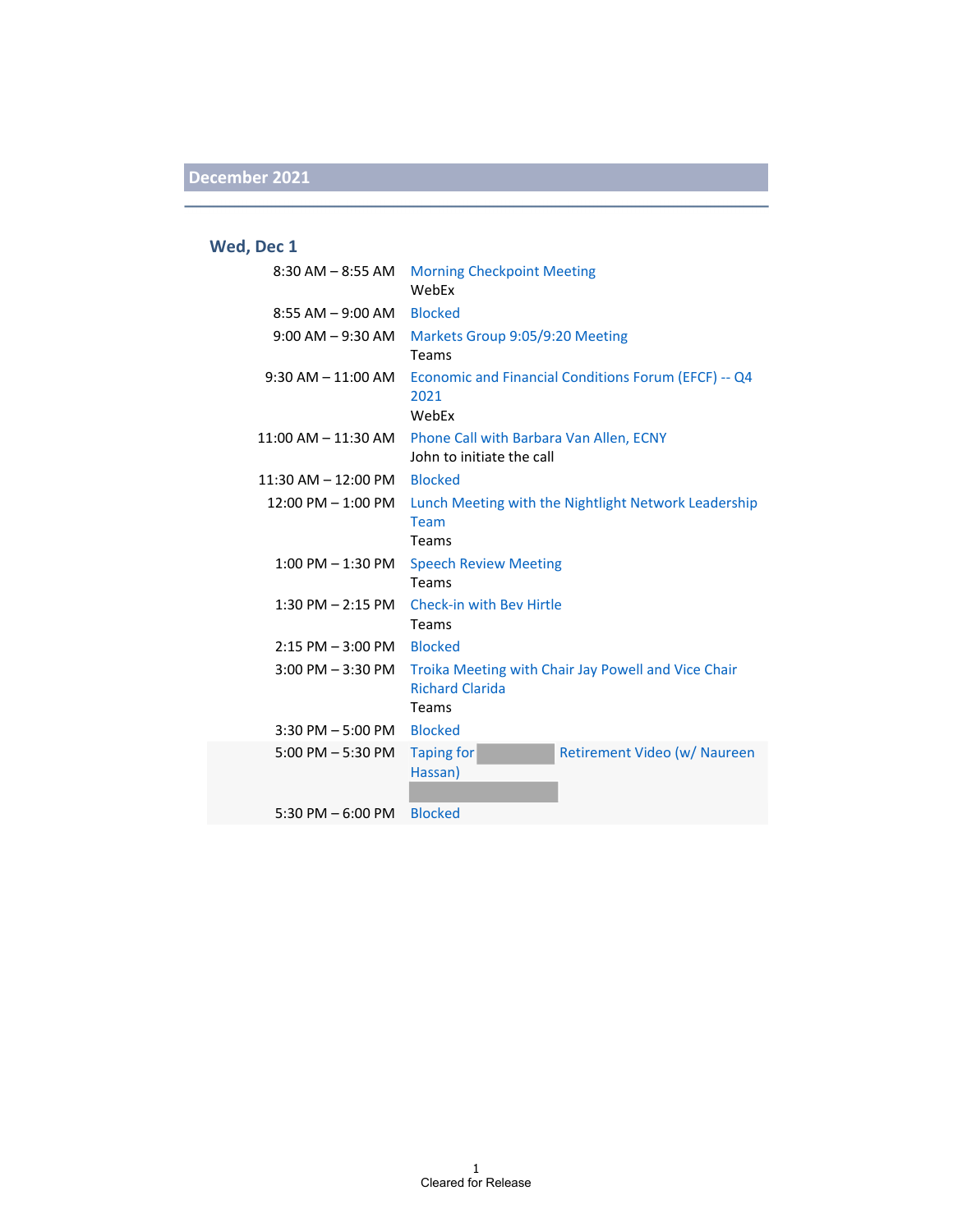#### **Thu, Dec 2**

|                       | 8:00 AM - 10:30 AM Audit and Risk Committee Meeting<br>WebFx                                       |
|-----------------------|----------------------------------------------------------------------------------------------------|
| 10:30 AM – 12:30 PM   | <b>Board of Directors Meeting</b><br>WebFx                                                         |
| 12:30 PM – 1:30 PM    | <b>Blocked</b>                                                                                     |
|                       | 1:30 PM – 2:00 PM Pre-FOMC Meeting with Governor Lael Brainard<br>John to initiate the call        |
| $2:00$ PM $- 2:30$ PM | Prep Session for Bank Wide CMF Rollout<br>Teams                                                    |
| $2:30$ PM $-3:00$ PM  | <b>Check-in Meeting with Naureen Hassan</b><br><b>Teams</b>                                        |
| $3:00$ PM $-3:15$ PM  | John to give Opening Remarks at the 2021 Annual IIB<br><b>Representatives Meeting</b><br>WebFx     |
| $3:15$ PM $-$ 4:15 PM | <b>Blocked</b>                                                                                     |
| $4:15$ PM $-5:15$ PM  | <b>ECNY Succession Planning &amp; Debrief (Board</b><br>Meeting/401b)<br>John to initiate the call |
| $5:15$ PM $-6:00$ PM  | TechForward Outbrief with McKinsey (w/ Naureen<br>Hassan and Pam Dyson)<br>Teams                   |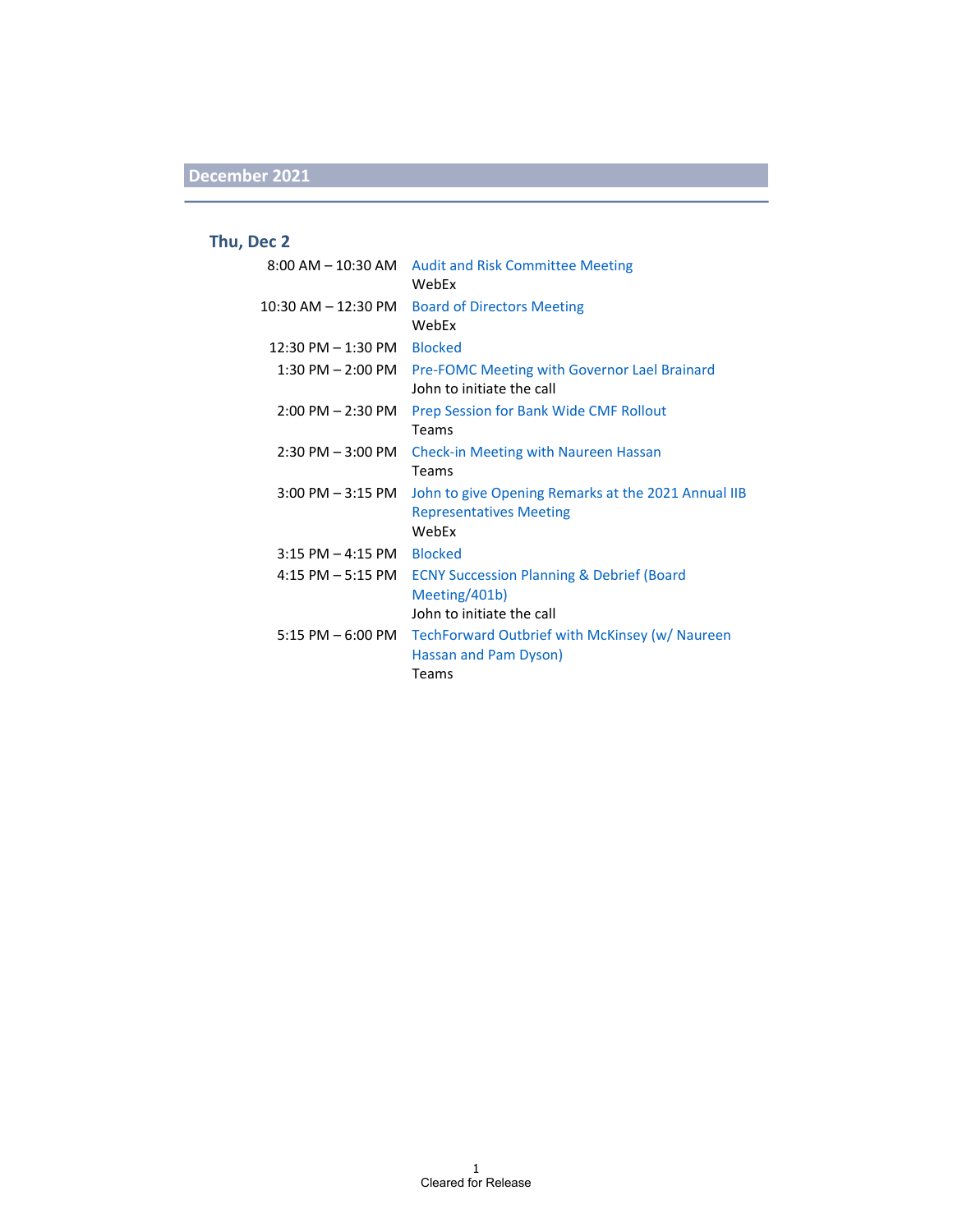### **Fri, Dec 3**

| $8:00$ AM $-$ 11:00 AM | <b>G30 Plenary Winter Virtual Session</b><br>Zoom |
|------------------------|---------------------------------------------------|
| $9:00$ AM $-$ 10:00 AM | MPA #2.5 w/ Chair Powell et al<br><b>Teams</b>    |
| $11:00$ AM $-11:30$ AM | Exec Comms Check-in<br>Teams                      |
| $11:30$ AM $-12:00$ PM | Director Candidate                                |
|                        | WebEx                                             |
| 12:00 PM - 1:00 PM     | <b>Blocked</b>                                    |
| $1:00$ PM $-$ 4:00 PM  | Meeting of the Executive Committee                |
|                        |                                                   |
| 4:00 PM $-$ 4:45 PM    | <b>FCNY Fellows Event</b>                         |
|                        | Zoom                                              |
| $4:45$ PM $-5:15$ PM   | Racism and the Economy Discussion                 |
|                        | <b>Teams</b>                                      |
| $5:15$ PM $-6:00$ PM   | Interview IV with Chief EEO Officer Candidate     |
|                        | <b>Teams</b>                                      |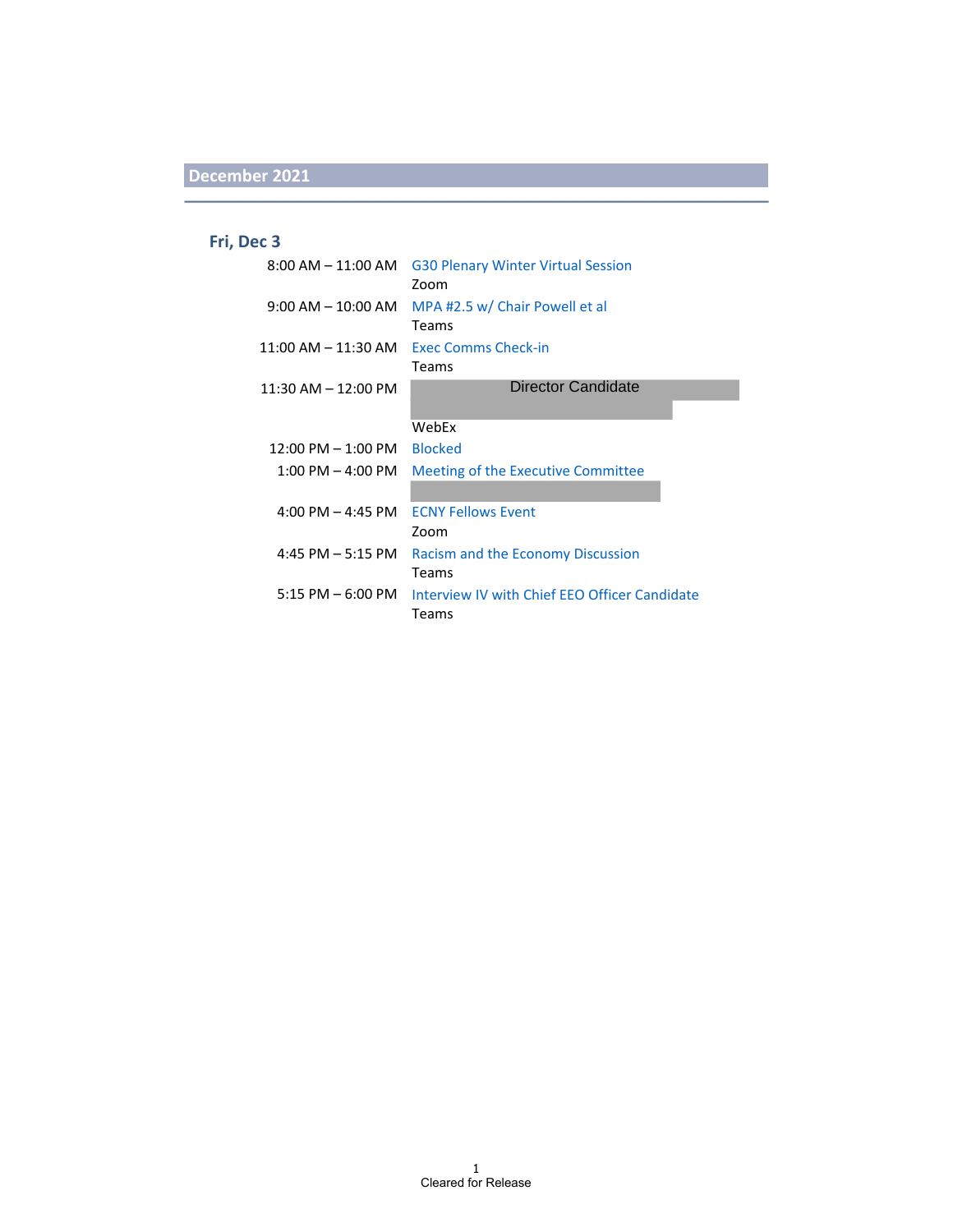#### **Mon, Dec 6**

|                                     | <b>FOMC Blackout: December 4 - 16</b>                                                                     |
|-------------------------------------|-----------------------------------------------------------------------------------------------------------|
| $8:30$ AM $-8:55$ AM                | <b>Morning Checkpoint Meeting</b><br>WebFx                                                                |
| $8:55$ AM $-9:00$ AM                | <b>Blocked</b>                                                                                            |
| $9:00$ AM $-9:30$ AM                | Markets Group 9:05/9:20 Meeting<br>Teams                                                                  |
| $9:30$ AM $-$ 10:00 AM              | <b>Blocked</b>                                                                                            |
| $10:00$ AM $- 11:00$ AM             | NY Fed ICAG Speaker Series: Fireside Chat with John<br><b>Williams and Agustin Carstens, BIS</b><br>Teams |
| $11:00$ AM $- 11:45$ AM             | Monthly Check-in with Lorie Logan<br>Teams                                                                |
| $11:45$ AM $- 1:00$ PM              | <b>Blocked</b>                                                                                            |
| $1:00$ PM $-1:30$ PM                | <b>Weekly Meeting with Chair Jay Powell</b><br>Teams                                                      |
| $1:30$ PM $- 2:10$ PM               | <b>Blocked</b>                                                                                            |
| $2:10 \text{ PM} - 4:00 \text{ PM}$ | <b>Special Topics Briefing</b><br>Teams                                                                   |
| $4:00$ PM $-5:00$ PM                | <b>COP Steering Committee Meeting</b><br>Teams                                                            |
| $5:00 \text{ PM} - 6:00 \text{ PM}$ | <b>Blocked</b>                                                                                            |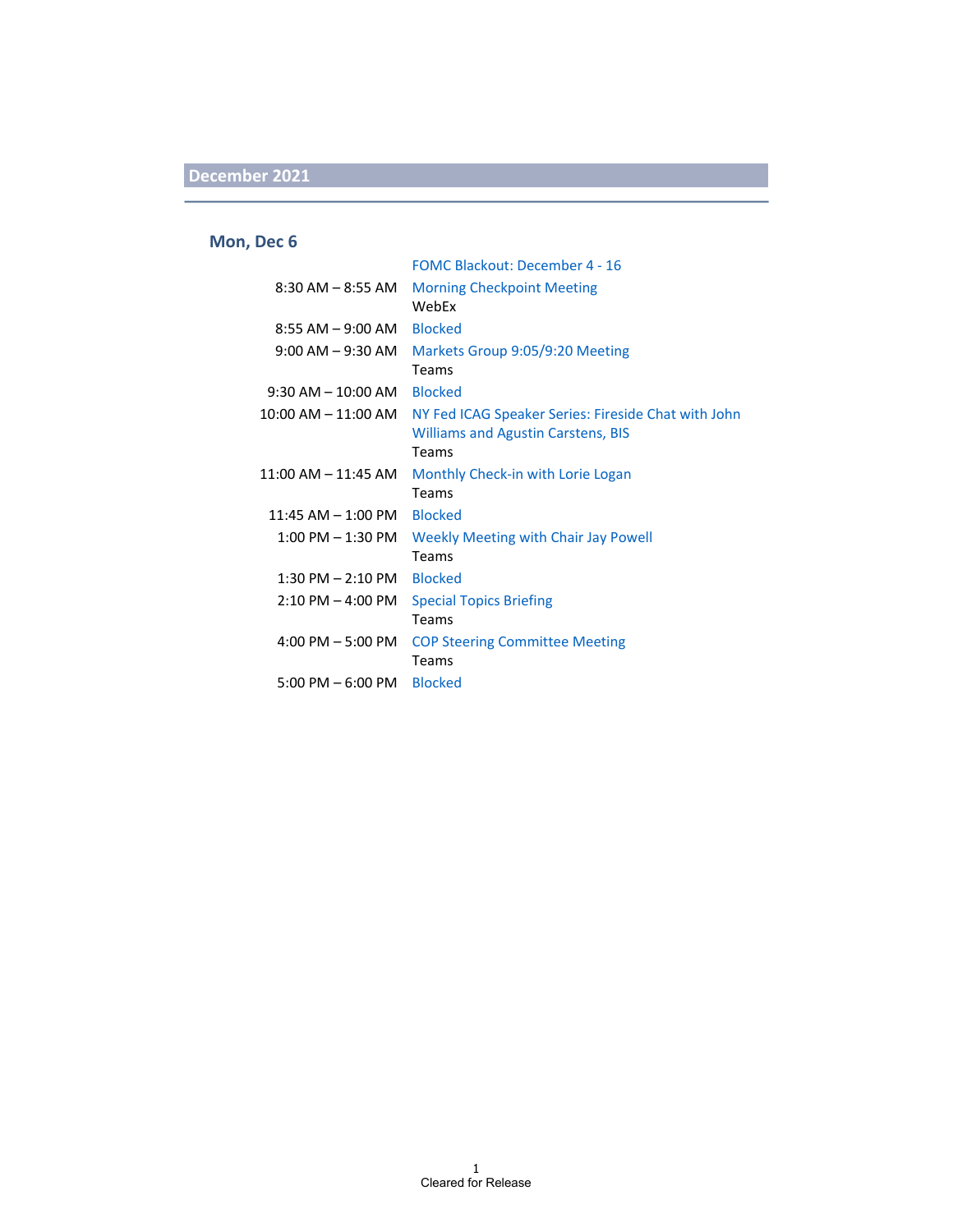#### **Tue, Dec 7**

|                                | <b>FOMC Blackout: December 4 - 16</b>                                 |
|--------------------------------|-----------------------------------------------------------------------|
| 7:00 AM – 9:00 AM              | BISIH Advisory Committee Meeting (w/ Per von                          |
|                                | Zelowitz)                                                             |
|                                | WebEx                                                                 |
|                                | 9:00 AM - 9:15 AM Markets Group 9:05/9:20 Meeting                     |
|                                | Teams                                                                 |
|                                | 9:15 AM - 9:45 AM Troika Meeting with Chair Jay Powell and Vice Chair |
|                                | <b>Richard Clarida</b>                                                |
|                                | Teams                                                                 |
| $9:45$ AM $-$ 10:00 AM Blocked |                                                                       |
|                                | 10:00 AM - 11:30 AM Financial Conditions Briefing                     |
|                                | Teams                                                                 |
|                                | 11:30 AM - 12:15 PM Weekly Email Meeting                              |
|                                | Teams                                                                 |
| $12:15$ PM $-1:50$ PM Blocked  |                                                                       |
|                                | 1:50 PM – 2:00 PM Tech Set Up for the Bank Wide Career Management     |
|                                | Framework Launch Drop-in                                              |
|                                | WebFx                                                                 |
|                                | 2:00 PM - 3:00 PM Bank Wide Career Management Framework Launch        |
|                                | Drop-in (w/ Naureen Hassan)                                           |
|                                | WebEx                                                                 |
| 3:00 PM - 5:00 PM Blocked      |                                                                       |
|                                | 5:00 PM - 5:30 PM Monthly Check-in with Chris Armstrong               |
|                                | Teams                                                                 |
| 5:30 PM $-$ 6:00 PM            | <b>Blocked</b>                                                        |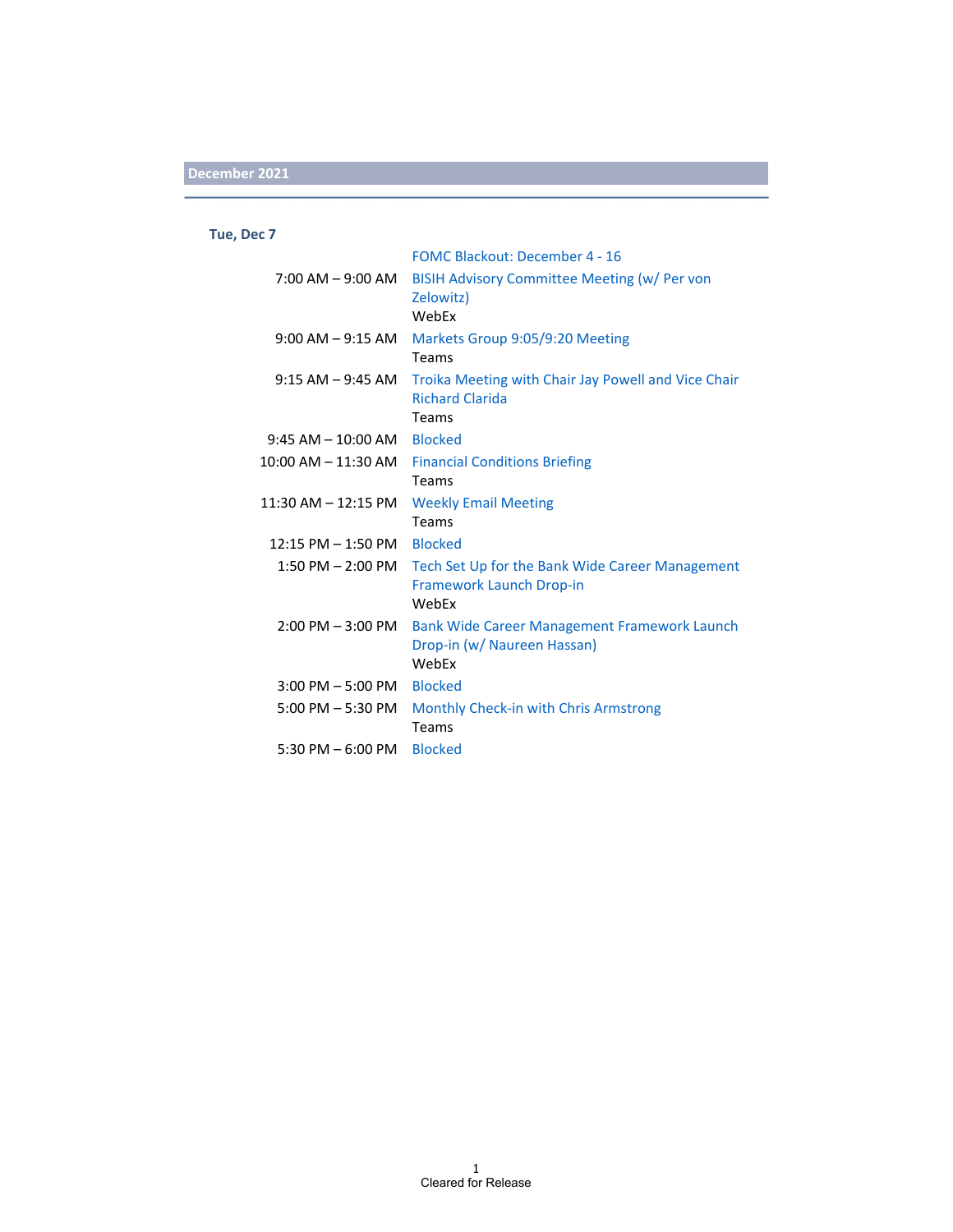#### **Wed, Dec 8**

|                                     | <b>FOMC Blackout: December 4 - 16</b>                       |
|-------------------------------------|-------------------------------------------------------------|
| 8:30 AM – 8:55 AM                   | <b>Morning Checkpoint Meeting</b><br>WebEx                  |
| $8:55$ AM $-9:00$ AM                | <b>Blocked</b>                                              |
| $9:00$ AM $-$ 10:30 AM              | MPA#3 w/ Chair Powell et al<br>Teams                        |
| 10:30 AM - 11:00 AM                 | <b>Blocked</b>                                              |
| $11:00$ AM $-11:30$ AM              | Discussion with Gara Afonso<br>Teams                        |
| $11:30$ AM $- 1:10$ PM              | <b>Blocked</b>                                              |
| $1:10$ PM $- 2:30$ PM               | <b>Blackbook Wrap Up/</b><br>Teams                          |
| $2:30$ PM $-3:00$ PM                | <b>Touch Base with Mark Gould</b><br>Teams                  |
| $3:00$ PM $-$ 4:00 PM               | Quarterly Planning for EAP, FAR, IACFM<br>Teams             |
| $4:00$ PM $-5:00$ PM                | <b>Blocked</b>                                              |
| $5:00 \text{ PM} - 5:30 \text{ PM}$ | Debrief with Naureen Hassan, Lacey Dingman, Michael<br>Held |
|                                     | Teams                                                       |
| 5:30 PM $-$ 6:00 PM                 | <b>Blocked</b>                                              |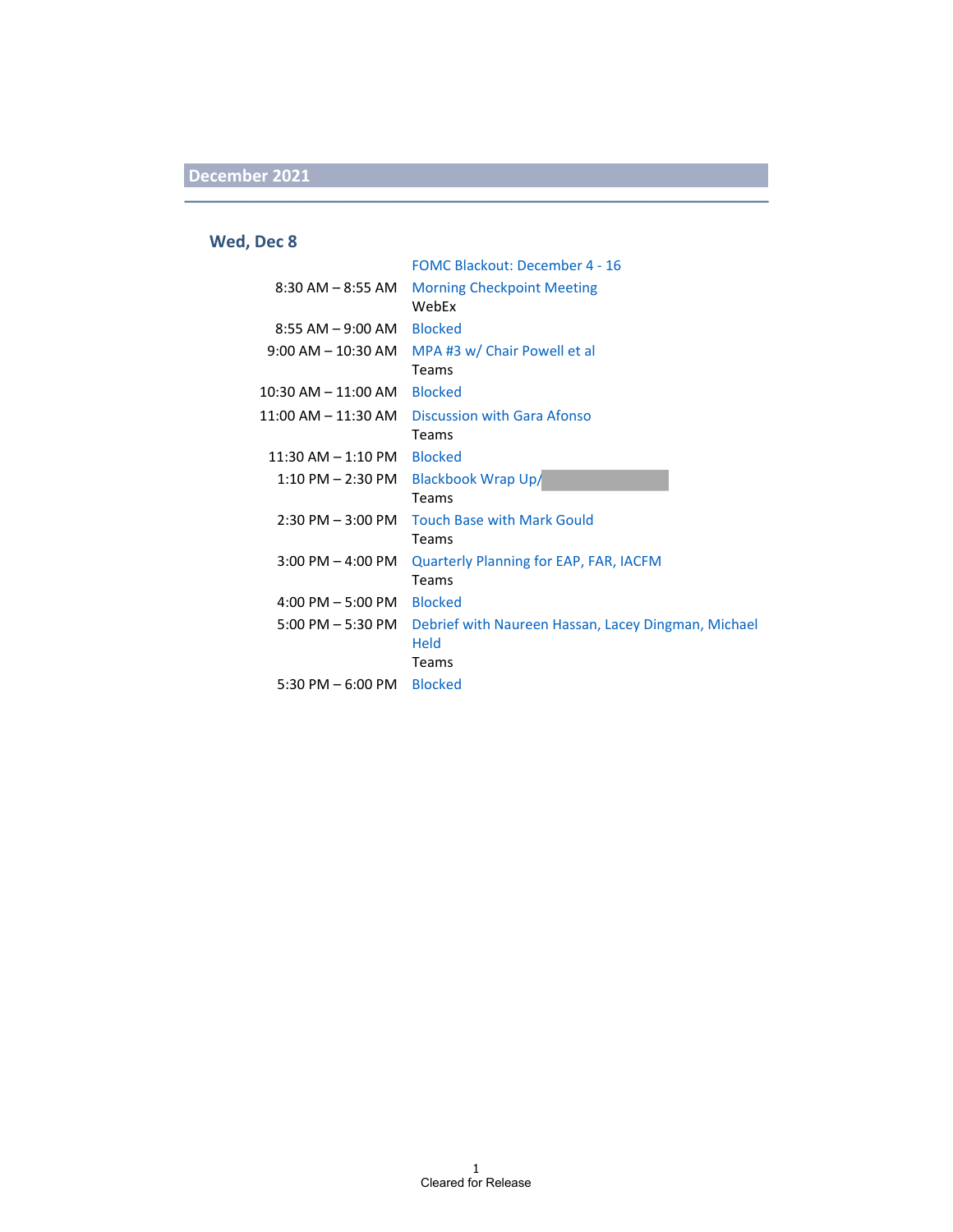#### **Thu, Dec 9**

|                         | <b>FOMC Blackout: December 4 - 16</b>                                                            |
|-------------------------|--------------------------------------------------------------------------------------------------|
| $9:00$ AM $-9:30$ AM    | Markets Group 9:05/9:20 Meeting                                                                  |
|                         | Teams                                                                                            |
| $9:30$ AM $- 10:30$ AM  | <b>Blocked</b>                                                                                   |
| $10:30$ AM $- 11:15$ AM | Monthly Check-in with Anne Baum<br>Teams                                                         |
| $11:15$ AM $-11:30$ AM  | <b>Blocked</b>                                                                                   |
| $11:30$ AM $-11:50$ AM  | Internal Prep for Meeting with Senator Cory Booker (D-<br>NJ)<br>WebEx                           |
| $11:50$ AM $- 2:00$ PM  | <b>Blocked</b>                                                                                   |
| $2:00$ PM $- 2:30$ PM   | Nominating and Corporate Governance Committee<br><b>Meeting</b><br><b>Teams</b>                  |
| $2:30$ PM $-3:00$ PM    | Meeting with Senator Cory Booker (D-NJ) (w/ Michael<br><b>Nelson and Stanley Hardy)</b><br>WebFx |
| $3:00$ PM $-$ 4:00 PM   | <b>Check-in Meeting with Naureen Hassan</b><br>Teams                                             |
| 4:00 PM $-$ 4:45 PM     | Monthly Check-in with Jack Gutt<br>Teams                                                         |
| 4:45 PM $-6:00$ PM      | <b>Blocked</b>                                                                                   |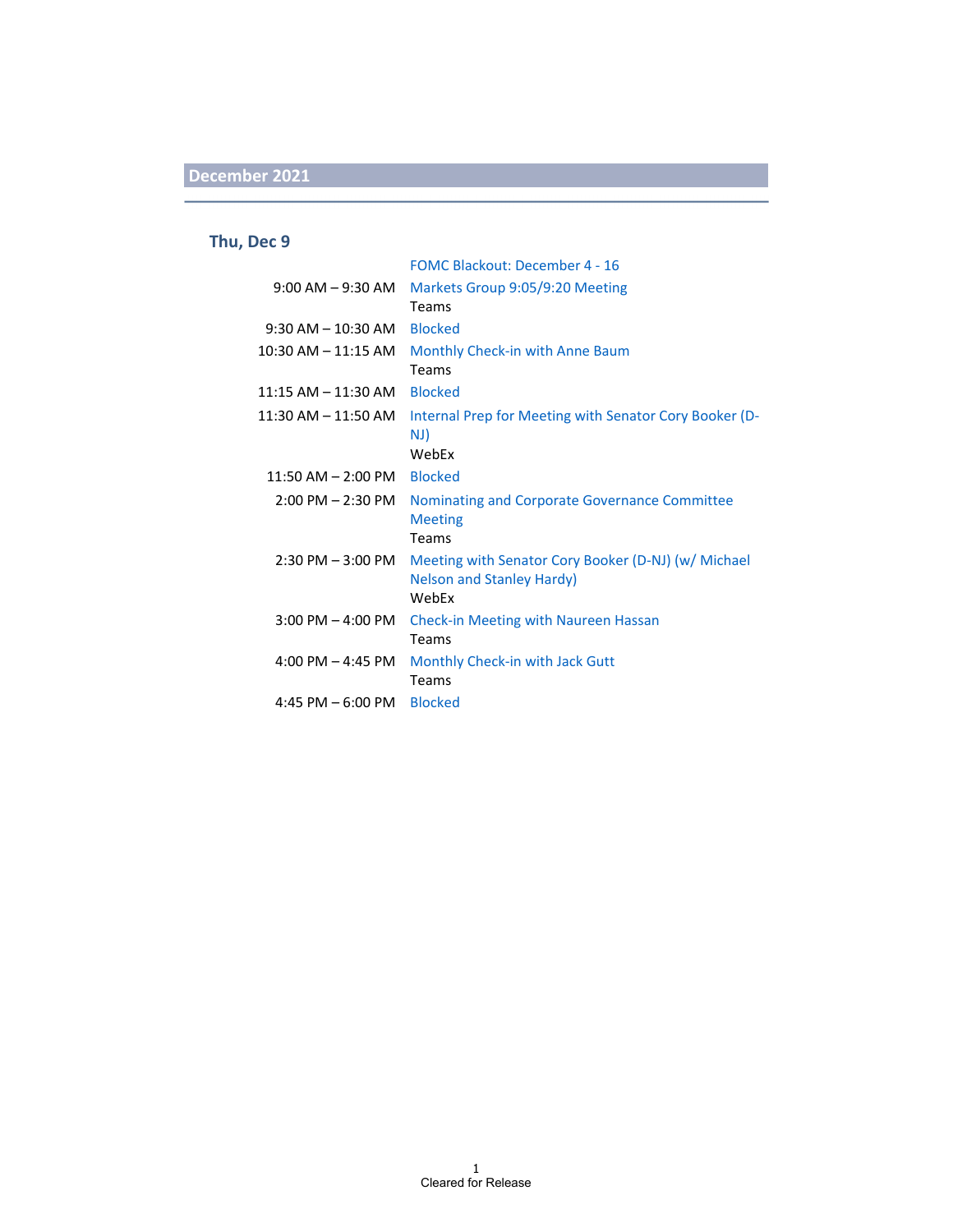### **Fri, Dec 10**

|                         | <b>FOMC Blackout: December 4 - 16</b>                |
|-------------------------|------------------------------------------------------|
| $9:00$ AM $-9:30$ AM    | Bank Wide Year-End Town Hall Prep                    |
|                         | <b>Teams</b>                                         |
| $9:30$ AM $- 10:00$ AM  | Meeting with Naureen Hassan and Tiffany Hewlin re:   |
|                         | <b>Board of Directors</b>                            |
|                         | Teams                                                |
| $10:00$ AM $- 10:30$ AM | <b>Blocked</b>                                       |
| $10:30$ AM $- 11:00$ AM | Meeting with Ken Bentsen, President & CEO, SIFMA (w/ |
|                         | Nate Wuerffel, Michael Nelson, Stanley Hardy)        |
|                         | <b>Teams</b>                                         |
| $11:00$ AM $-11:30$ AM  | <b>Blocked</b>                                       |
| 11:30 AM - 12:00 PM     | <b>Monthly Check-in with Dianne Dobbeck</b>          |
|                         | <b>Teams</b>                                         |
| $12:00$ PM $- 1:00$ PM  | <b>Blocked</b>                                       |
| $1:00$ PM $-1:45$ PM    | Monthly Check-in with Michael Held                   |
|                         | Teams                                                |
| $1:45$ PM $- 2:05$ PM   | <b>Blocked</b>                                       |
| $2:05$ PM $-3:00$ PM    | <b>Pre-FOMC Wrap Up</b>                              |
|                         | <b>Teams</b>                                         |
| $3:00$ PM $-3:15$ PM    | <b>Blocked</b>                                       |
| $3:15$ PM $-3:45$ PM    | Catch Up with President Mary Daly                    |
|                         | John to initiate the call                            |
| $3:45$ PM $-6:00$ PM    | <b>Blocked</b>                                       |
|                         |                                                      |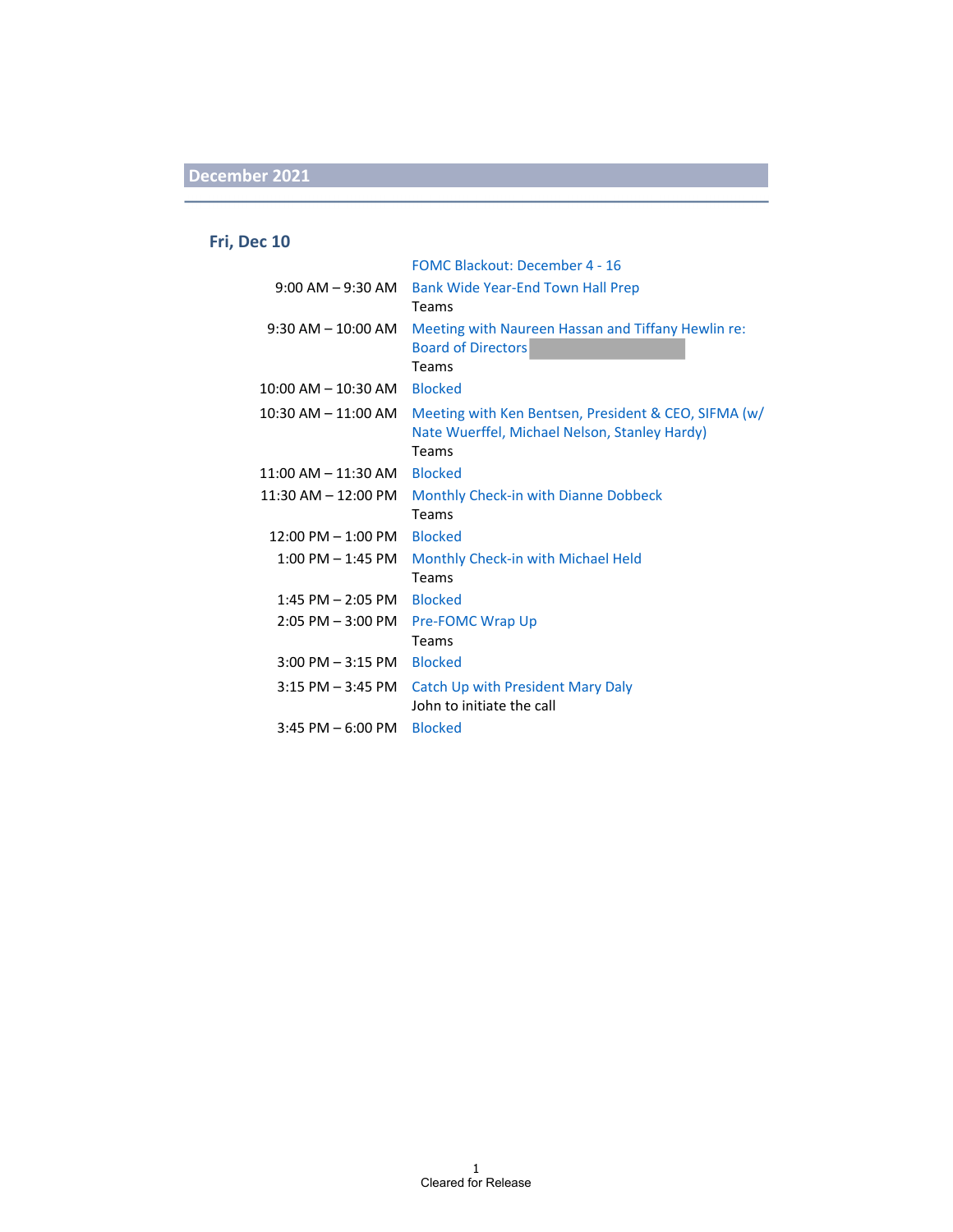#### **Mon, Dec 13**

|                        | <b>FOMC Blackout: December 4 - 16</b>                   |  |
|------------------------|---------------------------------------------------------|--|
| 8:00 AM                | Bank car pickup                                         |  |
|                        | Driver:                                                 |  |
| $8:30$ AM $-8:45$ AM   | <b>Morning Checkpoint Meeting</b>                       |  |
|                        | WebEx                                                   |  |
| 8:45 AM – 9:00 AM      | Debt Ceiling Touch Base                                 |  |
|                        | Teams                                                   |  |
| $9:00$ AM $-9:30$ AM   | Markets Group 9:05/9:20 Meeting                         |  |
|                        | Teams                                                   |  |
| $9:30$ AM $-$ 10:00 AM | <b>Pre-FOMC Meeting with Vice Chair Richard Clarida</b> |  |
|                        | Teams                                                   |  |
|                        | 10:00 AM - 12:00 PM FOMC Press Conference Prep #2       |  |
|                        | Teams                                                   |  |
| 12:00 PM – 12:30 PM    | Pre-FOMC Meeting with Vice Chair Randal Quarles         |  |
|                        | Teams                                                   |  |
| $12:30$ PM $- 1:00$ PM | <b>Blocked</b>                                          |  |
| $1:00$ PM $-1:30$ PM   | <b>Weekly Meeting with Chair Jay Powell</b>             |  |
|                        | Teams                                                   |  |
| 1:30 PM – 2:30 PM      | <b>Blocked</b>                                          |  |
| 2:30 PM                | <b>Transportation from the Bank</b>                     |  |
|                        | Driver:                                                 |  |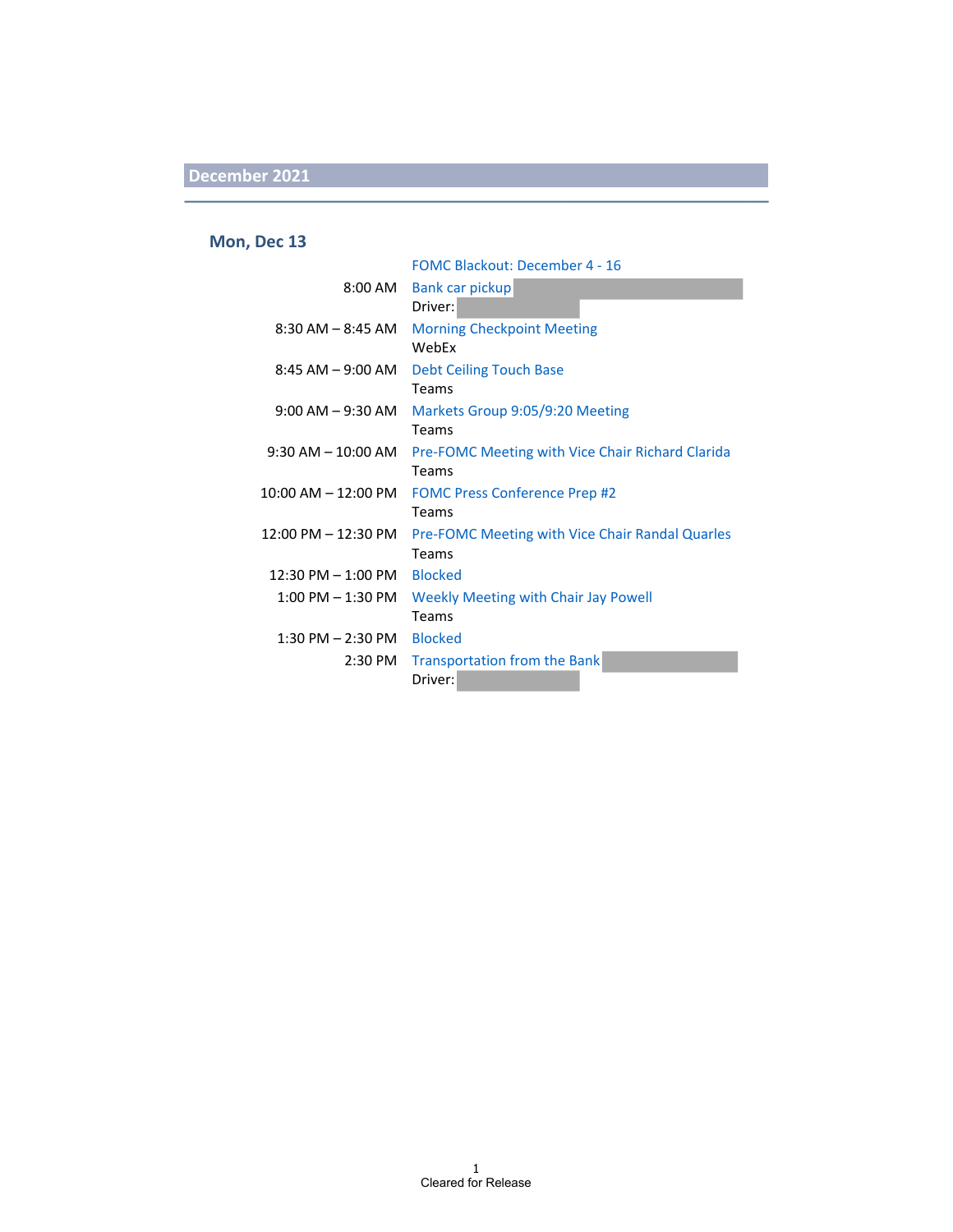#### **Tue, Dec 14**

FOMC Blackout: December 4 ‐ 16

8:30 AM – 6:30 PM December FOMC Meeting Virtual Only: Videoconference, Audioconference, and Teams Session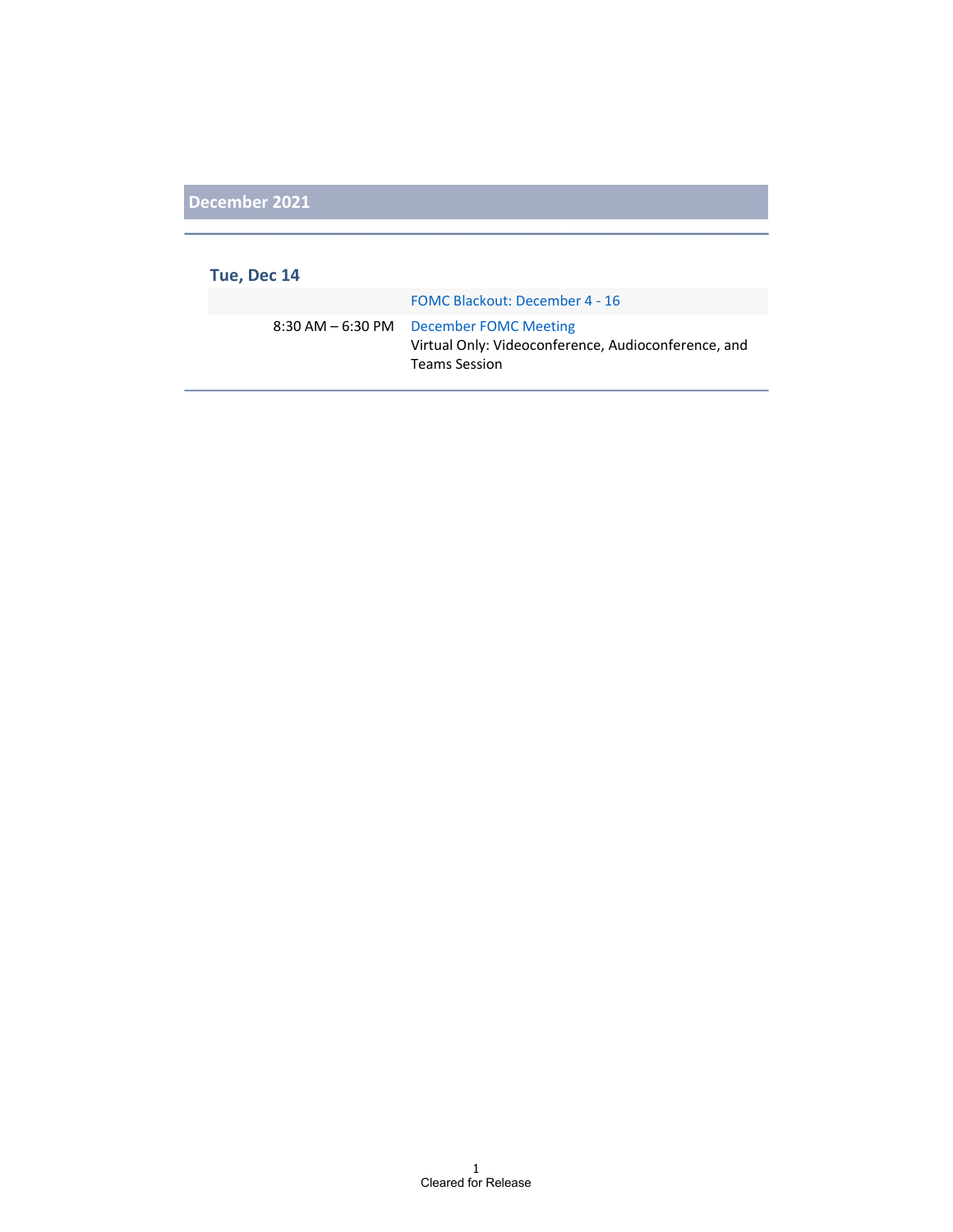### **Wed, Dec 15**

|                                     | FOMC Blackout: December 4 - 16                                                           |
|-------------------------------------|------------------------------------------------------------------------------------------|
| $8:30$ AM $-12:00$ PM               | December FOMC Meeting Day 2: Virtual Only<br>Videoconference, Audioconference, and Teams |
| $12:00$ PM $-1:00$ PM               | <b>Blocked</b>                                                                           |
| $1:00$ PM $- 2:00$ PM               | <b>FOMC Press Conference Prep #3</b><br>Teams                                            |
| $2:00$ PM $- 2:15$ PM               | <b>Blocked</b>                                                                           |
| $2:15$ PM $-3:00$ PM                | <b>Check-in Meeting with Naureen Hassan</b><br>Teams                                     |
| $3:00$ PM $-$ 4:00 PM               | December 15th PSPAC Meeting (Reserve Banks)<br>Teams                                     |
| $4:00 \text{ PM} - 6:00 \text{ PM}$ | <b>Blocked</b>                                                                           |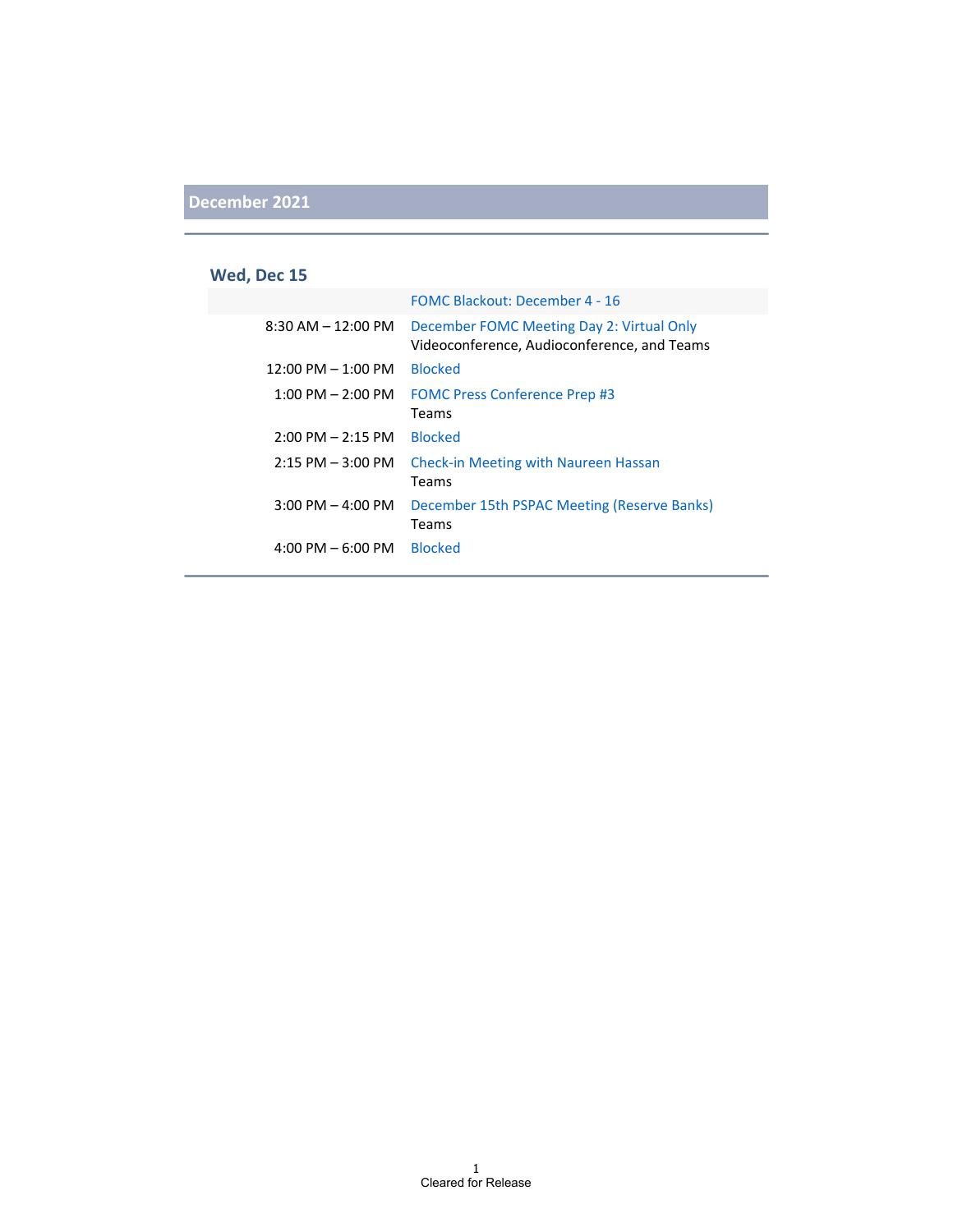### **Thu, Dec 16**

|                         | <b>FOMC Blackout: December 4 - 16</b>                                             |  |
|-------------------------|-----------------------------------------------------------------------------------|--|
| $8:15$ AM $-$ 8:30 AM   | Meeting with SEC Chair Gary Gensler et al (with M.<br>Held, L. Logan)<br>WebEx    |  |
| $8:30$ AM $-9:00$ AM    | <b>Blocked</b>                                                                    |  |
| $9:00$ AM $-9:30$ AM    | <b>Quarterly Touchpoint on Topics for FCB/FSB/ST</b><br><b>Briefings</b><br>Teams |  |
| $9:30$ AM $-10:00$ AM   | <b>Board of Directors Conference Call</b><br>Dial in                              |  |
| $10:00$ AM $- 11:00$ AM | Quarterly Planning for CAG, CDIAC, SDAC<br>Teams                                  |  |
| $11:00$ AM $-11:30$ AM  | Monthly Market Discussion (Baum/Logan/Williams)<br>Teams                          |  |
| $11:30$ AM $- 12:00$ PM | Internal CNBC Prep for Live Interview on 12/17<br>Teams                           |  |
| $12:00$ PM $- 1:00$ PM  | <b>Blocked</b>                                                                    |  |
| $1:00$ PM $- 2:00$ PM   | <b>Post FOMC Planning Meeting</b><br>Teams                                        |  |
| $2:00$ PM $-3:00$ PM    | Briefing for 12/17 FSOC Principals Meeting<br>Team                                |  |
| $3:00$ PM $-$ 4:00 PM   | Bankwide Year-End Town Hall<br>Webex                                              |  |
| 4:00 PM $-$ 5:00 PM     | Meeting of the Executive Committee<br><b>Hybrid Meeting - Teams</b>               |  |
| $5:00$ PM $-6:00$ PM    | <b>Blocked</b>                                                                    |  |
|                         |                                                                                   |  |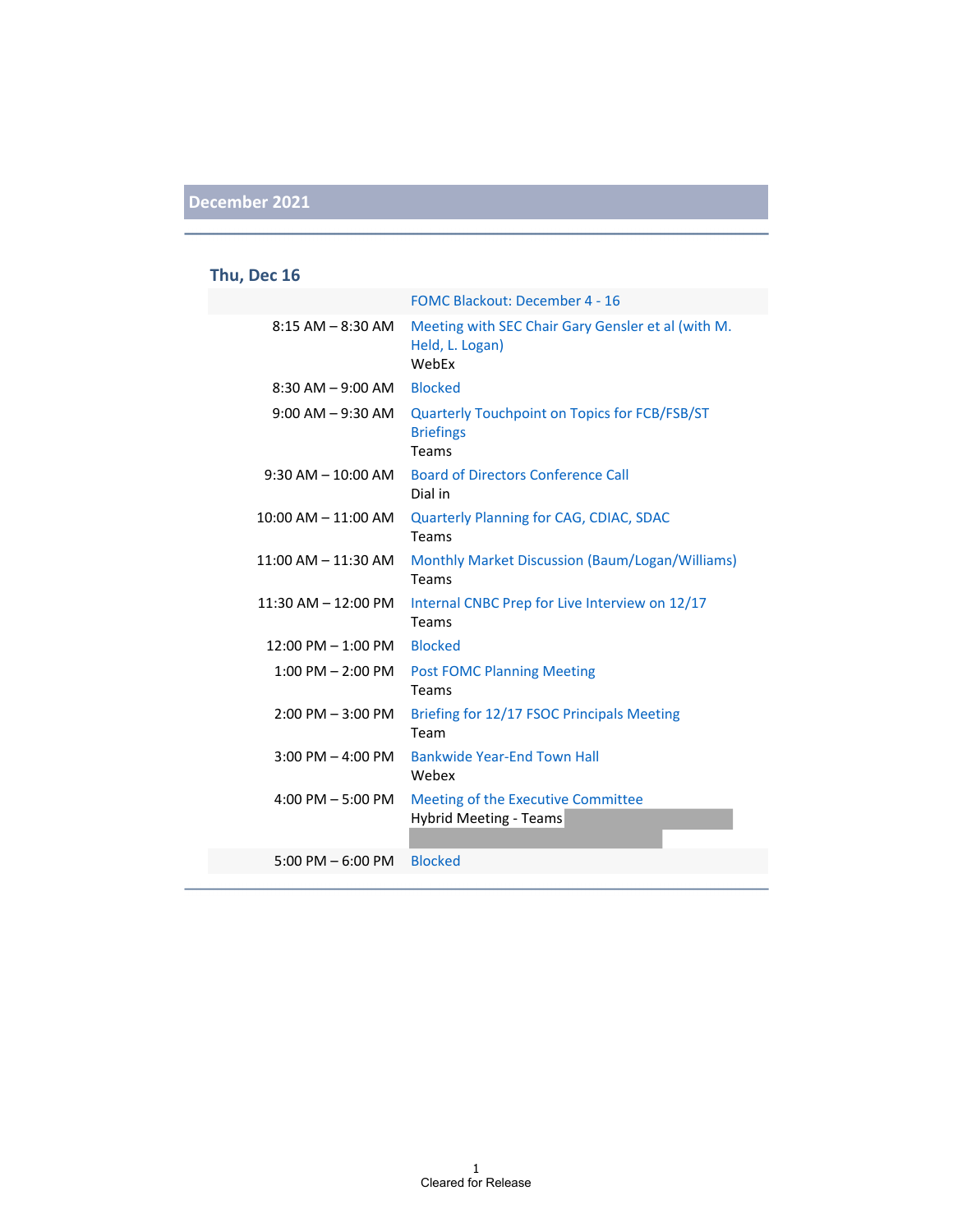### **Fri, Dec 17**

| $7:30$ AM $-$ 8:15 AM  | <b>Transportation to CNBC Studio</b><br>Driver:                                                                                  |
|------------------------|----------------------------------------------------------------------------------------------------------------------------------|
| $8:15$ AM $-$ 8:30 AM  | <b>Blocked</b>                                                                                                                   |
| $8:30$ AM $-9:00$ AM   | JCW Live Interview with Steve Liesman, CNBC<br>The Switch, 127 East 31st St. (between Park and<br>Lexington), New York, NY 10016 |
| $9:00$ AM $-$ 10:00 AM | Transportation en route to the Bank from CNBC<br>Driver:                                                                         |
| 10:00 AM - 12:00 PM    | <b>FSOC Principals Meeting (w/ Richard Crump)</b><br>Zoom                                                                        |
| $12:00$ PM $- 1:00$ PM | <b>Blocked</b>                                                                                                                   |
| $1:00$ PM $-1:30$ PM   | <b>Second District Leader Meeting</b><br>WebEx                                                                                   |
| $1:30$ PM $- 2:00$ PM  | Monthly Discussion with Denise Scott<br>John to initiate                                                                         |
| $2:00$ PM $- 2:30$ PM  | <b>Annual Assessment and Ratings Briefing</b><br>Teams                                                                           |
| $2:30$ PM $-3:00$ PM   | <b>Speech Review Meeting</b><br><b>Teams</b>                                                                                     |
| $3:00$ PM $-$ 4:00 PM  | <b>CFR Speech Prep</b><br>Teams                                                                                                  |
| 4:00 PM $-$ 4:10 PM    | John to initiate                                                                                                                 |
| $4:10$ PM $-6:00$ PM   | <b>Blocked</b>                                                                                                                   |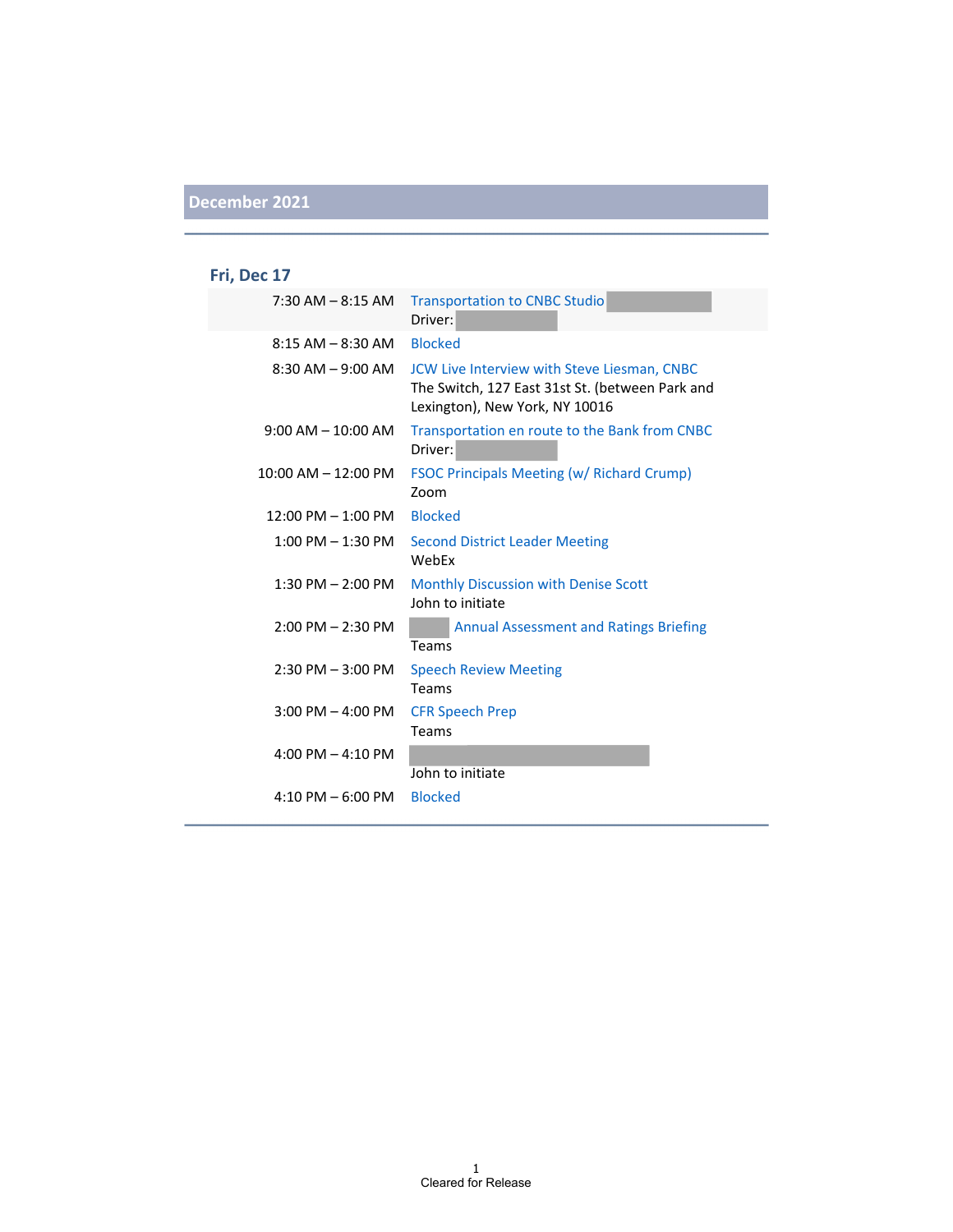| Mon, Dec 20           |                                             |
|-----------------------|---------------------------------------------|
|                       | All Day Vacation                            |
|                       |                                             |
| Tue, Dec 21           |                                             |
|                       | All Day Vacation                            |
| Wed, Dec 22           |                                             |
|                       | All Day Vacation                            |
| 1:00 PM - 1:30 PM     | <b>Meeting</b>                              |
|                       | Zoom                                        |
|                       |                                             |
| Thu, Dec 23           |                                             |
|                       | All Day Vacation                            |
|                       |                                             |
| Fri, Dec 24           |                                             |
|                       | All Day Vacation                            |
|                       |                                             |
|                       |                                             |
| Mon, Dec 27           |                                             |
|                       | All Day Vacation                            |
|                       |                                             |
| Tue, Dec 28           |                                             |
|                       | All Day Vacation                            |
|                       |                                             |
| Wed, Dec 29           |                                             |
|                       | All Day Vacation                            |
|                       |                                             |
| Thu, Dec 30           |                                             |
| All Day               | Vacation                                    |
| $1:00$ PM $- 2:00$ PM | Meeting of the Executive Committee<br>WebEx |
|                       | 1                                           |

Cleared for Release